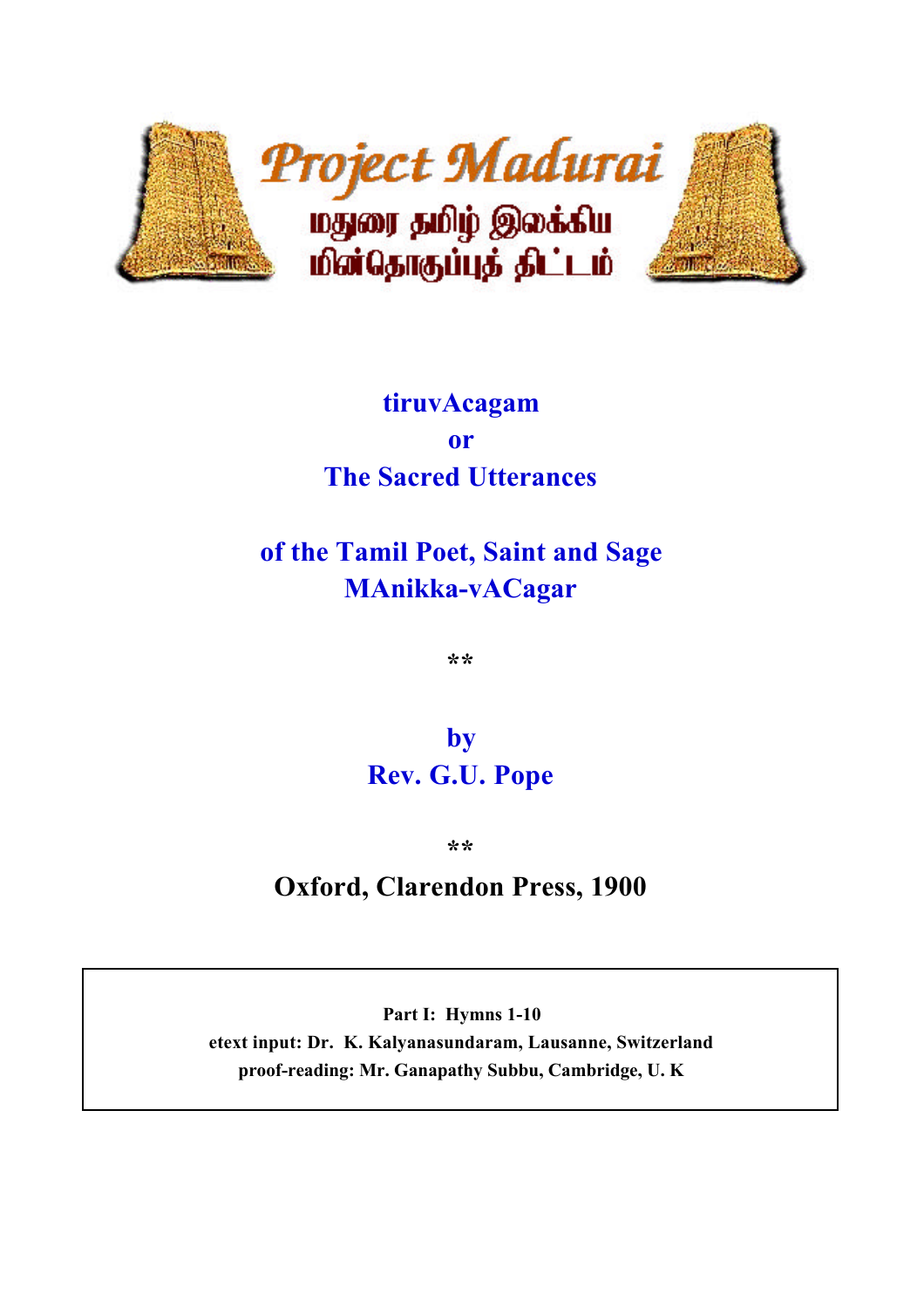# **Hymn I : civapuranam**

# *Civan***'s way of Old (or)** *Civan***'s Course from Everlasting**

This has always been considered the first of MAnikka-vaCagar's poems, and it has all the characteristics of a preface, as enumerated in the NannUl; but its very technical completeness makes its genuineness doubtful; and it rather apperars to have been added by the Tillai assembly when the lyrics of the Saint were first collected. In the VAthavUrar purAnam(V II)it is said that after the divine Master had returned to Kailacam, the sage with the 999 devotees remained under the Kurunthu tree at Perunn-turrai, where the God had first appeared to him; erected a shrine there, and spent this time in adoration and praise, until his fellow-worshippers passed through the fire to Civan, leaving him alone. To this, the first period of his religious history, the following three poems belong; and also according to tradition, lyrics 19,20,23-29, 32-34,36,38,39,41-48, and perhaps a few others.

Here all the Tamil lines are of four feet, except the last, which has three only. The connection is Vendalai. The metre is venkalipa.

#### SALUTATIONS

Hail, the five letters! Hail, foot of the Lord ! Hail, foot of Him Who not for an instant quits my heart ! Hail, foot of the Guru-pearl that rules in *GOgari* ! Hail, foot of Him Who becomes, abides, draws near as the *Agamam* ! Hail, foot of Him, the One, the Not-One, and the King ! (5) Victory to the foot of the King, who soothed my soul's unrest and made me His ! Victory to the jewelled foot of *Pijjagan*, who severs continuity of birth ! Victory to the flower-foot of Him Who is far from those without ! Victory to the anklets of the King, rejoicing 'mid those that fold adoring hands ! Victory to the anklets of the glorious One, who uplifts those that bow the head ! (10)

Praise to the foot of *ICan* ! Praise to my Father's foot ! Praise to the foot of the Teacher ! Praise to *Civan*'s roseate foot ! Praise to the foot of the Stainless, who in love stood near ! Praise to the foot of the King, who cuts off delusive birth ! Praise to the foot of glorious Perun-turrai's God ! (15) Praise to the Mount, in grace affording pleasures that cloy not !

#### INTRODUCTION

Because He, *Civan*, within my thought abides, By His grace alone, bowing before His feet, With joyous thought, *Civan*'s 'Ways of Old' I'll tell, That thus my former 'deeds' may wholly pass. (20)

I came, attained the grace the 'Brow-eyed' showed, Adored the beauteous foot by thought unreached. O Thou, Who fill'st the heaven, Who fill'st the earth, art manifested light, Transcending thought, Thou boundless One ! Thy glory great I, man of evil 'deeds' know not the way to praise ! (25)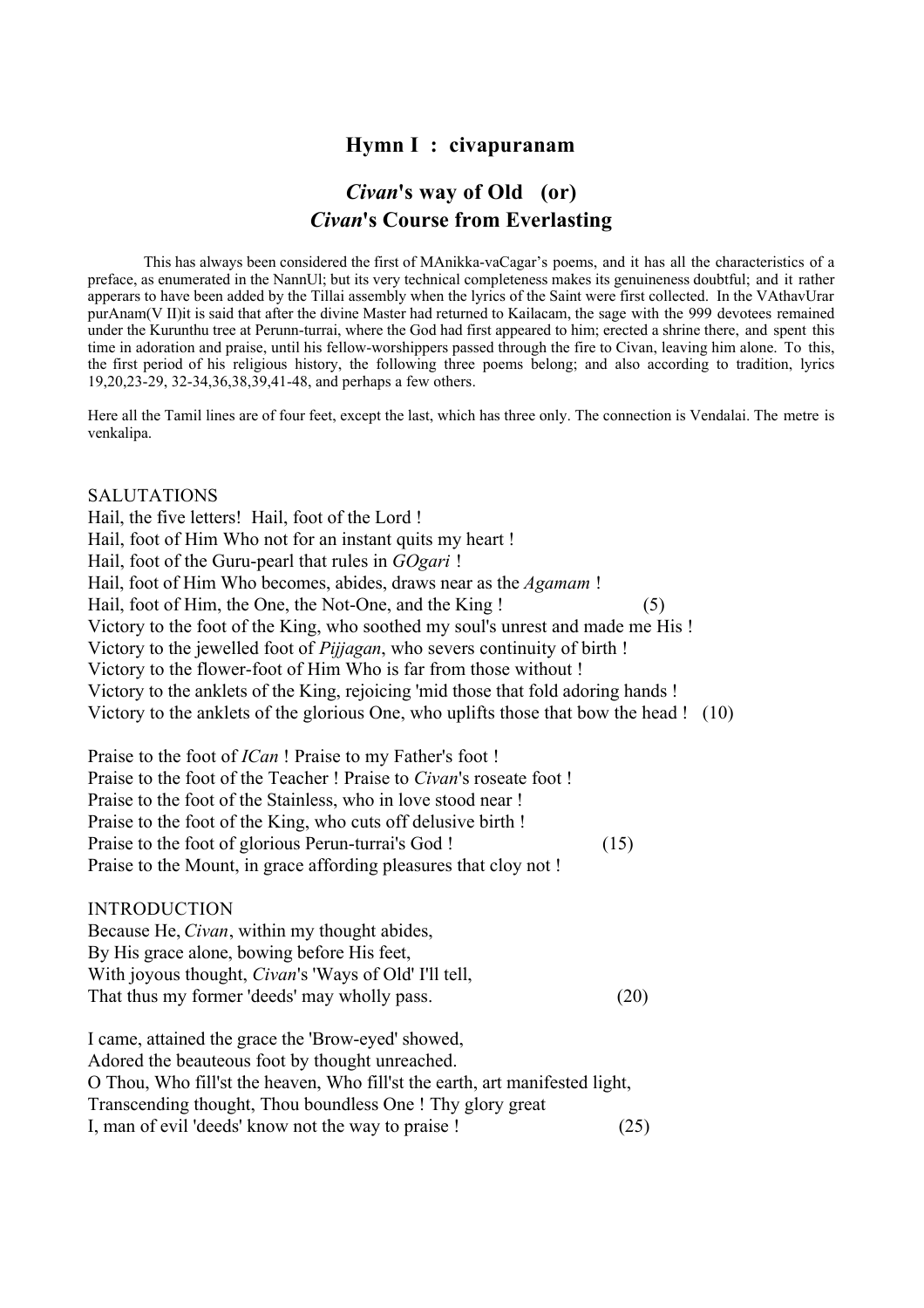#### HIS VARIOUS EMBODIMENTS

Grass was I, shrub was I, worm, tree, Full many a kind of beast, bird, snake, Stone, man, and demon. 'Midst Thy hosts I served. The form of mighty Asuras, ascetics, gods I bore. Within these immobile and mobile forms of life, (30) In every species born, weary I've grown, great Lord !

#### HE FOUND THE MASTER

Truly, seeing Thy golden feet this day, I've gained release. O Truth! as the *OngAram* dwelling in my soul, That I may 'scape. O spotless one ! O Master of the bull ! Lord of the *VEdas*! Rising, sinking, spreading, subtile One ! (35) Thou art the heat ! and Thou the cold ! the Master Thou, O spotless One ! Thou cam'st in grace, that all things false might flee, True Wisdom, gleaming bright in splendour true, To me, void of all wisdom, blissful Lord ! O Wisdom fair, causing unwisdom' self to flee far off ! (40)

#### *CIVAN*'S FIVE OPERATIONS

Thou know'st no increase, measure, end ! All worlds Thou dost create, protect, destroy, enrich with grace, Release. Thou causest me to enter 'mid Thy servant band. More subtile Thou than fragrance. Thou'art afar, art near. Thou art the Mystic word, transcending word and thought. (45) As when are mingled milk, sweet juice of cane and butter, Thou dost distil, like honey, in the thought of glorious devotees, And cuttest off the continuity of births - our mighty One !

#### HUMAN EMBODIMENT AND ENLIGHTENMENT BY GRACE

Thou hast the colours five ! While heavenly ones extolled Thou didst lie hid, our mighty Lord ! In the strong grasp of deeds, (50) I lay, hidden amid illusion's shrouding gloom. Thou binding with rare cords of virtue and of sin, Didst clothe with outer skin, enveloping with worms and filth, - Within my nine-gated dwelling foul bewildered, By the five senses sore deceived,  $-$  (55) To me, mean as I was, with no good thing, Thou didst grant grace, That I, with mind erewhile embruted, - pure one ! - should Become commingling love, in soul-subduing rapture melt ! Thou cam'st in grace on this same earth, didst show Thy mighty feet To me who lay mere slave, - meaner than any dog, - (60) Essential grace more precious than a mother's love !

#### EPITHETS OF PRAISE

Spotless splendour ! Brightness of full-blown flower ! O Teacher ! Honied ambrosia ! Lord of Civa-town ! O venerated One, Guardian, Looser of *PAcam*'s tie, Working in grace of love, that in my mind delultion may die out ! (65)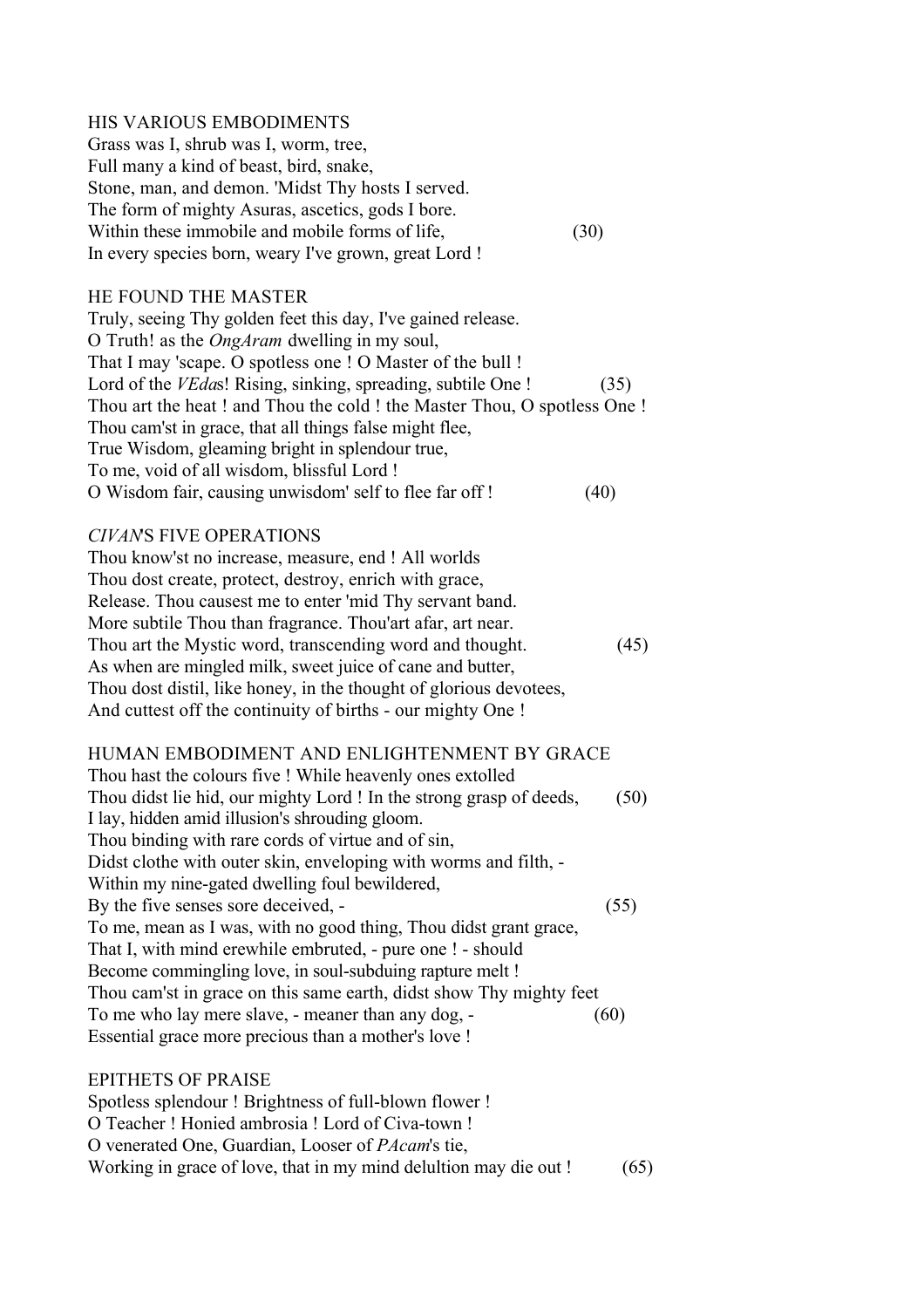Great river of exceeding tenderness, with ceaseless flow ! Ambrosia that satiates not ! Infinite, almighty Lord ! Light unseen that lurks within the souls that sought Thee not ! Thou Who abidest in my soul, till melting waters flow ! Thou Who art without pleasure or pain, Who yet hast both ! (70) Loving to loving ones ! Effulgent One, Who all things art, And their negation too ! Great Master, whom no darkness gathers round ! First One, Thou'rt End and Midst, and art devoid of these ! Father, Lord, Who drew'st, and mad'st me Thine ! Eye of the minds that see by keenest glance of wisdom true, (75) Hard to be eyed ! Subtle understanding, none can scrutinize ! Holy ! Who comest not, nor goest, nor mingling liv'st ! Guardian who guardest us ! Great Light whom none can see ! Flood of delight ! Father ! Light of all passing splendours That appear ! Unutterably subtle Intellect ! (80) Of all that in this world diverse pronounced as truth Is known, Thou art the knowledge sure ! Full certitude ! Precious ambrosia, fountain welling up within ! My Owner Thou !

#### PASSIONATE INVOCATION

I can't endure, our Guru, in this changing straitened frame to 'bide. Aran! All Thy saints made true invoke Thee, (85) Worshipping abide, and praising Thee, from falsehood freed, Hither return no more ! That deeds and birth cling not, To sever bonds of this deceitful sensuous frame the might is Thine ! Lord who dost dance, trampling dense darkness down ! Dancer in Thillai ! Dweller in the Southern *PAndi* land ! (90) Thou Who dost cut off evil birth ! - Adoring ever, Thee they name, Whom words declare not; then 'NEATH THY SACRED FEET THEY LEARN THE MEANING OF THEIR SONG. The blessed ones In *Civan*'s town who dwell, - full many a one, - beneath The feet of *Civan*, lowly bending utter praise. (95)

-------------------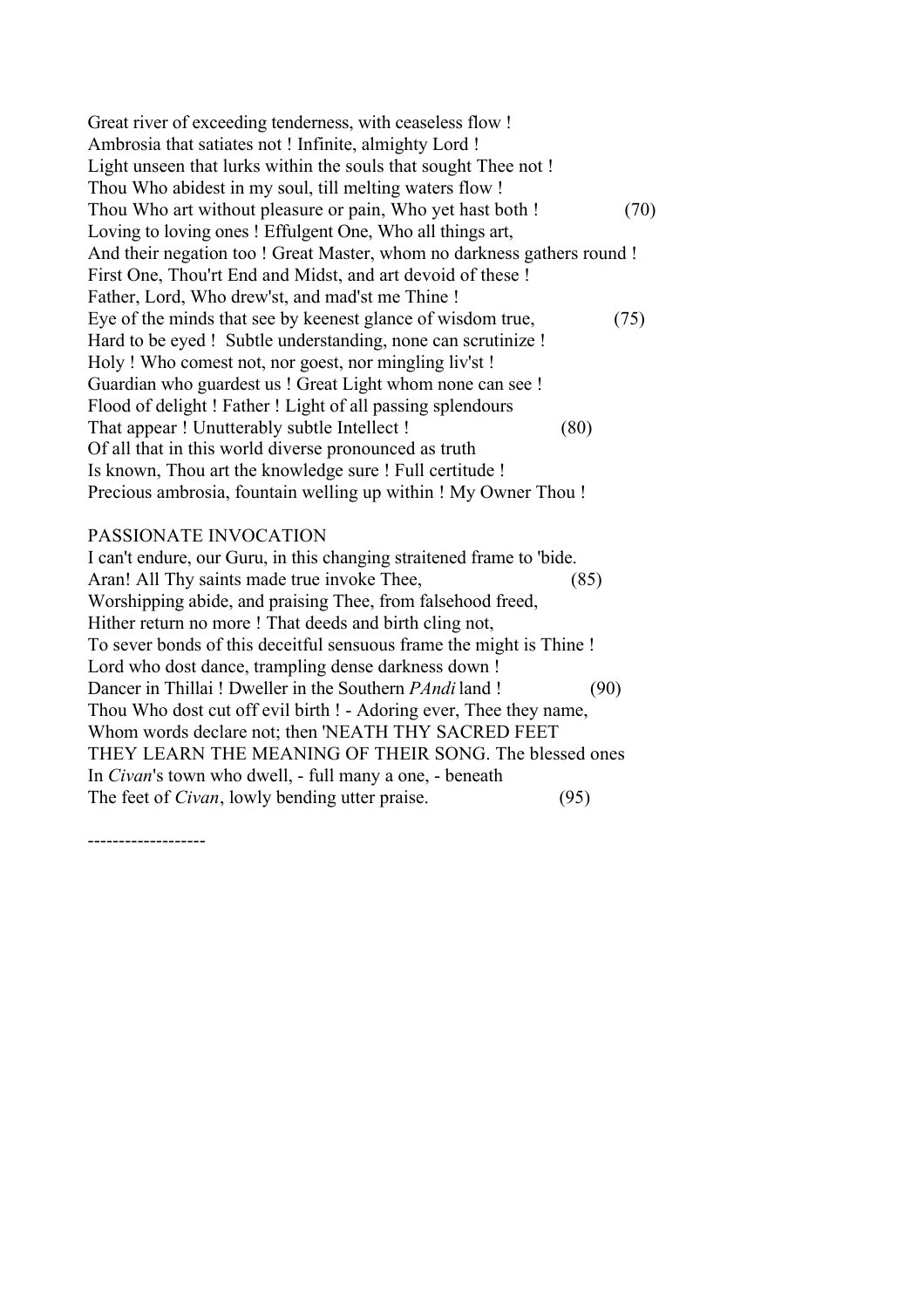# **Hymn II:** *CIVAN***'S FAME**

# **The Sacred Song of** *Civan***'s Renowned Acts**

| The sacred foot that danced in Tillai's city old<br>Is His, Who in all varied lives has energized;<br>Revealed in beauty of innumerous, varied qualities; |      |
|-----------------------------------------------------------------------------------------------------------------------------------------------------------|------|
| In earth, in sky, and in celestial worlds.<br>All ordered lore hath He revealed, and He made void.<br>My darkness hath He driven for aye far off.         | (5)  |
| Within His servants' inmost soul that love o'erflows<br>He dwells, - His glory and His choice.                                                            |      |
| On great <i>MahEndra's</i> biding hill                                                                                                                    |      |
| In grace He caused the uttered <i>Agamas</i> appear.                                                                                                      | (10) |
| He came with the good goddess,                                                                                                                            |      |
| Pleasant and gracious, mingling with men at KallAdam.                                                                                                     |      |
| With her whose words are milk in the 'fivefold couch,'                                                                                                    |      |
| He caused sweet grace, that unfailing accumulates, to grow.                                                                                               |      |
| In guise of a woodman, of her whose lips are crimson,                                                                                                     | (15) |
| He sank in the lovely expanse of the swelling breast.                                                                                                     |      |
| Becoming a fisherman He caught the shark.                                                                                                                 |      |
| And he received the <i>Agamas</i> , a rich spoil.                                                                                                         |      |
| Moreover, on <i>MahEndra</i> seated, the self-same <i>Agamas</i>                                                                                          |      |
| From His five mouths He graciously spake forth.<br>In our abode a <i>BrAhman</i> He became,                                                               | (20) |
| And as a deathless Guru dwelt in grace.                                                                                                                   |      |
| Assuming diverse forms, and diverse habitudes,                                                                                                            |      |
| As hundreds of hundreds of thousands of natures,                                                                                                          |      |
| <i>ICan</i> , Lord of the bull, that the world might be saved, -                                                                                          | (25) |
| He and the Lady, His partner, - came in grace.                                                                                                            |      |
| Bringing horses, in the Western land,                                                                                                                     |      |
| Right royally He rode in state.                                                                                                                           |      |
| In fair $PutUr$ , town of the dart, upon the bull He rode,                                                                                                |      |
| Made manifest His state and glorious pomp.                                                                                                                | (30) |
| In a mirror, at <i>PuttUr</i> of the santhal-wood,                                                                                                        |      |
| Gave increase to the woodman armed with bow.                                                                                                              |      |
| His form all flame, that held the 'gram-bag',                                                                                                             |      |
| In magic beauty exquisite, of old he showed.                                                                                                              |      |
| He whose extent to Hari and to BrahmA was not known,                                                                                                      | (35) |
| In goodness jackals into horse made,                                                                                                                      |      |
| To make him His, He of the sacred foot,                                                                                                                   |      |
| The chargers to the <i>PAndiyan</i> sold,                                                                                                                 |      |
| Nor deigned to take the heaped-up gold.                                                                                                                   |      |
| Our King made me His slave, and in the path of grace to keep,<br>Made manifest the ancient brightening ray.                                               | (40) |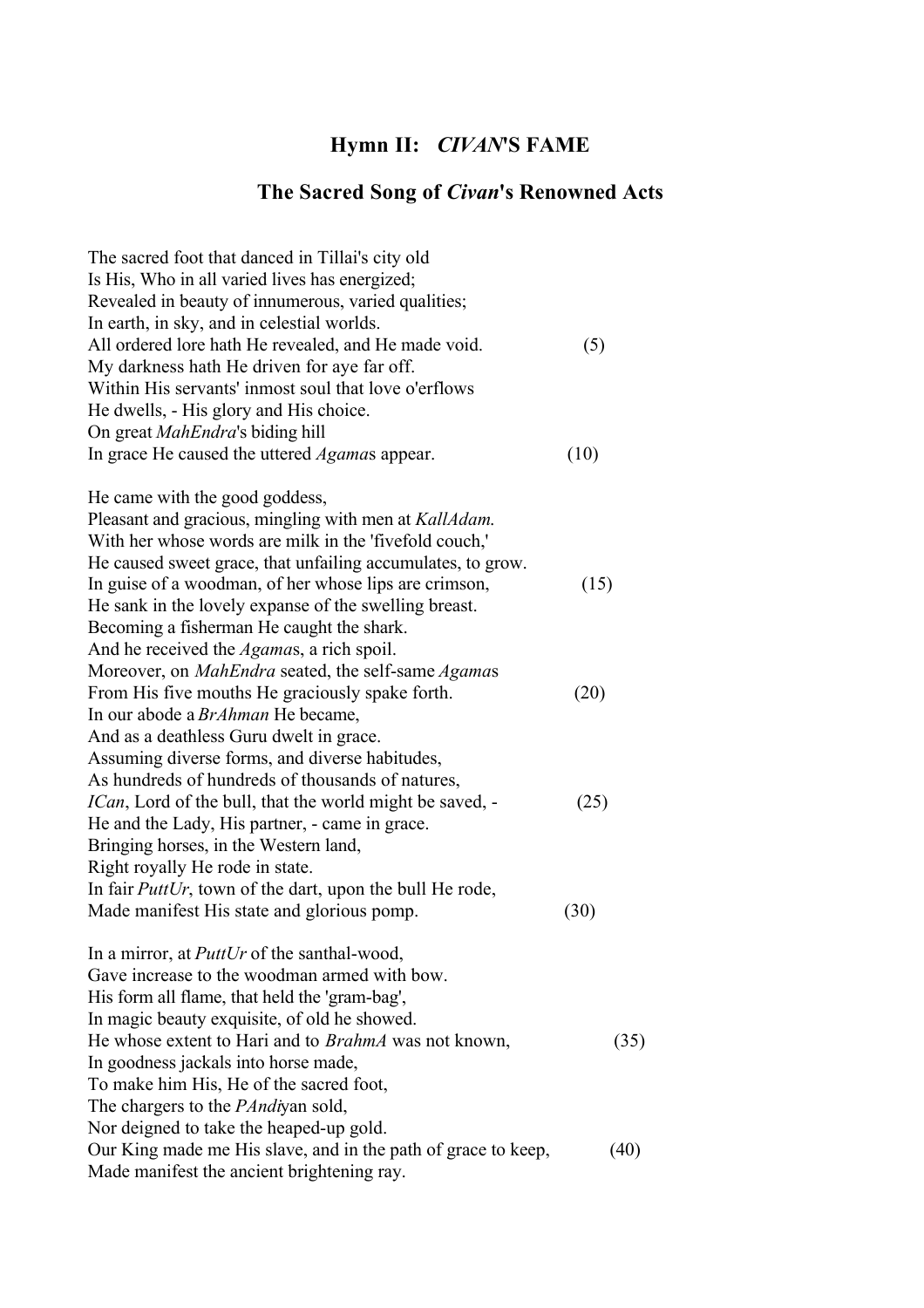| Becoming a <i>BrAhman</i> , graciously making me His own, |      |
|-----------------------------------------------------------|------|
| He showed the magic illusion.                             |      |
| Coming to Madura, the city great and fair,                |      |
| He became a horse's groom.                                | (45) |
| And therein too, for the female devotee                   |      |
| He condescended to carry earth.                           |      |
| In Uttara-KOca-Mangai abiding                             |      |
| He showed His special form.                               |      |
| In <i>PUvanam</i> he vouchsafed to appear in beauty,      | (50) |
| And showed His ancient spotless form.                     |      |
| In <i>VAthavUr</i> he came sweetly gracious               |      |
| And caused the sound of His tinkling anklets to be heard. |      |
| In Perun-turrai's blissful home, a Blessed One He dwelt,  |      |
| And guileful, in undimmed lustre hid Himself.             | (55) |
| In <i>PUvalam</i> , beauteous, sweet and gracious,        |      |
| He sin destroyed.                                         |      |
| A water-booth he placed, to gain the victory,             |      |
| And graciously became an attendant who serves water.      |      |
| He came a guest to VenkAdu.                               | (60) |
| Beneath the Kurunthu tree He sat that day.                |      |
| In royal Mangai, in fair beauty throned,                  |      |
| The eight great mystic powers in grace He gave.           |      |
| Becoming a hunter, and assuming the form He desired,      |      |
| In the forest with guile He lay hid.                      | (65) |
| Exhibiting a body, assumed at pleasure,                   |      |
| He bore the fitting form.                                 |      |
| In Jackal-town well pleased in grace                      |      |
| He became an earthly babe.                                |      |
| In PAndUr He came to dwell.                               | (70) |
| In the resplendent island, in the south of DEvUr,         |      |
| He assumed kingly state.                                  |      |
| In sacred $ArUr$ , famed for its honey-dripping groves,   |      |
| He bestowed the gift of wisdom.                           |      |
| In Idai-maruthu, by hosts attended,                       |      |
| He planted His pure foot.                                 | (75) |
| Assuming the nature of Ekambam,                           |      |
| He became partner with his never-sundered queen.          |      |
| In glory He dwelt in sacred VAnjiyam,                     |      |
| And delighted in the society of her of perfumed locks.    | (80) |
| He became an attendant bearing a mighty bow,              |      |
| And assumed many various appearances,                     |      |
| He dwelt in a spacious home in KadambUr;                  |      |
| And showed Himself in beauty in the hill IngOy.           |      |
| He became a Caivan in AiyAru.                             | (85) |
| He abode with desire in Turutti.                          |      |
| In the 'town of the sacred palm' He dwelt desired.        |      |
| In Karumalam He manifested His presence.                  |      |
| In the 'Vulture's Hill' He dwelt without a flaw.          |      |
| In Purrambayam He taught virtues manifold.                | (90) |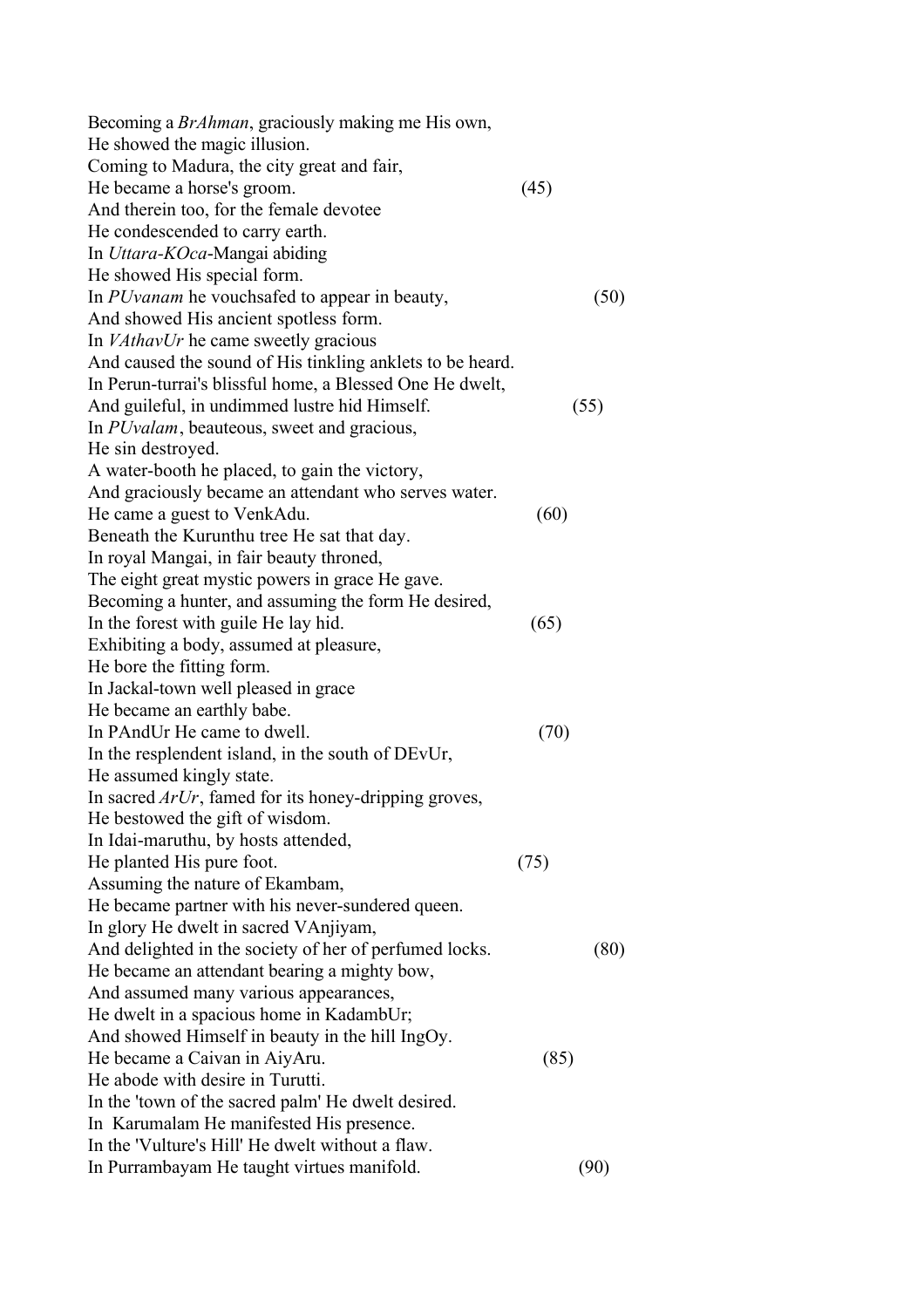| In KutRAlam He was for a sign.                            |       |
|-----------------------------------------------------------|-------|
| Concealing His endless greatness in form of fire,         |       |
| In beauteous disguise the only primal One assumed a form, |       |
| In magic splendour came in grace,                         |       |
| Took each one's nature into Himself,-                     | (95)  |
| Being the infinite Lord of grace, our king,-              |       |
| Became a Sage as moonlight bright.                        |       |
| Thro' upper air descending to the beauteous LAND          |       |
| He came in fairest form and filled with grace,-           |       |
| Lord of the HILL MahEnthiram, mountain of mystic lore,    | (100) |
| The King of grace, immeasurably great!                    |       |
|                                                           |       |
| If one could tell the way He made me His:                 |       |
| He showed His sacred form of power and grace;             |       |
| He exhibited His BANNER of sacred ashes;                  |       |
| The RIVER of rapture that straightway                     | (105) |
| All human vileness sweeps away, in grace He gave:         |       |
| The Partner of the DAME, in mercy great!                  |       |
| While the great NATHA-DRUM spake loud                     |       |
| He made me His, so that impurity touches not.             |       |
| He bears the mystic SPEAR,                                | (110) |
| The splendour He whose flame pure light emits,            |       |
| Who cuts away the primal threefold bond;                  |       |
| A loving one, the lotus GARLAND blue                      |       |
| In fragrant loveliness He wore;                           |       |
| Hari and BrahmA knew not Him to mete;                     | (115) |
|                                                           |       |
| On prancing charger forth He rode.                        |       |
| He shows in grace the way knows no return;                |       |
| The old dominion of the <i>PAndi</i> LAND is His;         |       |
| He bears to bliss supern His pious saints                 |       |
| Uttara-KOca-Mangai is His TOWN;                           | (120) |
| To the primeval Beings He gives grace,                    |       |
| The GOD OF GODS His sacred NAME;                          |       |
| His VEHICLE is gift of joy dispels the dark;              |       |
| His the MOUNT of grace that greatness gives,              |       |
| Fitted to each one's lofty nature, each one's power;      | (125) |
| Meetly in love He makes them His;-                        |       |
| Me, cur, in Tillai filled with good,                      |       |
| He bade draw nigh th'all-glorious company;                |       |
| Yet, Ah ! He left me here.                                |       |
|                                                           |       |
| That day His servants who gained grace to go with Him,    | (130) |
| Mingled in perfect union with Himself,                    |       |
| While those that gained it not leaped on the fire !       |       |
| Then did bewilderment come over them,                     |       |
| On earth they rolled, they fell, they wailed,             |       |
| They rushed with eager foot to reach the sea;             | (135) |
| 'Our Lord, Our Lord', they wept and called.               |       |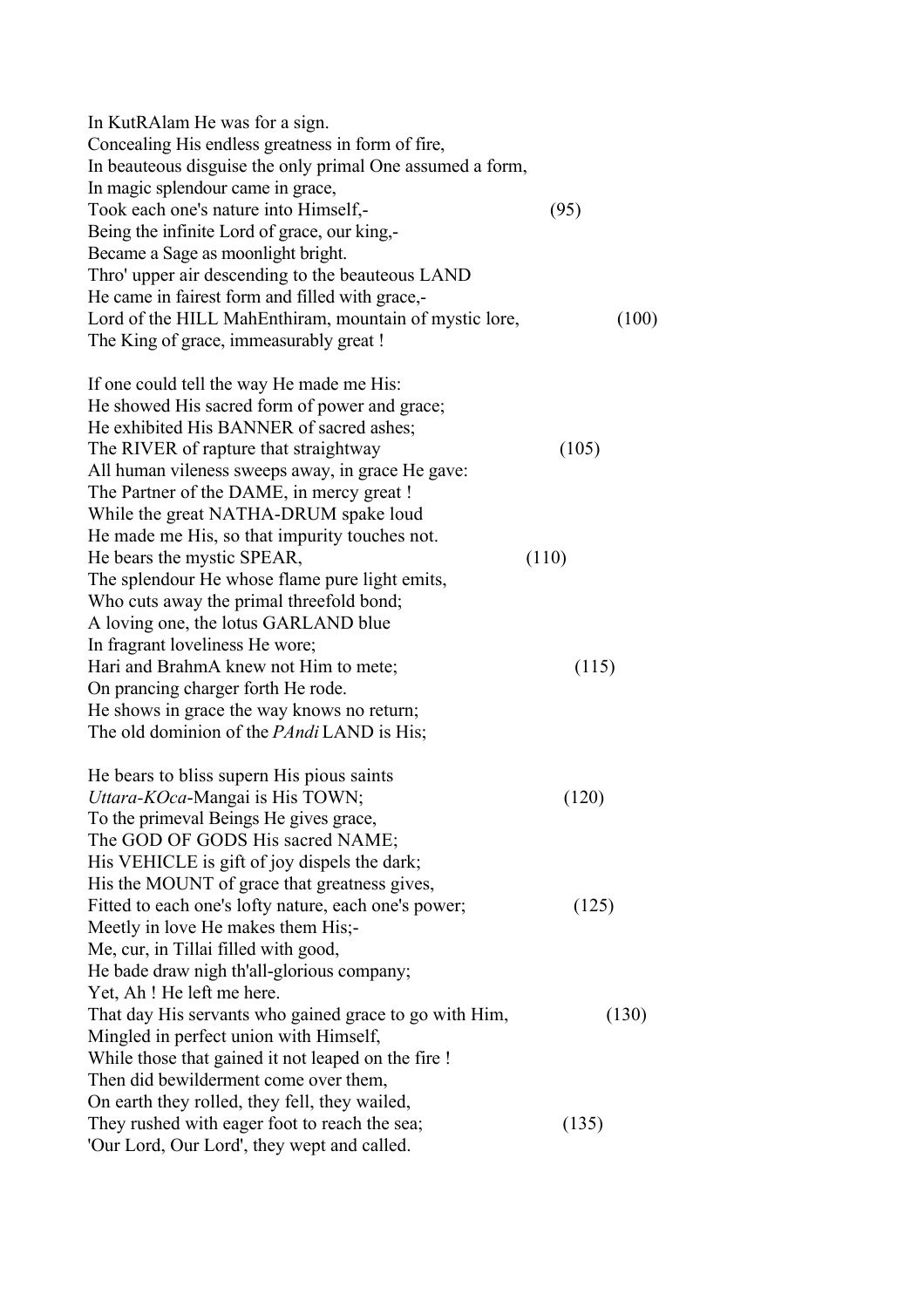| While those who gained His foot pressed near,                    |       |
|------------------------------------------------------------------|-------|
| And cried, 'Celestial Dancer, who to Patanjali gave grace,'      |       |
| And yearned to gain satiety of bliss,                            |       |
| He dances 'mid the company of beauteous 'Tiger-town',            | (140) |
| That golden beauty like HimAlaya wears,                          |       |
| There to Umai, whose roseate mouth is filled with sweetness,     |       |
| And to KAIi grants the beauteous smile of His blest countenance. |       |
| Thus the King with His assembled saints                          |       |
| Joyous hath entered 'Tiger-town,' with garners filled,           | (145) |
| High Lord of Kailai that resounds with rapturous song.           |       |
|                                                                  |       |

-----------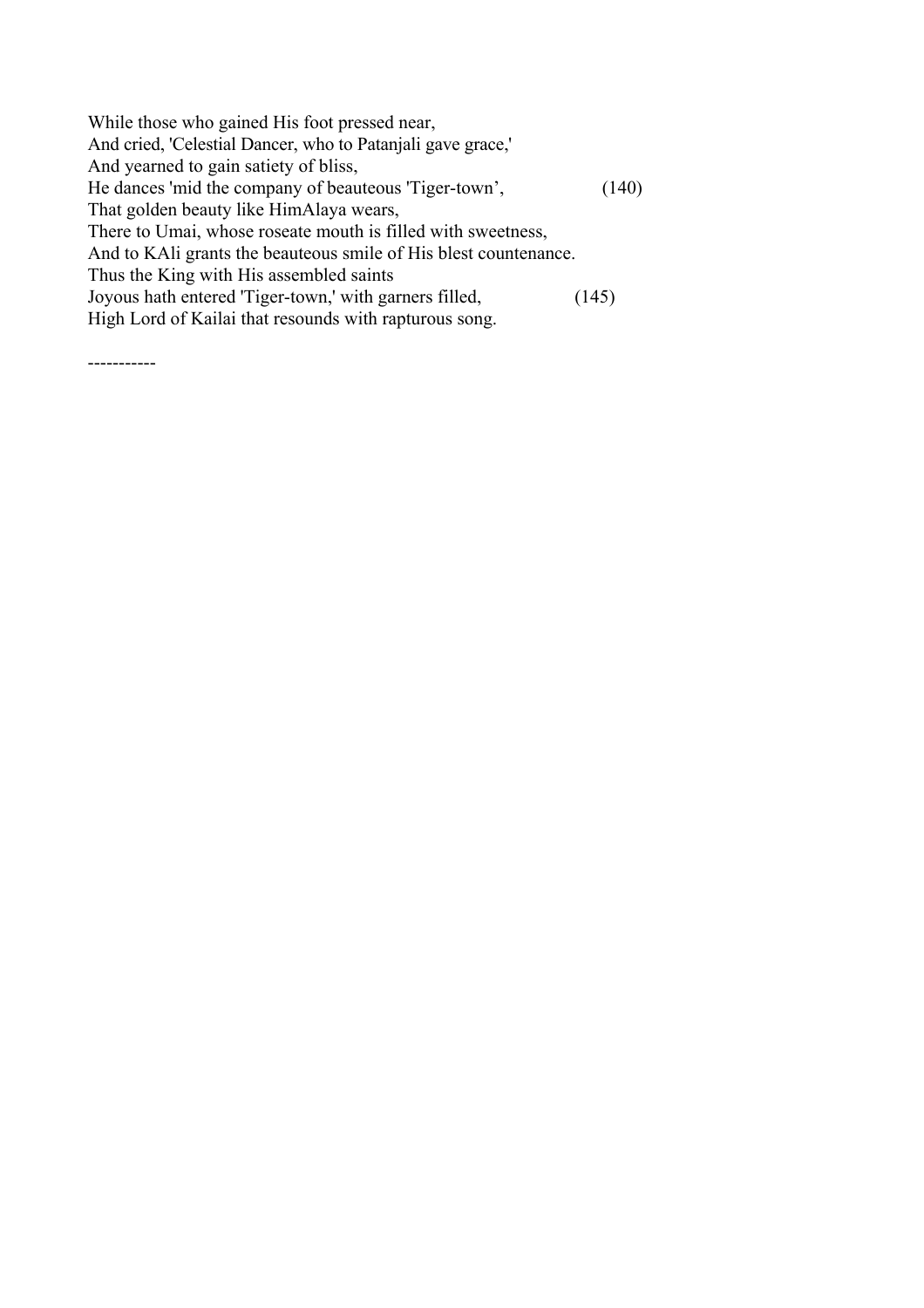#### **Hymn III: thiruvanndappahudi**

#### **THE NATURE AND DEVELOPMENT OF THE UNIVERSE**

 This poem has an introduction of twenty eight lines, after which the praises of *Civan* are intermingled with somewhat intricate but ingenious allegories. The whole partakes of the nature of a rhapsody, - not without some sublimity, - and can be fully appreciated by those only who have studied the whole Caiva system as shown in Notes I-XVII. It is an imitation, it would seem of the Sanskrit Catarudriya or Hyme to Rudra. Yet, *Civan* - the Auspicious is imagined by the Tamil Caivaites quite otherwise than by the northern and more ancient authorities *Civan in the* south is the Guru, the friend, ulmost the familiar companion, of His votaries, and is addressed with a mixture of awe and of simple affection that has a peculiar effect . Through all MAnikkaVacagar poems this personal relation of the God as manifested Guru to His devotees or disciples is, of course most prominent. I am not aware of anything quite like this in the mythology of the north though among the worshippers of Vishnu in His various incarnations something analogous may exist.

 Here lines 1-12 are very intricate, and emphasize two thoughts (1) that the Supreme in His greatness embraces all, and pervades the minutest things in His universe; and (2) that He is the unique Being, whose wondrous and admirable sublimity is not to be fully comprehended by any finite beings, gods or men. The two epithets the the Great One (line 6), and the Beautiful one. (line 12). The idea of lines 13-16 is peculiar to the Caiva system, which teaches that there are three great processes carried on by *Civan*, the Supreme, in the Universe. In the beginning of each aeon He evolves the phenomenal universe, and through countless ages sustains it as the theatre of births and deaths - of the whole drama of metampsychosis; and at the end of each aeon He involves the phenomenal universe in its primal elements. These three processes of evolution,conservation and involution, are commonly assigned to three deities, of whom *BrahmA* is the Creator, Vishnu the Preserver, and *Civan* the Destroyer. This however was seen to give to Civan an office apparently inferior, and certainly less gracious, than that which belongs to the other Gods. The South-Indian Caiva system boldly faces this difficulty. According to it there is really but one God. He is called, among many other names, *Civan* 'the Blessed One'. Vishnu and *BrahmA* and the other so-called gods are but dependent 'souls' like the rest, and at the beginning of each aeon their place and office for that aeon are assigned them by the Supreme as the result of merits accumulated. The *BrahmA* of the present aeon is the Demiurge or fashioner of The evolved Universe: he puts it into shape, and is the mere agent of *Civan*. This system invites us to contemplate the universe at the beginning of each aeon awaiting the action of the Supreme. Existence is eternal; it is subject to what are called deluges, or overhelming catastrophes, in which all the heavens, and all the regions of the abyss, all worlds, and all beings are restored to their rudimental condition, after which, by the will and operation of *Civan* they resume their normal manifestations. What exists at the beginning of an aeon First, we have the Lord, Pathi, Sivan, *PerumAn*. He is the First Cause of all things;the only God.

 Inseparable from Himself, dwelling in Him,is His personified energy or Sakti --- his bride said to be the originator, source, fountain, beginning of all emotion, action, wisdom, and grace. Secondly, we have Souls, lives, atomic existences,the flocks, pacu. These have now no embodiment , no powers, energies, or faculties,abiding like birds sleeping in the night on the branchces of some mighty tree, hardly to be distinguished from the tree itself, save that they live. These are definite in number, and are eternal; no addition can ever be made to the number of souls that are alive in the universe, none of them can ever die. Since, as we shall see, these may gain absolute identification with *Civan*-*PerumAn* and thus be embodied no more, the number of embodied souls diminishes; but no soul ceases to exist even after obtaining release, and being taken into God. It may be, according to this system, that the time shall arrive when all embodied lives have obtained release, and then the worlds will for ever cease and *Civan* be all in all. Each of these souls has its load of deeds which are stored up, and are *a' parte ante*, eternal; the result of which, in pleasure or in pain, each soul in some embodied form must experience. As the Caiva system says, The fruit of deeds must be eaten'.

 These souls, at the beginning of each aeon, crouch waiting for their embodiments. There are now no evolved worldsno heaven, no hell, no gods and demons, men. All these have been, and shall be,but now are not. That SOULS may be furnished with embodiments, and with worlds in which they may experience their fate, we have thirdly, the Bond, *pAcam* the eternal material cause of the creation. This is threefold, pure maya, impure maya and prakrithi, the of offspring of the latter, which is undefined. These three categories PATHI, PACU and *PACAM* - which we call roughly 'The God, SOUL AND MATTER' Are the subjects expounded in the Caiva Siddhantha Philosophy.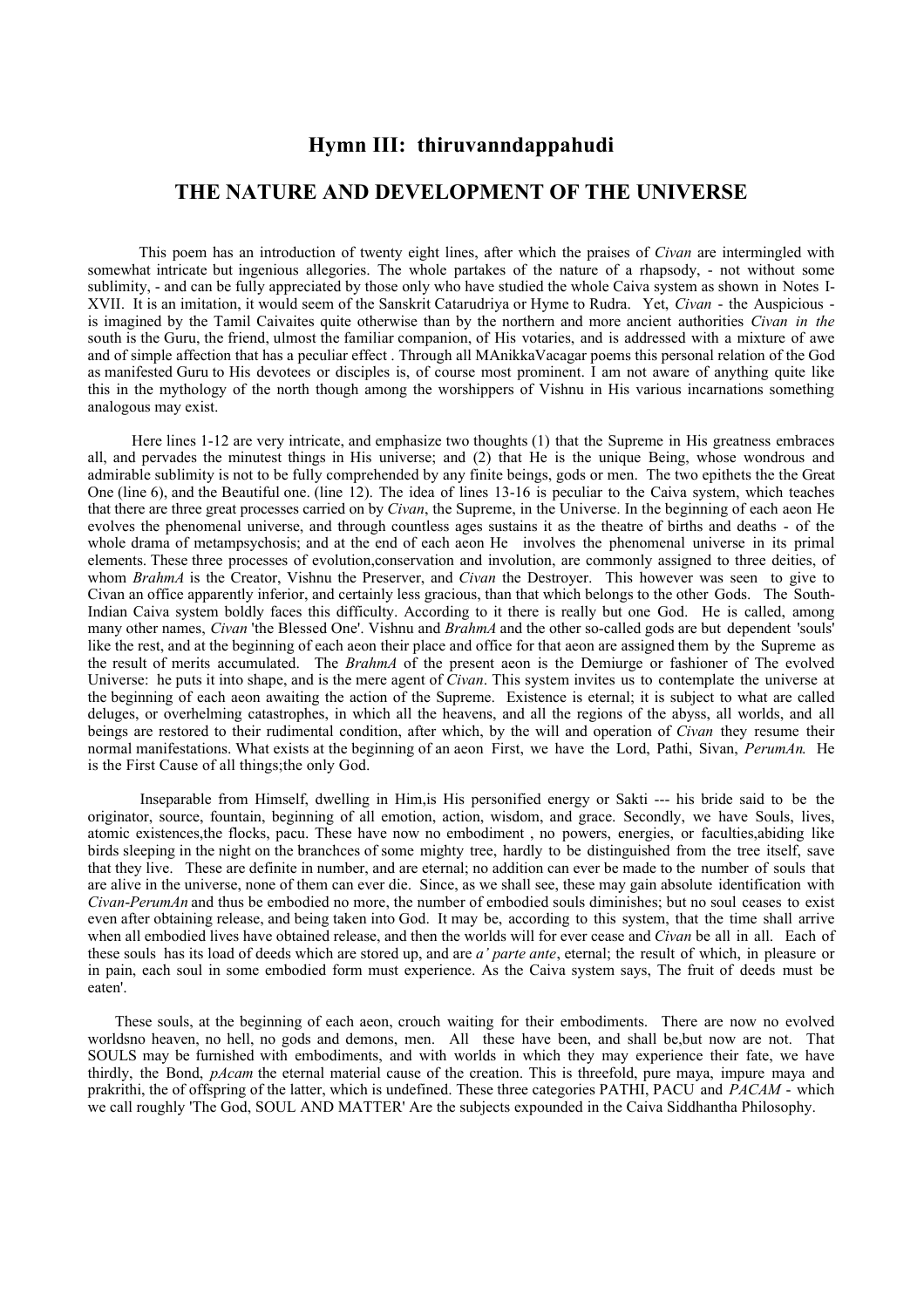#### *Civan*'s palpable and subtle existence

The developement of the sphere of the elemental universe, Its immeasurable nature, and abundant phenomena, If one would tell their beauty in all its particulars, As when, more than a hundred millions in number spread abroad, The thronging atoms are seen in the ray that enters the house, (5) So is He the GREAT ONE, Who exists in the minutest elements. If you would know Him, *BrahmA* and the rest with *MAl*, His greatness, source, glory, and end, Conjoined with His eternity, His extent, His abiding essence, His subtile ant palpable manifestations, (10) They sought to understand. As the rush of a mighty whirlwind The Beauteous One drave them far in whirling course !

The operations of the Supreme

He is the Ancient One, Who creates the Creator of all; He is the God, Who preserves the Preserver of things created; He is the God, Who destroys the Destroyer; (15) But, thinking without thought, regards the things destroyed. To the six sacred sects with their six diverse kinds of men He is the attainment of deliverance; and Source of being to the heavenly ones He is the Possessor of all, Who resembles an insect. Day by day He to the sun its lustre gave. (20) In the sacred moon He placed its coolness; Kindled in the mighty fire its heat; In the pure ether placed pervasive power; Endued the ambiant wind with energy; To the streams that gleam in the shade their savour sweet, (25) And to the expanded earth with its strength He gave; For ever and aye, me and millions other than me, All in their several cells hath He enclosed.

See Him the First! See Him the Whole ! See Him Himself, Being without compare ! (30) See Him adorned with the wild boar's ancient tusk ! See Him Whose girdle is the forest tiger's skin ! See Him with ash besmeared ! Whene'er I think and think, See, I cannot bear the thought ! I perish overwhelmed ! See, in the sweet voiced lute He is the melody ! (35) See, each thing, as its essence is, He knows ! See Him, the Infinite ! See Him, the Ancient One ! See Him, the Great One Whom *BrahmA* and MAl saw not ! See Him, the Wonderful! See, the Manifold ! See Him, the Ancient One, transcending words ! (40) See, He dwells afar where human thought goes not ! See, He is taken in the net of piety ! See Him that One, Whose title is 'the only One' !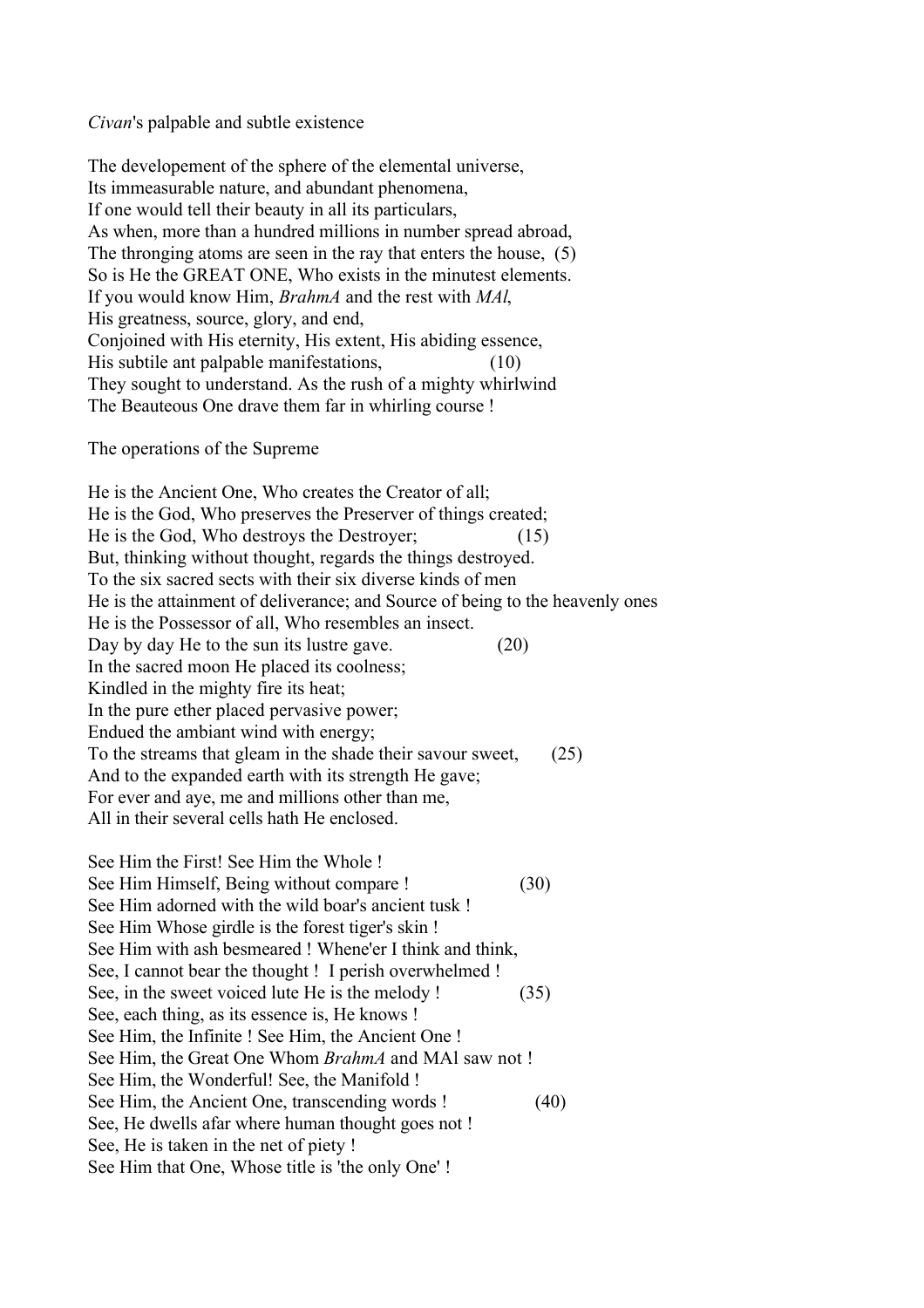| See, He extends throughout the wide extended earth!    |      |
|--------------------------------------------------------|------|
| See Him, more subtile than an atom small!              | (45) |
| See Him, the King incomparably great!                  |      |
| See Him, the Precious One, rarest of all that's rare!  |      |
| See, mingling with all beings, each one He cherishes ! |      |
| See Him, the Subtile One, Whom science fails to see !  |      |
| See Him, above, below, He spreads!                     | (50) |
| See the beginning and the ending He transcends!        |      |
| See, the 'bond' and 'loosing' He ordains!              |      |
| See, He is That that stands, and That that goes!       |      |
| See, He discerns the aeon and its end !                |      |
| See Him, the Lord Whom all may gain!                   | (55) |
| See, <i>Civan</i> Whom the gods know not !             |      |
| See Him. the Male, the Female, and 'neither one'!      |      |
| See, even I have seen Him with my eyes !               |      |
| See, the ambrosial Fount, yielding abounding grace!    |      |
| Lo, I have seen His mercy s might!                     | [60] |
| See, His roseate Foot this earth hath trod !           |      |
|                                                        |      |

See Him, even I have known, the Blessed One ! See, in grace He made me His ! See, her His Spouse whose eyes are dark-blue lotus flowers !

See, Her and Him together stand ! (65)

The Sea and the Cloud

Lines 66-95 are well nigh untranslateable, for they contain a subtle and intricate allegory, by means of which the grace of the manifested *Civan*, who is praised under the title of the 'Cloud' is set forth. The idea is that the Infinite sea of rapturous supreme felicity is *Civan*, but - as the Cloud in the monsoon season sucks up water from the sea, and rises in black masses that cover the sky, while all the phenomena of the wonderful outburst of the beneficient, but also fearful, monsoon are exhibited - so does the Supreme manifest Himself as the Guru, the Object of Love, and Give of grace to His worshippers. In the monsoon season, lightnings flash from one end of the sky to the other, crested torrents sweep down over the hills, bearing with them uprooted plants and trees, and not unseldom huge snakes that have been disturbed from their rocky mountain hiding places. The various kinds of 'Gloriosa' spread forth their beautiful flowers like supplicating hands, while every valley and hollow is filled with water. Meanwhile, as the heat is most intense just before the burst of the monsoon, the poet pictures a troop of thirsty antelopes, deluded by the mirage which seems to offer them refreshing streams and shade: disappointed they are left to die of thirst in the wilderness. Meanwhile the pain of the fierce heat has ceased. Down the gorges of the hill the torrent rushes, and is received into tanks prepared for it by the expectant husbandmen. These lakes are fragrant with beautiful flowers, and on their banks the maidens have kindled fires with aromatic woods, at which they dry their hair and garments after the refreshing bath. The cultivators may now sow their seed and expect a rich harvest. All this is the work of the black clouds which drew water from the sea to fertilise the earth. In these lines every particular of the description has its mystical meaning, which hardly needs illustration. The student will compare VII, 61-64.

The ancient sea of bliss supreme is THAT indeed ! Appearing like a black vast CLOUD, Arising in the hill of Petun-turrai blest, Whilst sacred lightnings flash frorn every point -, While serpent bright of sensual bondage dies -,  $(70)$ While the sore sorrow of the fervent heat hides itsellf; While the all-beauteous Hibiscus shines forth, Swelling in its wrath like our mortal pain, It sounds forth in mighty grace as a drum.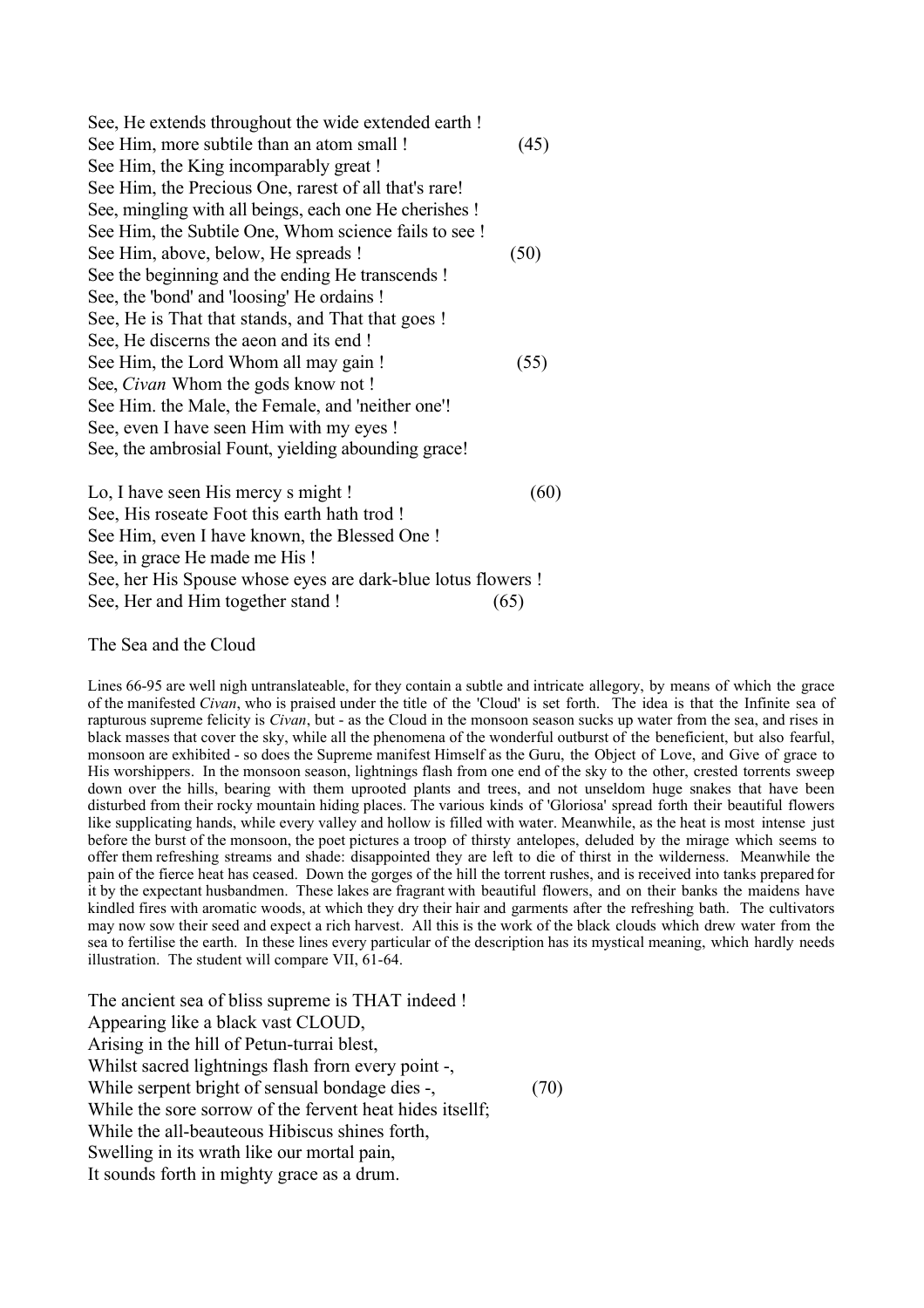| While the kAnthal stretches out supplicating hands,        | (75) |
|------------------------------------------------------------|------|
| And the tender drops of sweet unfailing grace distil,      |      |
| While the gleaming torrent swells on every side,           |      |
| And rises to the highest banks of every lake -;            |      |
| The 'demon-car' of the six sects                           |      |
| Excites the thirst of the large-eyed antelope throng.      | (80) |
| And they with eager desire crowd to drink;                 |      |
| And faint with unquenched thirst haste hither and thither: |      |
| Meanwhile, the heavenly mighty stream                      |      |
| Rises and rushes, crowned with hubbles of delight,         |      |
| Eddies around, dashes against the bank of our 'embodiment, | (85) |
| And twofold deeds of ours growing from age to age, -       |      |
| Those mighty trees, roots up and bears away.               |      |
| It rushes through the cleft of the high hills,             |      |
| Is imprisoned in the encircling lake,                      |      |
| Where grow the expanded fragrant flowers,                  | (90) |
| In tank, where rises smoke of the agil, where beetles hum; |      |
| And as it swells with ever-rising joy,                     |      |
| The ploughmen-devotees in the field of worship             |      |
| Sow in rich abundance seed of love                         |      |
| Hail, CLOUD-LIKE god, hard in this universe to reach!      | 95)  |

#### Ascriptions of Praise

 God Who wear'st black snake for girdle, hail ! First One, giving grace to the devout ascetics, hail ! Warrior Who dost remove our fear, all hail ! Thou Who dost ever draw us to Thee, make us Thine, all hail ! Thou Who dost wipe away sorrows that gather around, all hail ! (100) Thou Who giv'st ambrosia rare to those that gain access to Thee, all hail ! Thou Who in thick darkness dancing dost bend down, all hail! Lover of Her with shoulders like the swelling bamboo, hail ! Thou Who art hostile to the hostile one, our King, all hail ! Thou Who to thy lovers art treasure in distress, all hail ! (105)

Praises

Praise to Thee, our Own, waving thc envenomcd snake ! Praise to Thee, Great One, Who fill'st our souls with pious rage ! Praise to Thee, mighty in Thine ash-smeared form ! In every part what moves, Thou mov'st it; what lies still, Thou lay'st to rest What stands. Thou dost establish. (110) Thou Ancient One, transcending speech, Not grasped by apprehension of the soul ! Not by the eye perceived, nor by sense-organs all. Thou didst arrange in order, manifest the ether and all elemcnts. Like fragrance of the flower uprising everywhere,  $(115)$ Thy greatness without cease all things pervades, This day to me in condescending grace Thou cam'st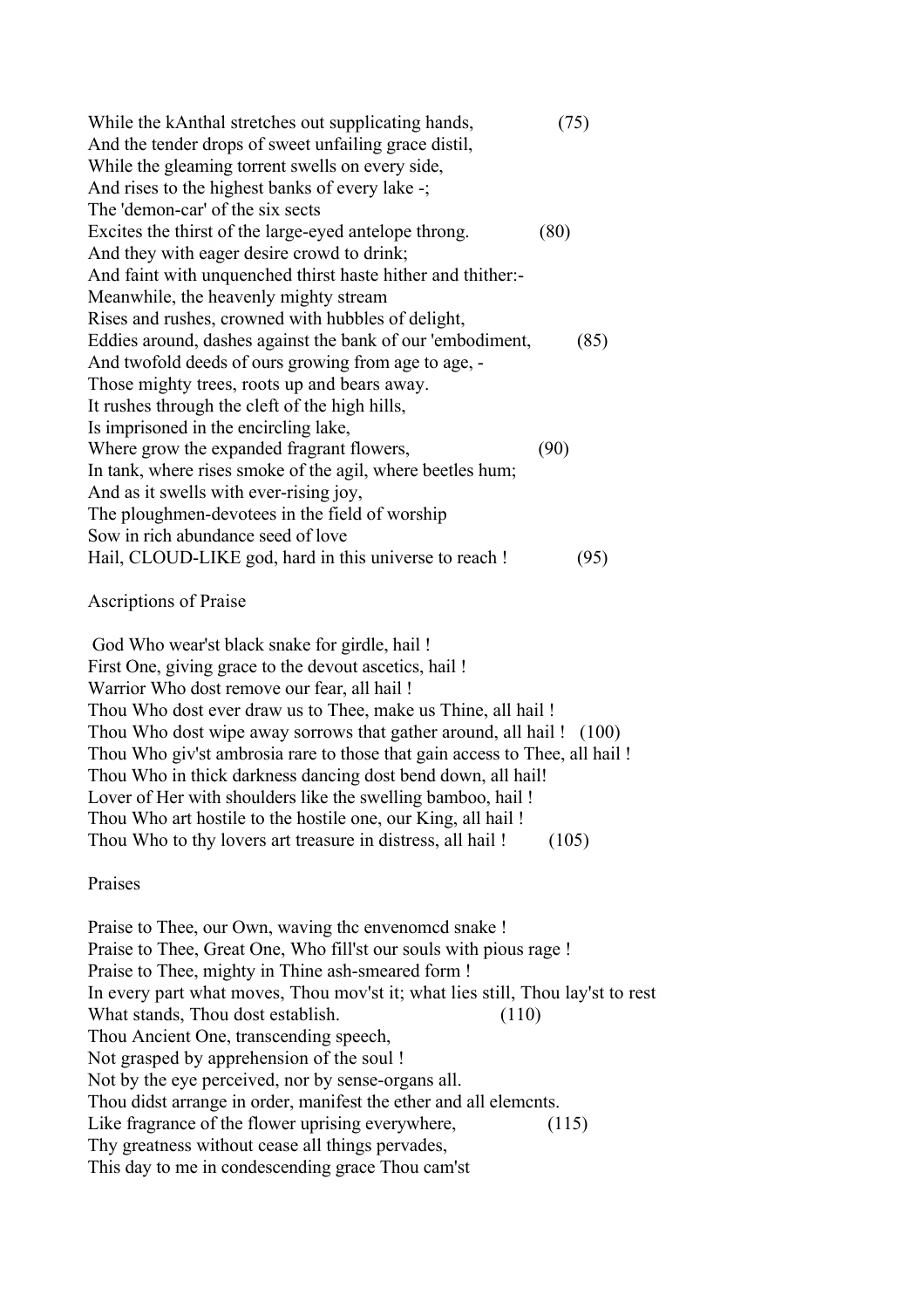Making this body of destruction fall away, O Being glorious ! To-day to me in condescending grace Thou cam'st; I praise Thee ! (120) Thou Who did'st fashion this decaying frame; I praise Thee ! As fountain springing in my soul Thou mak'st me glad, I praise Thee ! Whlle pleasure beyond bound like flower expands I know not how to bear this body vile !

His hidings of Himself

Bright gems flash'd emerald splendour forth,- The lightning's play mingling with gleam of gold,- (125) *BrahmA* went up to seek Thee; Thou didst hide Thyself ! From them who toiled with mystic scrolls didst hide Thyself! From those who in their homes practised virtue, Thou didst hide Thyself From those who, in union with Thee, fixed their contemplative soul Wlth painfiul effort; Thou didst hide Thyself ! (130) From those who boasted to see Thee by some rare device, By that same device, there, -didst Thou hide Thyself! Benign, regarding all, receiving with abundant grace As male appearing Thou dost change to neutral form, And in a bright-browed female form dost hide Thyself ! Far off (135) Bidding the senses five depart,passing over every trackless hill With frames scarce living, spurning all delights, Ascetic saints in contemplation dwell;-in their souls Thou fitly hid'st Thyself!

Seeming one thing, then not, eluding knowledge, Thou dost hide Thyself ! When e'en of old I strove to find Thee, when to-day I strive, (140) Thou hid'st Thyself, Deceiver ! But we've found Thee now !

Worship

Haste, haste ye, garlands of fresh flowers Around His feet to bind ! Assemble, go around, follow hard on, leave ye no gap. Lay hold of Him, although He hide Himself, avoid your grasp ! (145) The Incomparable told out His nature as it is, That those like me might hear. He called, in grace He made me His, He as a *BrAhman* showed His glory forth, Then, while undying love dissolved my frame, I cried; (150) I raised enraptured voice above the billowy sea's loud waves; In utter wilderment I fell, I rolled, I cried aloud, Madman distraught, and as a maniac raved; While those who saw were wildered, who heard it wonder'd sore. More than the frenzy wild of raging elephant (155) Bore me away beyond endurance far. 'Twas then through all my limbs A honied sweetness He infused, and made me blest. The ancient city of His foes with fire lit by His beauteous smile He caused to fall. Ev'n so that day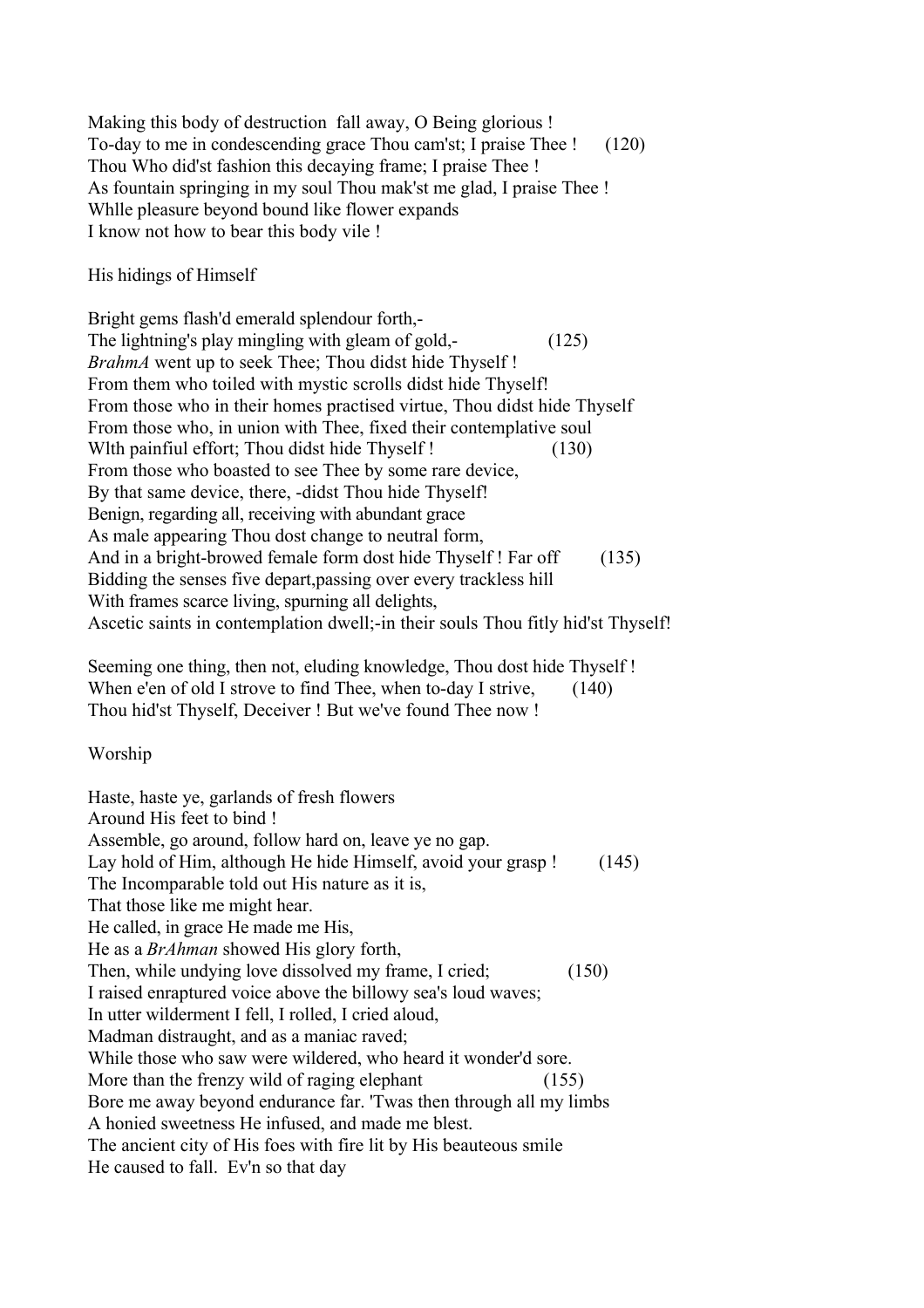| With mighty fire of grace our humble dwellings | (160) |
|------------------------------------------------|-------|
| He destroyed that none were left.              |       |
| To me as the ripe Nelli fruit in palm He was.  |       |

# Rapture

| What to say I know not, Hail !-to Thee complain.                  |       |
|-------------------------------------------------------------------|-------|
| I mere cur cannot endure ! What He hath done to me                |       |
| I understand not ! Ah I'm dead ! To me Thy slave                  | (165) |
| What Thou in grace hast given I know not, tasting am not satiate, |       |
| Though I've imbibed I comprehend it not !                         |       |
| Like flowing billows swell from out the sea of milk               |       |
| Within my soul He made deep waters rise,                          |       |
| Ambrosia surpassing speech filled every pore.                     | (170) |
| This is His gracious work !                                       |       |
| In every body in this currish state                               |       |
| He filled me full with honied sweetness;                          |       |
| Ambrosial drops most marvellous                                   |       |
| He caused throughout my being to distil.                          | (175) |
| With tender soul, as though He'd make me as Himself,              |       |
| He formed for me a frame where grace might flow.                  |       |
| And as an elephant explores fields of sweet cane, at last         |       |
| He sought, and found, and made even me to live. In me             |       |
| Mercy's pure honey while He mixed,                                | (180) |
| He gave in grace supernal food: -                                 |       |
| Ev'n He Whose nature nor <i>BrahmA</i> knows nor MA1!             |       |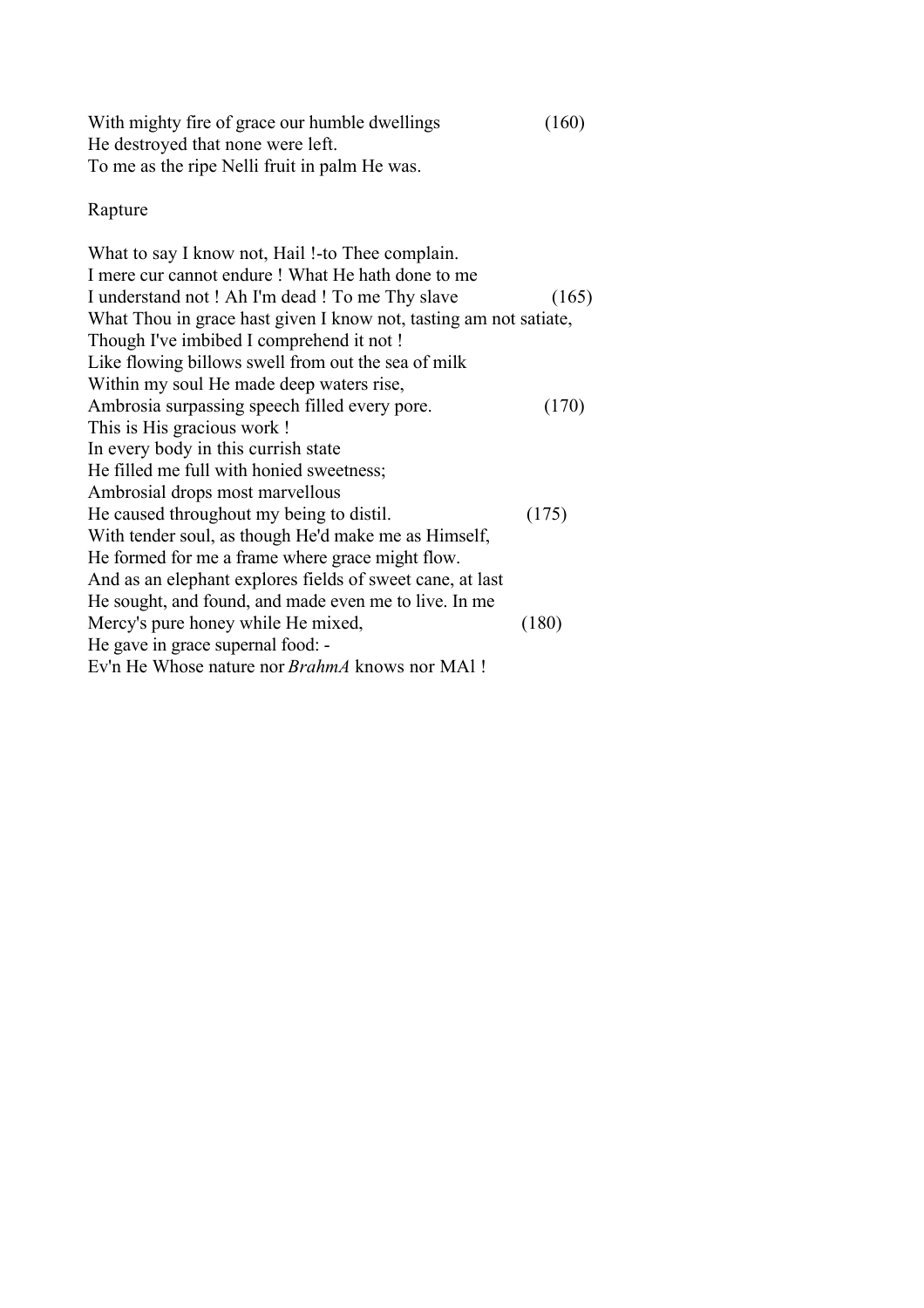# **Hymn 4 poRRith thiru agaval**

# **THE SACRED AGAVAL OF PRAISE.**

(This seems to the translator to read more like a work of UmApathi, than of our sage!)

THE CREATION OF THE WORLD.

#### HE CAUSED THE PHENOMENAL UNIVERSE TO APPEAR.

Lines 1-10 The Feet of *Civan*

While the Four-faced and other heavenly dwellers rose, Adoring, sacred MAl, whose head with rays is crowned, With His two feet measured the threefold world,- While saints from the four quarters praised with all their sentient powers, Eager that day Thy foot and crown to know, (5) He then became a fierce strong boar, and rushing on Dug down through sevenfold regions, wearied cried at last: Eternal Source of all, to Thee be triumphs manifold !' Yet though He worship paid, Thy pair of Feet-flowers saw he not; Yet Thou to me Thy worshipper art easy of access ! (10)

Lines 11 - 35 Human embodiment

………

On earth girt by the watery seas, from elephant to ant, Through many matrices I passed,

Obtained a human form within my mother's womb.

………… …… …………… … …… ………… …… ……… ………… ………… ……… …………… ………… ………

Thus was I born into the sad sea of th' afflictive life. (25) Then during each year as it met me I gained and hoarded gains. How varied was my life!. Morning's routine, hunger in noontide hour, and night For sleep. In journeys oft I lived.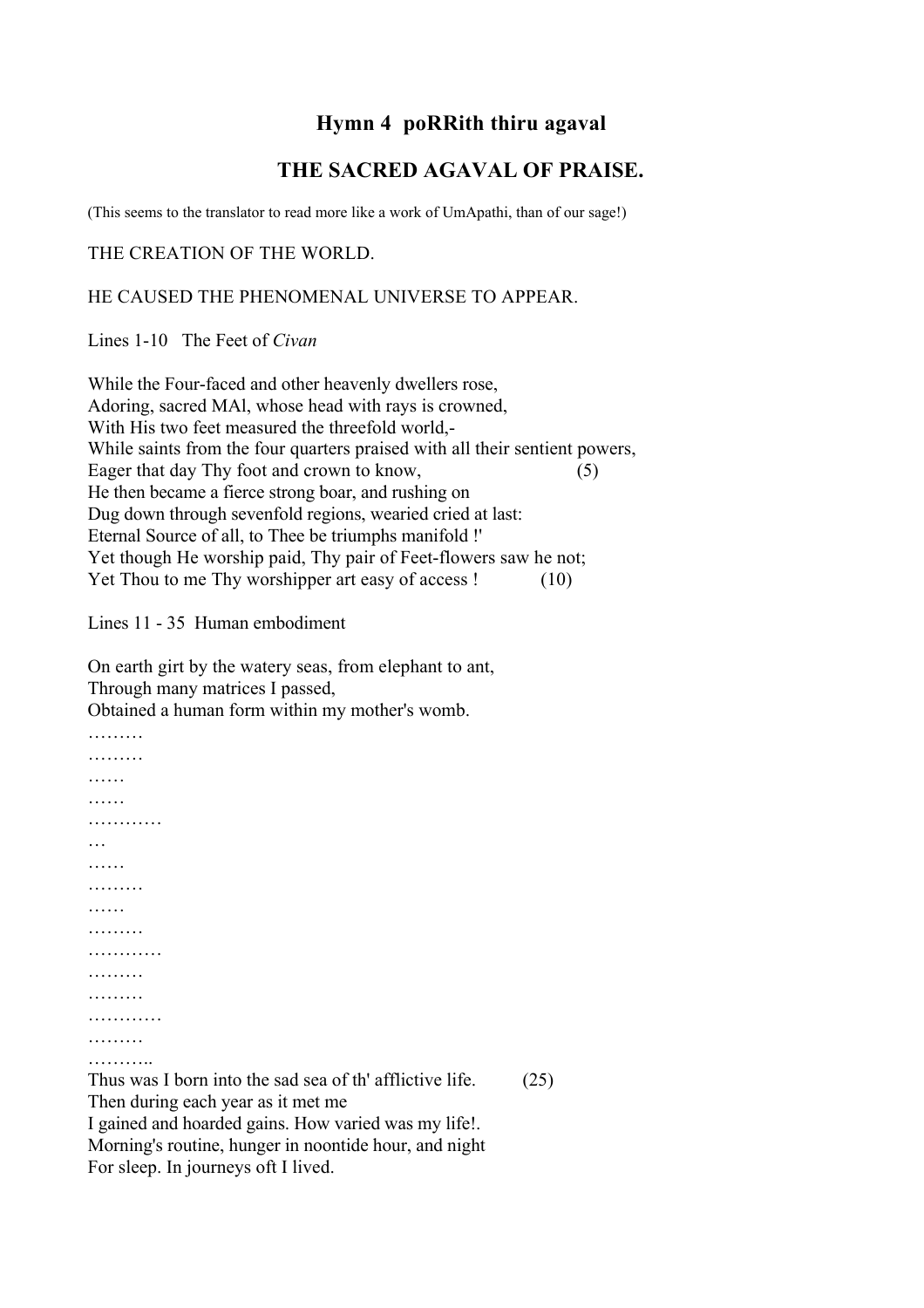Jet black locks, and crimson lips, and radiant smiles were hers; (30) Into love's sea I plunged.

……………………… …………………………………………… ……………………………………… ……….. (31-35) In the wide marts where foolish worldlings toil I lived, still slave to fierce desires. I lived by sea of learning multiform; I lived in sorrow men call wealth; I lived 'mid ancient stings of poverty, (40) And thus in varied forms and fortunes spent my days. Lines 42-51 The idea of God comes into his life Then wondrous thought of the Divine, so-called, arose. Soon as I knew that BEING, free from hate, unique, Delusive powers in ever-changing millions Began beguiling varied play. (45) Relations, neighbours, came around, With fluent tongue they urged their 'atheism' Friends around (such herds of cattle old !)- Seiz'd me, call'd, hurried to and fro; The *BrAhman* said 'the way of penance is supreme'; (50) And others showed the law of trusting love ! Sectarian disputants complacently Discordant tenets shouted loud and fought. Then haughty *VedA*nt creed unreal came, Whirled, dashed, and roared like furious hurricane. (55) *LOkAyathan* a glistening mighty snake Brought cruel poisoned heresies. Whilst these delusions, endless, girt me round,

Lines 59 - 86 His conversion

Lest I should go astray, He laid His hand on me ! As wax before the unwearied fire (60) With melting soul I worshipt, wept, and bent myself, Danced, cried aloud, and sang, and prayed. They say: 'The tooth of elephant and woman's grasp relax not,' So I with love, real, interrnitting never, Was pierced, as wedge driven into soft young tree. (65) All tears, I like the refluent sea was tossed; Soul was subdued, and body quivered with delight. While the world called me demon, mocking me, False shame I threw aside; the folk's abusive word I took as ornament; nor did I swerve. (70) My mind was rapt;-a fool, but in my folly wise,-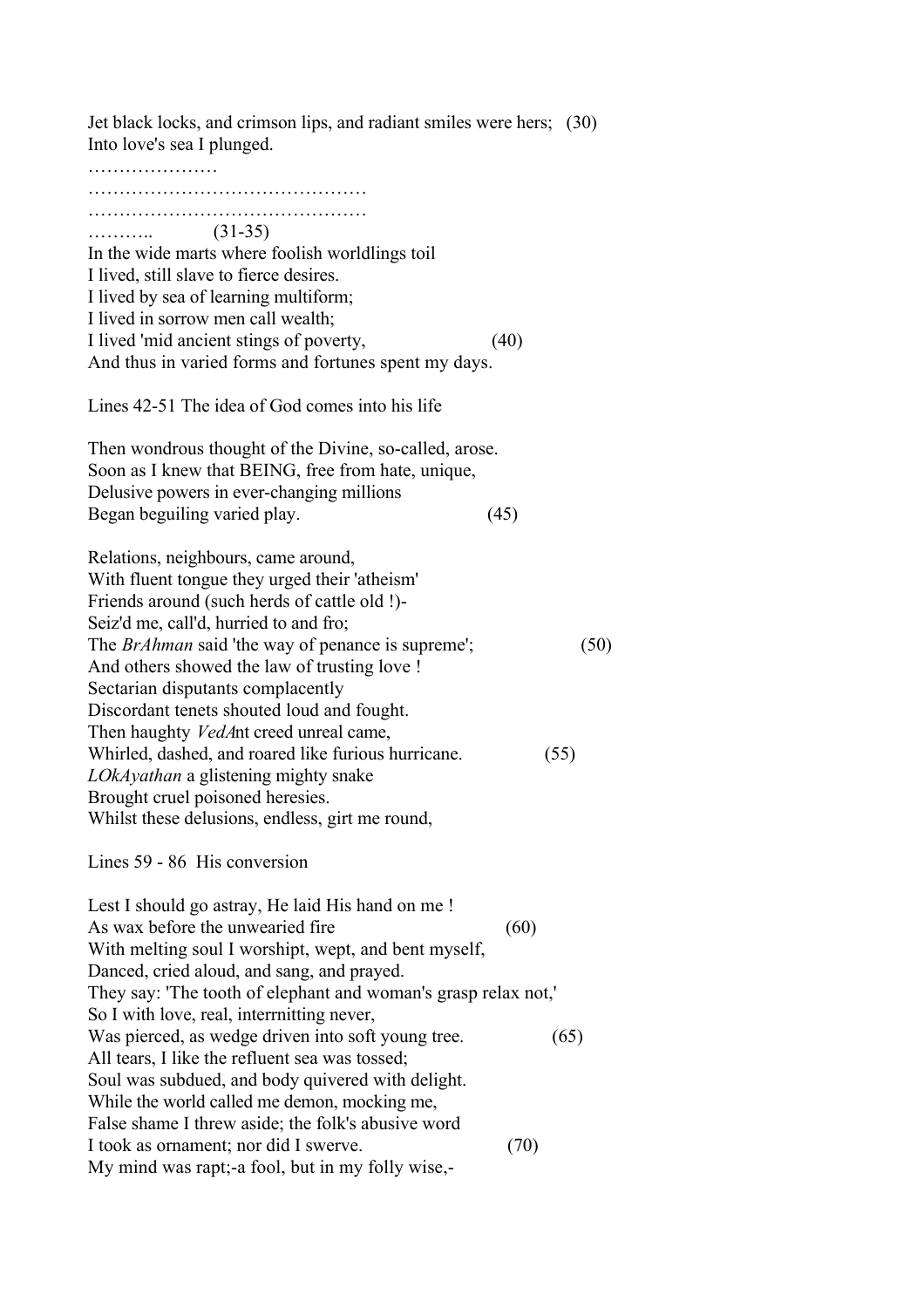The goal I sought to reach infinity ! All wondering desire, As cow yearns for its calf, I moaning, hurried to and fro.

| Not ev'n in dreams thought I of other gods.                |              |
|------------------------------------------------------------|--------------|
| The One most precious Infinite to earth came down;         | 75)          |
| Nor did I greatness of the Sage superne contemn,           |              |
| Who came in grace. Thus from the pair of sacred feet       |              |
| Like shadow from its substance parting not,                |              |
| Before, behind, at every point, to it I clung.             |              |
| My inmost self in strong desire dissolved, I yearned;      | $80^{\circ}$ |
| Love's river overflowed its banks;                         |              |
| My senses all in Him were centredl; 'Lord!' I cried.       |              |
| With stammering speech, and quivering frame                |              |
| I clasped adoring hands; my heart expanding like a flower. |              |
| Eyes gleamed with joy and tears distilled.                 | (85)         |
| His love that fails not day by day still burgeons forth!   |              |

To the end - Praises

Like mother, Thou hast brought me up, I praise ! God, strong to cancel deeds of ours, Who didst become in truth a Sage, I praise ! King of golden Madura ! (90) Guru Pearl, in *KUdal* shining bright ! Dancing in southern Tillai's court, This day to me precious ambrosia Thou ! Source of the fourfold mystic Scroll that ne'er grows old ! *Civan*, whose conquering banner is the Bull ! (95) Thy varied form gleams as the lightning;-Thee I praise ! In me the stony heart Thou softenest. Guard me, Thou guarded hill of gold ! Ah, give Thy grace to me ! Thou dost create, Thou tost preserve, Thou dost destroy ! (100) Father, who dost remove all griefs, I praise ! Ruler, I praise ! My King, I praise ! Mount of shining crystal,-praise ! Monarch, to Thee be praise ! Ambrosia,-praise ! Unfailing refuge are Thy fragrant-feet ! (105) Thee VEdic Sage, I praise ! Spotless One,- praise ! Thee First, I praise ! Wisdom, I praise ! Thou Goal I seek,praise ! Sweet fruition, Thee I praise ! Our Lord, on Whose bright crest the river flows, Our Master, praise! Understanding,praise ! (110) Thou hast beheld the servitude of lowliest me, O Teacher,-praise ! Minute as atom,-praise ! O Caivan, -praise ! Our Chief, I praise ! Our Sign, I praise ! Virtue, I praise ! ThouWay, I praise ! O Thought, I praise! (115)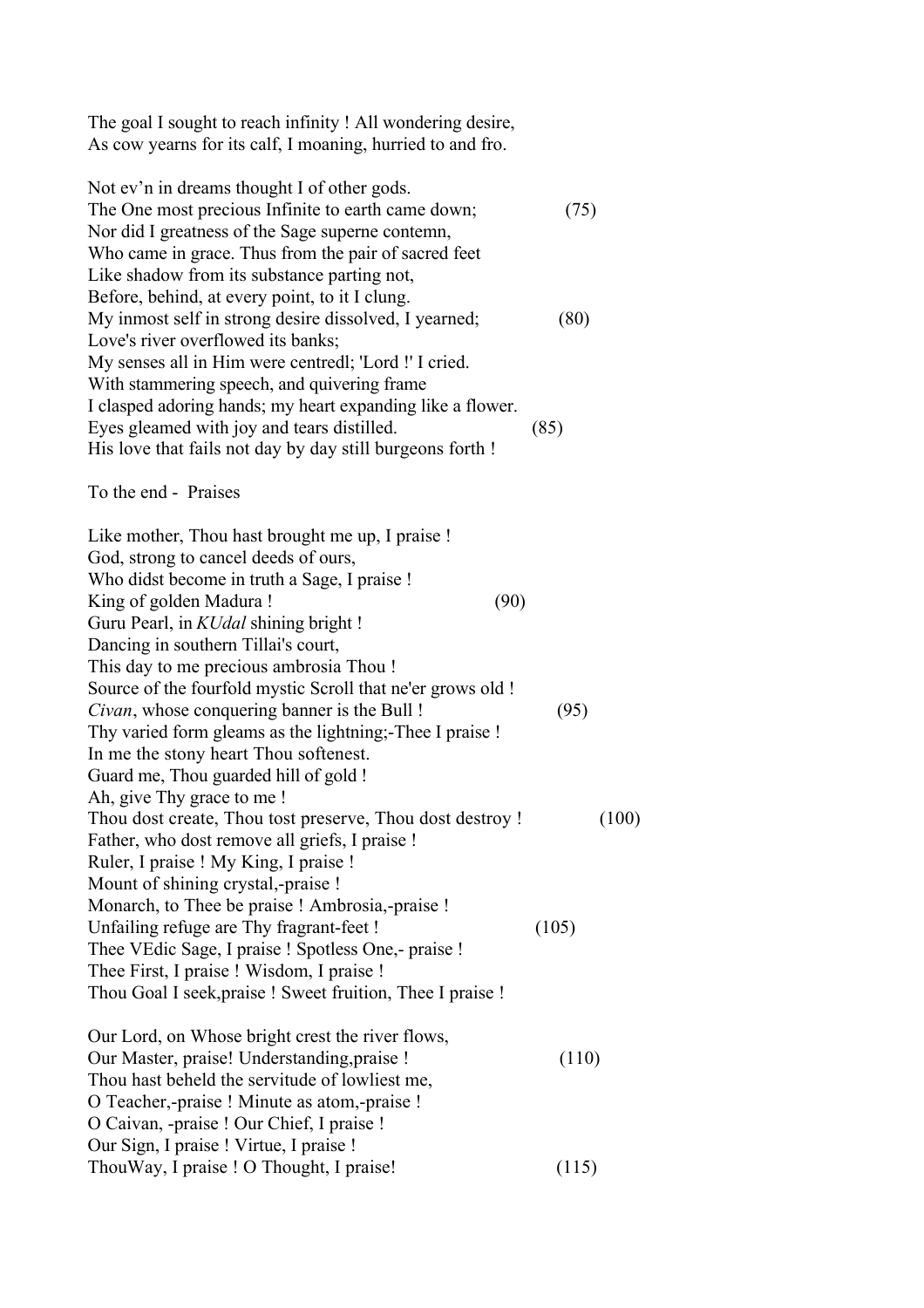| Balm, hardly by celestials gained, I praise !<br>King, easy of access to others, praise !<br>Monarch in grace, Who savest lest we sink |       |
|----------------------------------------------------------------------------------------------------------------------------------------|-------|
| In hell's hated one-and-twenty rounds, I praise !                                                                                      |       |
| Companion,-praise ! My Helper,-praise!                                                                                                 | (120) |
| O Bliss of life, I praise ! My Treasure, praise !                                                                                      |       |
| O free from bonds, praise ! First One, praise !                                                                                        |       |
| Father, praise ! Haran, praise !                                                                                                       |       |
| Thou One, transcending word and understanding, praise !                                                                                |       |
| Yield of the world girt by the extended sea, praise!                                                                                   | (125) |
| Beauty rare, yet easy of access, I praise !                                                                                            |       |
| Eye like an azure cloud, I praise !                                                                                                    |       |
| Abiding Mount of sacred grace, I praise !                                                                                              |       |
| Me, too, Thou mad'st a man, Thy twin feet                                                                                              |       |
| Thou placed'st on my head, O Warrior, praise !                                                                                         | (130) |
| Thou dost wipe off all sorrow from adoring hand, praise !                                                                              |       |
| Sea of imperishable rapture, praise,                                                                                                   |       |
| Thou dost transcend all forms that pass and come renewed, praise !                                                                     |       |
| First One surpassing all, praise !                                                                                                     |       |
| Bridegroom of Her with fawnlike eyes, praise !                                                                                         | (135) |
| Mother of the Immortals in the heavenly land, praise!                                                                                  |       |
| Fivefold Thou dost in earth extend, praise !                                                                                           |       |
| Fourfold Thou dost exist in the water,-praise !                                                                                        |       |
| Threefold in fire Thou shinest,-praise !                                                                                               |       |
| Twofold in the air Thou art all glorious, -praise !                                                                                    | (140) |
| One in the ether Thou hast sprung forth, praise !                                                                                      |       |
| Ambrosia of the troubled mind, praise !                                                                                                |       |
| Hard to be approached by gods e'en in a dream, praise !                                                                                |       |
| In waking hour to me a cur Thou gavest grace, praise !                                                                                 |       |
| Father, Who dwell'st in Idai-maruthu, praise !                                                                                         | (145) |
| Thou bearest Gangai on Thy crest, praise !                                                                                             |       |
| King in $ArUr$ abiding, praise !                                                                                                       |       |
| Lord of glorious Tiru-aiyAru, praise !                                                                                                 |       |
| Our Prince of AnnAmalai, praise !                                                                                                      |       |
| Sea of ambrosia, filling all the place,- praise !                                                                                      | (150) |
| Our Father dwelling in Ekambam, praise !                                                                                               |       |
| Thou Who in form art half a woman,-praise !                                                                                            |       |
| Who dwell'st supreme in Perun-turrai,-praise!                                                                                          |       |
| Civan Who dwell'st in Sira-palli,-praise !                                                                                             |       |
| None other refuge here I know, -praise !                                                                                               | (155) |
| Our Dancer in <i>KutRAlam</i> ,-praise !                                                                                               |       |
| Our King dwelling in GOkazi, praise !                                                                                                  |       |
| Our Father of IngOy's Mount, praise !                                                                                                  |       |
| Beauteous One of seemly Paranam, praise !                                                                                              |       |
| Idangan Who dwell'st in KadambUr, praise !                                                                                             | (160) |
| Father, gracious to those that come to Thee, praise !                                                                                  |       |
| Beneath the Itti tree to six,                                                                                                          |       |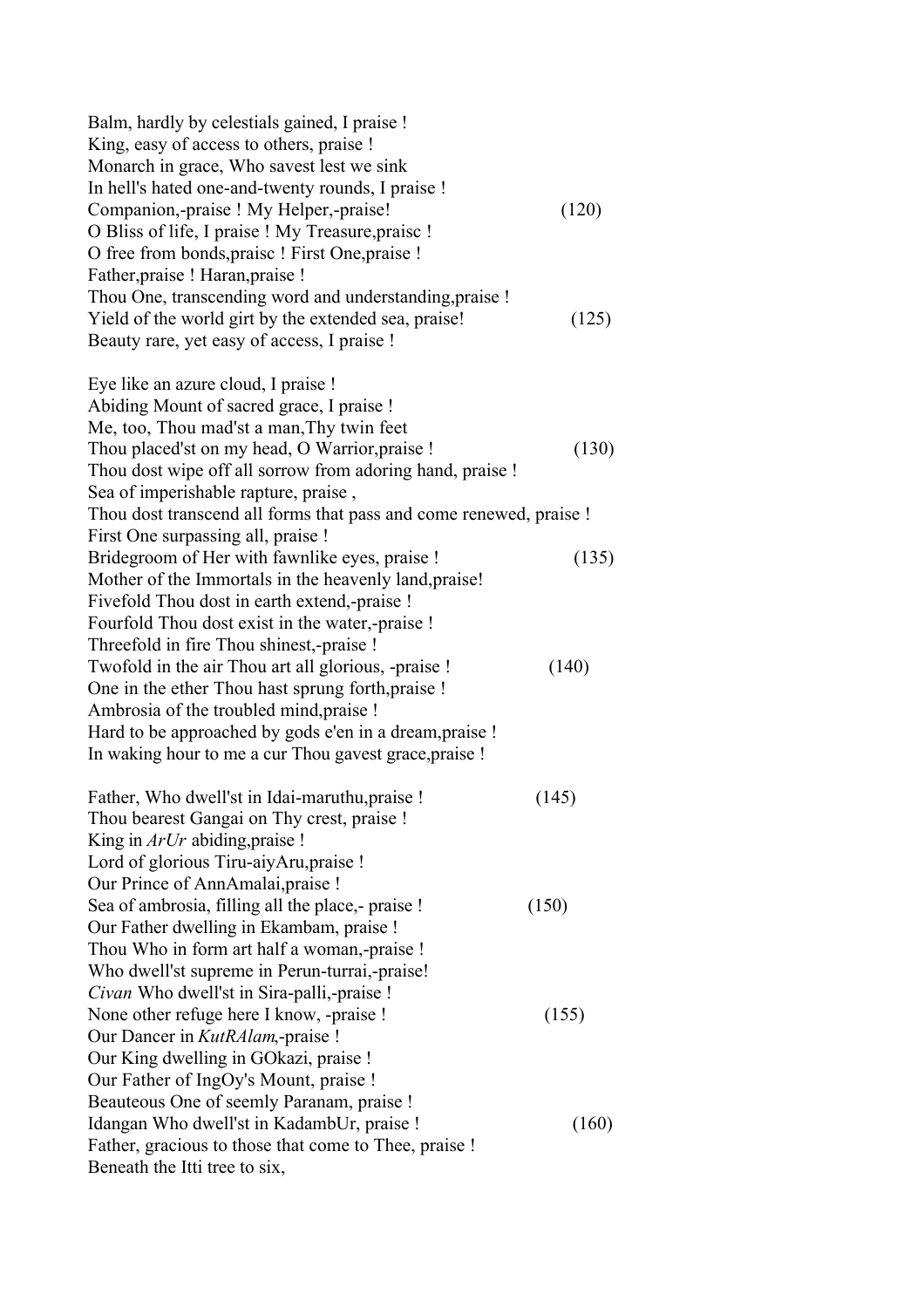| King, Thou wert gracious, and to th' elephant,-praise !                 |       |
|-------------------------------------------------------------------------|-------|
| Civan, Lord of the southern land, praise !                              |       |
| King of our country folk,-praise !                                      | (165) |
| Thou wert gracious to the litter of the boar,-praise !                  |       |
| Lord of glorious Kailai's Mountpraise !                                 |       |
| Father, Who grants us grace,-praise !                                   |       |
| King, Who our darkness dissipates,-praise !                             |       |
| I Thy slave languish all alone,-praise !                                | (170) |
| In grace remove my guile,-praise !                                      |       |
| In grace say to me 'Fear not - 'praise!                                 |       |
| Poison became ambrosis by Thy love,-praise !                            |       |
| Father,-praise ! Guru,-praise !                                         |       |
| Eternal,-praise ! Pure One,-praise!                                     | (175) |
| Brother,-praise ! Existent One,-praise!                                 |       |
| O Great One,-praise ! O Lord,-praise !                                  |       |
| O Rare One,-praise ! O Pure One,-praise !                               |       |
| Glorious Path of Vedic sages,-praise !                                  |       |
| I make my plaint, nor can endure, O First One, -praise !                | (180) |
|                                                                         |       |
| Kinsman,-praise ! Life,-praise !                                        |       |
| Glory,-praise ! Bliss,-praise !                                         |       |
| O Cloud, -praise ! O Bridegroom, praise !                               |       |
| Spouse of Her whose feet are soft,-praise !                             |       |
| I, a cur, Thy slave am perplexed, -praise !                             | (185) |
| Our Master Thou, all dazzling bright,-praise !                          |       |
| Eye apprehending forms diverse, -praise !                               |       |
| King, dwelling in the circling, sacred town, I praise !                 |       |
| Lord of the mountain land, praise !                                     |       |
| Thou in Whose locks is the crescent moon,-praise !                      | (190) |
| Blessed Lord of the sacred Eagle-mount,-praise !                        |       |
| Aran of hilly PUvanam,-praise !                                         |       |
|                                                                         |       |
| Formless, in form revealed Thou art,-praise !                           |       |
| Mountain of mercy ever nigh,-praise !                                   |       |
| Light transcending utmost bound,-praise !                               | (195) |
| Clearness, hard to understand, -praise !                                |       |
| Ray of the flawless Gem, praise !                                       |       |
| Loving to those Thou mak'et Thine own,-praise!                          |       |
| Ambrosial grace that satiates not,-praise !                             |       |
| Our Lord, the bearer of a thousand names,-praise !                      | (200) |
| Thou Whose garland is the TAIi-arrugu,-praise !                         |       |
| Dancer in light expanding far,-praise !                                 |       |
| O Beauteous with the santhal wood perfume,-praise !                     |       |
|                                                                         |       |
| Bliss, hard for thought to reach, -praise !                             |       |
| On Mandira's mighty mount Thou dwell'st,-praise !                       | (205) |
| Thou Who dost undertake to save us,-praise !                            |       |
| Thou Who in grace didst give the tiger's dug to th' antelope, -praise ! |       |
| Thou Who didst walk upon the billowy sea,-praise!                       |       |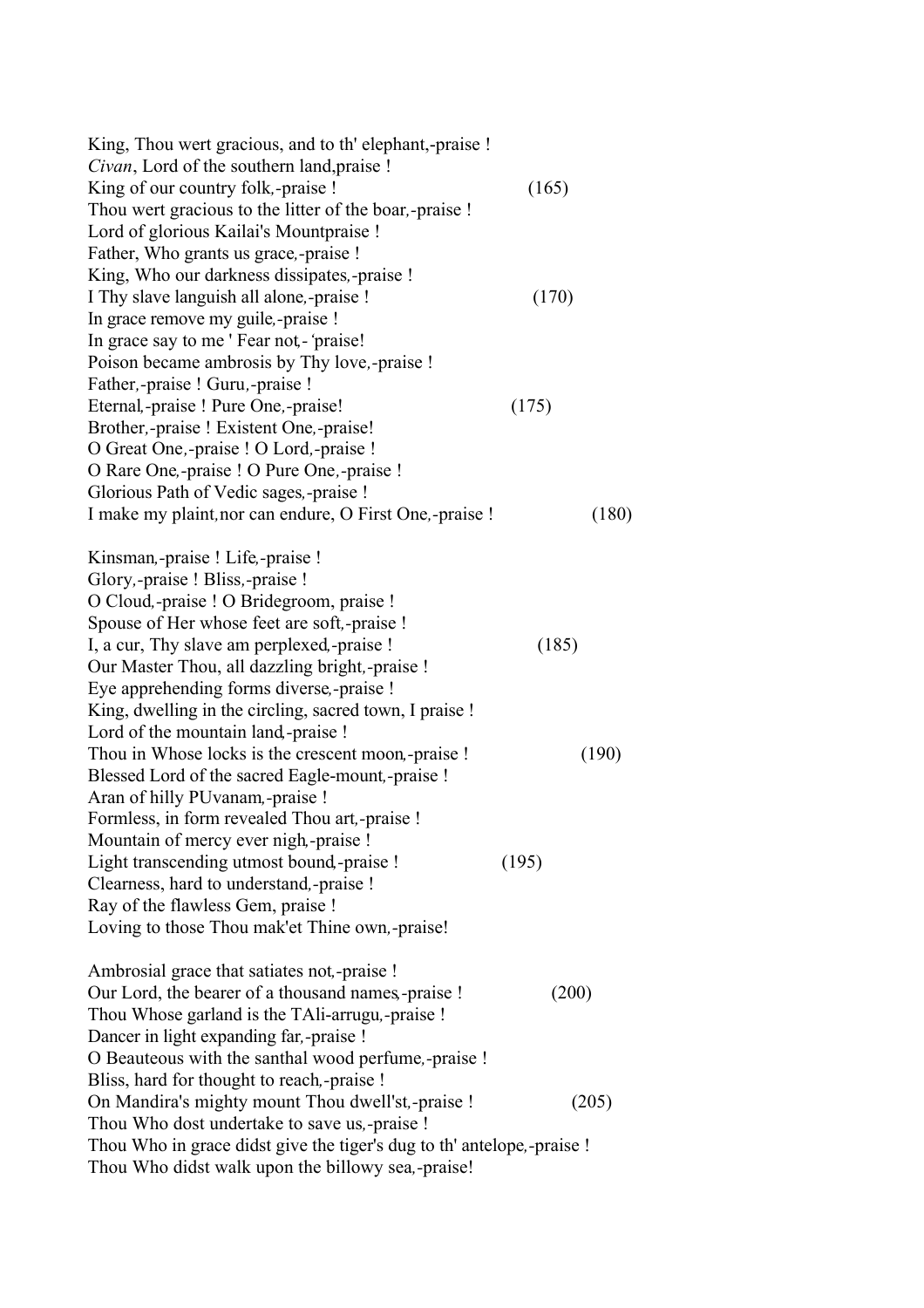I hou didst give grace that day to the black bird*,-*praise ! Thou didst appear by sense discerned*,-*praise ! (210) Fiery One on earth displayed*,-*praise ! Thou art the First, the Midst, the Last*,-*praise ! Hell, Paradise, or-pendant Earth not entering, The heavenly goal Thou gav'st unto the *PAndi*yan*,-*praise ! Thou that fillest all, to Thee be praise ! (215) King of Civa-puram rich with clustering flowers, to Thee be praise !

God, garlanded with purple lotus flower, to Thee be praise ! Thou dost cut off bewilderment of those that worship Thee*,-*praise ! Praise ! Take in grace this wreath of babbling words From me, mere cur, that know not to distinguish false from true ! (220) Ancient of days Burner of many towns,-praise ! Infinite Lord of splendours infinite,-praise ! Praise ! Praise ! Bhuyanga-*PerumAn* ! Praise ! Praise ! Ancient-cause of all ! Praise! Praise ! Triumphant praise ! (225)

---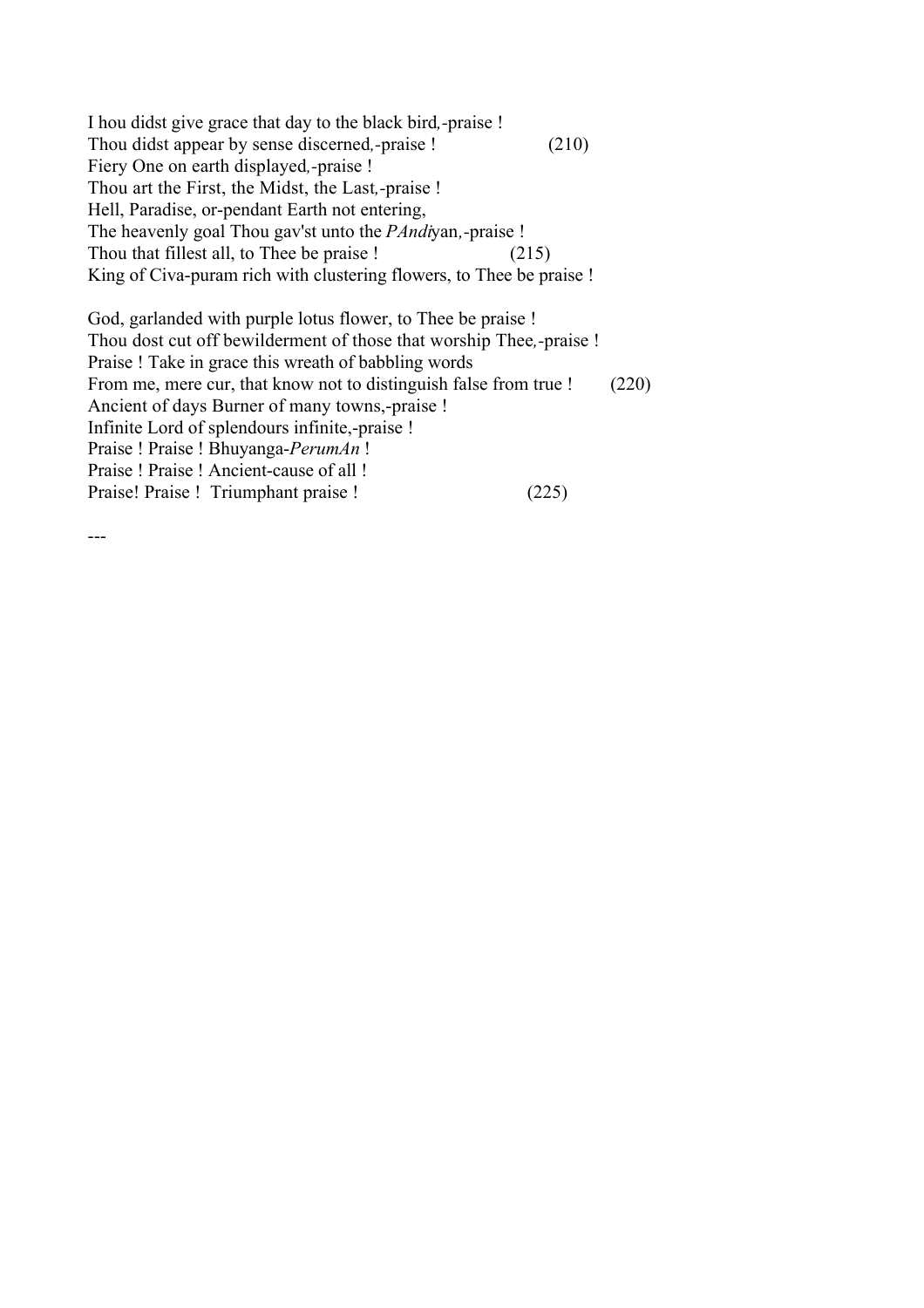## **Hymn V - thirucathakam**

#### **THE SACRED CENTO. - RELIGIOUS ENTHUSIASM.**

Introduction to the Sacred Cento

This remarkable poem contains a hundred especially flowing and harmonious verses of varying metres. These are divided into ten decades, and the whole are connected by the law which requires that the last word of each verse shall begin the following verse. The whole ten lyrics with their hundred verses are thus linked together. This arrangement, which is very common in Tamil, is called AnthAthi, which I venture to translate 'anaphoretic verse'. This cento is intended to exhibit the progress of the soul through the successful stages of religious experience till it loses itself in the rapture of complete union with the Supreme. The general titile given by one editor is equivalent to 'The Varying Phases of Religious Enthusiasm' at least this is the nearest expression for it that I can find in English. The poem is supposed to have been composed in Tiru-peran-turai immediately after the departure of the Saints, for some time MAnikka-VAcagar's companions, who passed through fire and went home to *Civan*. From the border of the tank, where the divine conflagration had arisen, into he midst of which his companions had thrown themselves, he returned to the Kondral tree, where he spent a long period in solitary meditation, of which these poems are the sum. He surveys his past experiences, contemplates the work assigned him and while he begins the series of sacred poems by which he was to establish the Caiva system n the hearts of his fellow-countrymen, he never ceases to complain in most touching language, that he is not permitted at once to follow his Master and brethren into the rest and glory of Paradise. This is indeed the burthen of much of his poetry.

 The titles of the ten decades, into which the poem is divided, indicate in some measure the course of his thoughts and the character of his mental conflicts. There is a most pathetic alternation of rapturous and realising devotion with coldness and apathy, and even, it seems of temporary abandonment to gross sensuality. It is to be doubted whether the whole of these verses are of one period, and I should prefer to think that they really embody his meditations and solloquies up to the period of his final settlement in Cithambaram.

#### DECAD 1.

#### THE COGNITION OF THE TRUE.

1. Humble access to the New Master

My frame before Thy fragrant foot is quivering like al1 opening bud;- My hands above my head I raise;while tears pour down, my melting soul, The false renouncing,, praises Thee;-with songs of triumph praises Thee,- Nor suffer I adoring hand to rest;-O Master, look on me ! (4)

II. Self-surrender. He accepts the ascetic life.

I ask not bliss of Indra, *MAl*, or Ayan;-though my house and home Be ruin'd, friendship form I none save with Thine own;-though hell's abys I enter, I unmurmuring go, if grace divine appoint my lot;- O King I no other god save Thee I ponder, our Transcendent Good ! (8)

III. He is despised as a mad enthusiast.

Transcendent Good ! Owner and Sire ! Thy servant melting thinks on Thee. In raptures meet I utter forth my fever'd soul's ecstatic joys, Still wandering from town to town; while men cry out, 'A madman this;' And each one speaks, with mind distraught, discordant words. O,

when come death ?  $(12)$ 

IV. None to be worshipped but *Civan*

Erewhile was Dakshan's offering death. They ate the flesh, and poison feared ' Our Father,' cried our friends and worshipt Him with suppliant voice.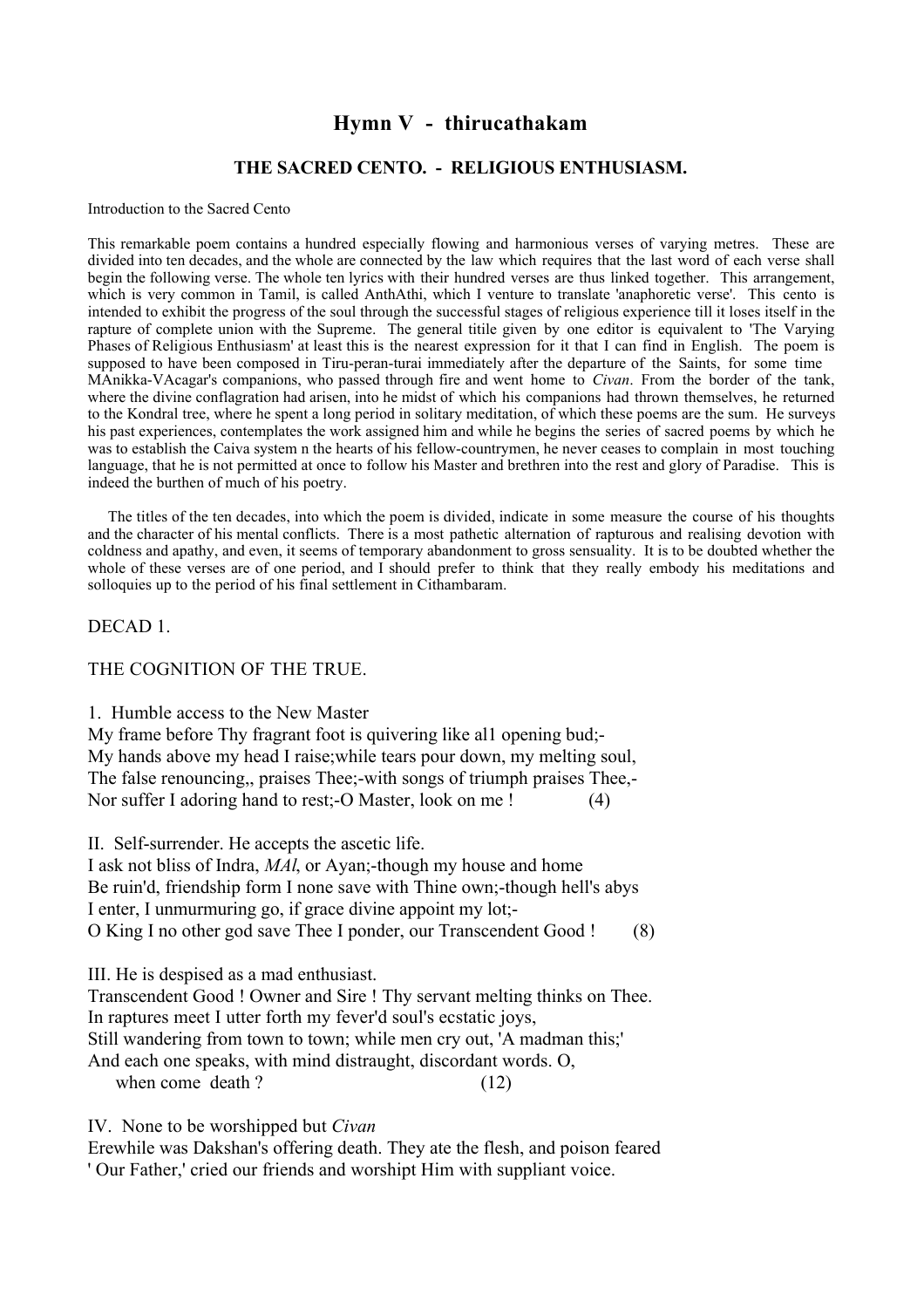And yet 'Three are the gods that rule in heaven and earth,' they vainly deem. What sin is this your haughty minds breathe out, ye errirng penitents ? (16)

V. I plead no merit- am no real devotee.

No penance have I done, nor bowed, with hand unstinting scatt'ring flowers; Born all in vain,-to ' cruel deeds ' a thrall,-the bliss of *Civan*'s heav'n, Amongst Thy loving ones, I've fail'd to gain; see, and in grace bestow On me, Thy slave, consummate life beneath Thy feet, Supernal Lord ! (20)

VI. Grace unfailing to the faithful

They roam'd and cull'd choice varied flowers to lay in worship at Thy feet, They deemed that all they sought they should obtain; and from these loving hearts In mystic guile Thou hidest still, abiding not ! In grace bestow, Love to Thy glorious foot, that I may ceaseless praise with perfect song ! (24)

VII. *Civan* was an ascetic,as am I now.

Erewhile the Maker's-maker bowed, brought blooming flowers, and everywhere Sought for Th' All-seeing One, nor found. Our mighty One, Who dwells beyond, Here in the wilds with demons danced, a homeless, friendless one; and there In tiger-skin arrayed Himself, as madman wand'ring to and fro ! (28)

VIII. Save Thy servants in the day of doom!

The wand'ring wind, the fire, the flood, the earth, the heaven,-a time shall be When these adown the gulf shall go ! After that hour unknown has come The deeds-mighty the soul to bind-Thy slave in wand'ring days has done Let the time come for these to pass ! Guard us from these, our Guardian then ! (32)

IX. Bhavan's our Lord.

Bhavan's our Lord, Whose garland is the cool vast moon, of heavenly one The Prince. *Civan*'s our Lord,Who made me His, my meanness though He saw Our Lord Supreme is He, and I, His lowly servant, thus declare ! That earth may know, sound out that Bhuvan is our Lord ! (36)

X. 'Tis wondrous grace that sought me out.

Unmeet was I to enter 'mongst Thy loving ones, my flawless Gem ! Ambrosia rare ! The way Thou took'st me for Thine own and mad'st me meet The very meanest lifting high, Thou didst the heav'nly ones bring low ! What Thou our Lord to me hast done is as a play men laugh to see ! (40)

## DECAD II

## THE IMPARTATION OF DIVINE KNOWLEDGE.

#### XI. A prayer for perfect love-

'Midmost of Thy devoted ones, like them in mystic dance to move; Within Thy home above to gain wish'd entrance, lo, I eager haste ! O golden-glorious Hill of gems ! Give grace, that ceaseless love to Thee. Our Master, in my heart of hearts, melting my very soul, may 'bide. (44)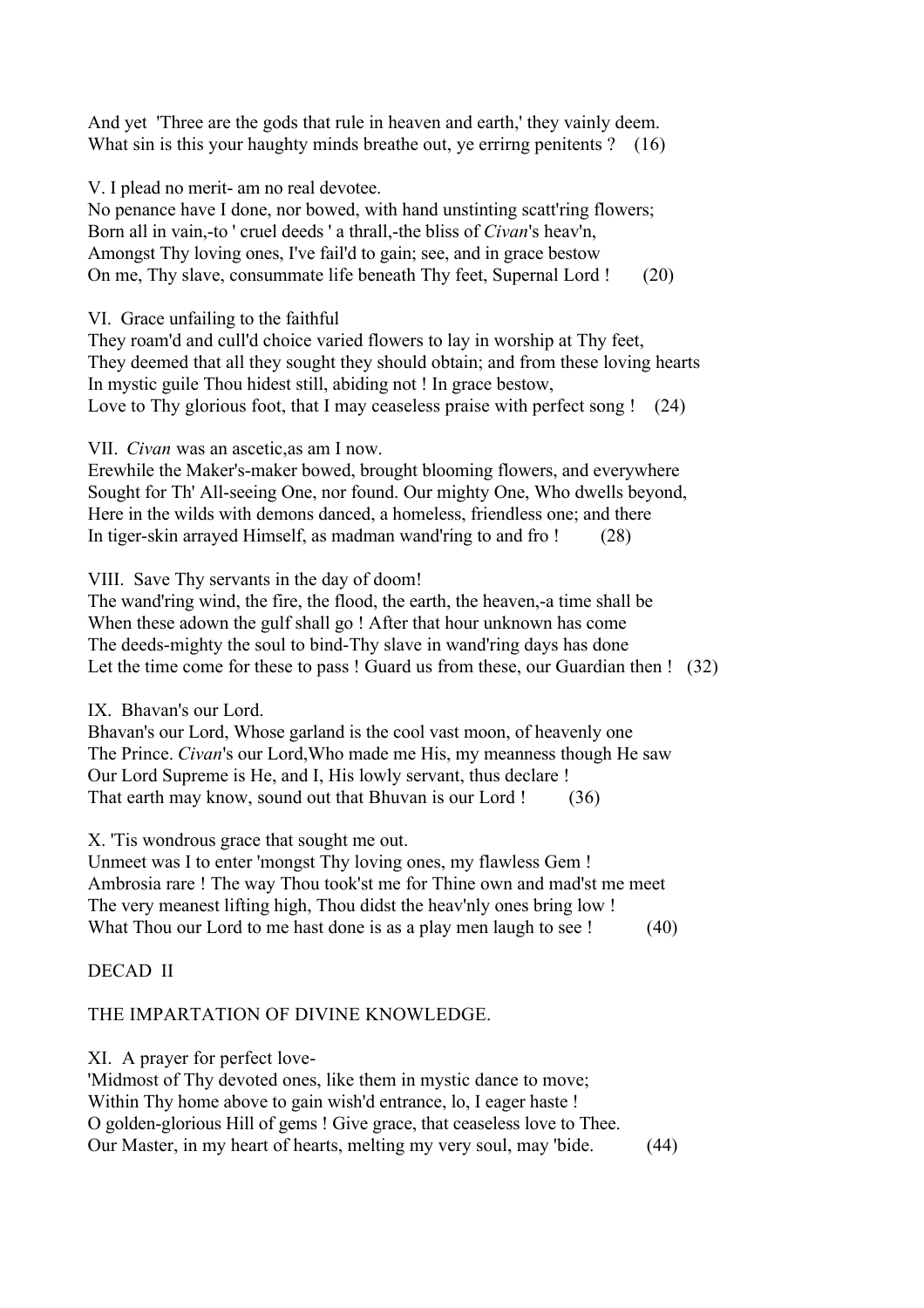XII. Longing for grace alone.

I dread not any birth. To death what should I owe ! Nor do I crave Even heaven itself to gain. No power to rule this earth do I esteem. O *Civan*, crowned with cassia-flowers that sweets distil; our *PerumAn* ! Our only Lord! I fainting cry: ' When comes the day I find Thy grace ?' (48)

XIII. Without Thy presence I pine

I ever pine Thy flow'ry feet to see, -Thy slave, dog though I am ! I sit, no fitting flowers present, my tongue no rising raptures speaks. Thou Who the well-strung golden bow didst bend ! Ambrosia of Thy grace If Thou give not, I PINE,-a wretch forlorn,-what other can I be? (52)

XIV. Deadness of soul.

My inmost self PINES not, as were befitting, for Thy sacred Foot; Nor melts in love; I bring no wreath; speak out no worthy word of praise Within the shrine of Him, the King of gods, perform no service due; Nor move in dance. To death I haste ! Thou Whom true wisdom bringeth nigh! (56)

XV. God all in all-

Thou art the Heaven;Thou art the Earth;Thou art the Wind;Thou art the Light! The Body Thou; the Soul art Thou; Existence, Non-existence Thou; Thou art the King; these puppets all Thou dost make move, dwelling within That each one says: ' Myself and mine. ' What shall I say? How render PRAISE (60)

XVI. My praise is pure. Free me from embodiments.

The heavenly ones adore Thee still heaven's bliss to share ! Their minds to Thee They lowly humble that, on high exalted, men may worship them; Thou round whose flower-wreath hum the honey-bees ! Thy slave, I praise Thee, even I, that Thou may'st save from idle round of earthly birth ! (64)

XVII. The bliss of *Civan*'s heaven of presence.

The heavenly dwellers chaunt Thy praise; the fourfold *VEda*s utter song; She of the shining locks that shed perfume is sharer of Thy seat; There in true love Thy servants all commingling dwell; there, more and more, Thy feet with sounding anklets girt do they behold, Thou hard to know !(68)

XVIII. This abandonment is unendurable.

Thou Whom 'tis hard to know, -in sky and in the golden court revealed,- Our mighty One ! beneath the jewelled feet where I was made Thine own, No more I scatter fragrant flowers, nor wondering weep, nor melt in love. 'Tis past my power to bear ! How can it be ? I die, insooth, I die ! (72)

XIX. He is above; we earthly still.

With flow'ry arrows in the spring-time comes the god of soft desire, And witching smile of maidens fair, with rosy mouths and flower-wreathed locks ! Poor soul, -that pants and melts through these, -Who made thee His, and thrilled thy frame, To-day hath gone and dwells in heaven; yet see, thou still art lingering here ! (76)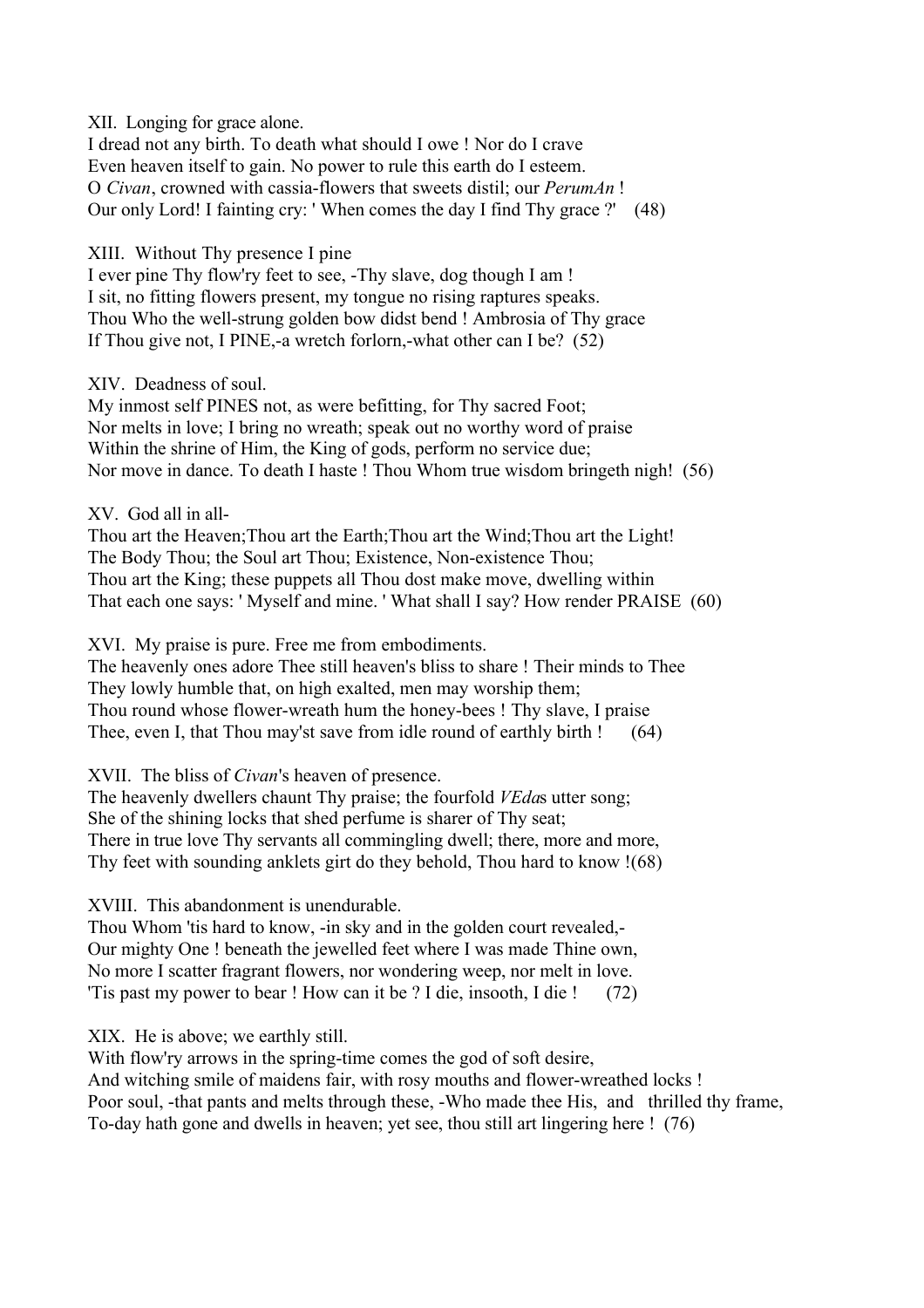XX. O soul be wise! O soul, that livest here in joy ! Of life's true joys bereft, in mire Thou sink'st of 'mighty deeds '! Him Who guards men from sinking praisest not ! Thou art devising ruin to thyself,I tell thee so full oft; Thou'rt sinkcing even now beneath the FLOOD of the distressful sea! (80)

## DECAD III. DYING TO SENSE AND SELF.

This decad describes the mystic experience known by Caiva Siddhantha, as NAna-Carithai, in which the devotee, though able to discern God in and above and beyond all things, continues to perform outward rites (Carithai) and to avail himself ofall means of grace. See Civa-PragACam II.48. Since *Civan* so deigns to manifest, and yet vell, His presence, the devotee is assiduous n performance of all prescribed acts of worship, while his soul transcends the visible, and by NAnam (in this connection = divine faith) sees God.

XXI. I have relapsed into apathy. Through Thine expanding locks the FLOOD pours down; the Bull is Thine, Lord of the heavenly ones ! - They sang, and stood, with panting, melting souls, like torrent, plunging in th' abyss ! and I, With yearning soul I heard ! Thou mad'st me Thine ! Yet now from head to foot, I melt not;from my eyes The rushing waters pour not down;my heart is stone;both eyes are wood to SINFUL me ! (84) XXII. Deadness has come over me. Thou ent'ring stood'st by me fast bound IN SIN; as one who says, ' I'm sin's destroyer, come !' Thyself announcing thus, Thou mad'st me Thine, becam'st my mighty Lord. Like iron statue, I Now sing no praise, nor dance, nor weep, nor wail, nor faint with bliss. Behold, O Primal One, To Thee I make my plaint; nor know how this with me shall end, Thou Who art First and Last !(88) XXIII. Very vile, but Thine, save me! Thou'rt Ayan, Thou the fourfold *VEda*s' Lord; I know Thee,-I, lowest of men that live; I know,-and see myself a very cur; yet Lord, I'll say I am Thy loving one ! Though such I was, Thou took'st me for Thine own Thy saints are here no longer, only I, Vile wretch ! and is it thus Thy greatness shines ? Our *PerumAn*, what shall I say to Thee ? (92) XXIV. Thy votary, though full of sin. And if I spake, ' Thou'rt *ICan*, Father, Sire great *PerumAn* ;' thus have I ever said; If I besmear'd, 'twas sacred ash alone I smear'd, still praising Thee, our *PerumAn*;

Who erst made those Thine own who'd passed by love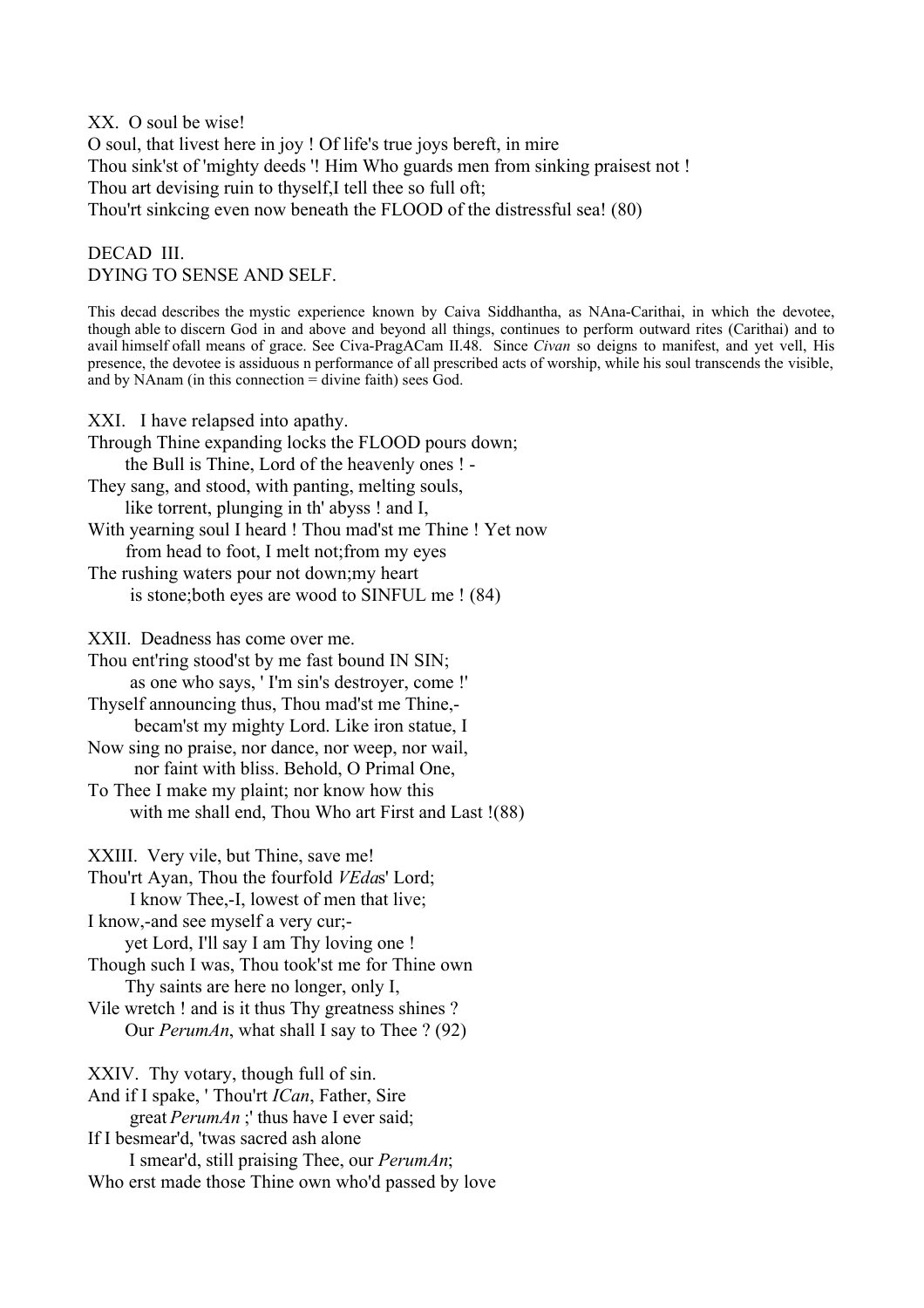o'er birth and death. In torrent plunged of lust And guile, behold me, spotless Hill of gems ! Father ! 'Twas such an one Thou mad'st Thine own ! (96) XXV. The mystery of His being. Thy colour is not red,-nor white Thy form;- Thou'rt Many, One; Atom, than Atom far Subtler; the heavenly host in 'wildered thought know not the way, Father, to reach Thy feet. Thou showd'st Thy form, Thy beauty didst display didst show Thy now'ry feet ! Me wandering, Thine Thou mad'st, safeguarding me from future ' birth ' ! Our *PerumAn*, what shall I say, what THINK ? (100) XXVI. Wonders of grace. Thou mad'st my THOUGHT Thy THOUGHT ! Of me, mere cur, Thou mad'st the eye rest on Thy foot's blest flower, Thou mad'st me bow before that flower alone ! My mouth Thou mad'st to speak abroad Thy gem-like word ! My senses five to fill Thou cam'st, and mad'st me Thine. Ambrosial Sea of magic might ! O Mount ! Thyself Thou gav'st, Thy form like wild of roseate lotus flowers, to LONELY helpless me. Thou Only-Light ! (104) XXVII. The voyage I, LONELY, tost by billows broad of anguish sore, on the great ' sea of birth,' with none to aid; Disturbed by winds of mouths roseate like ripened fruit, lay caught in jaws of the sea monster lust ! ' Henceforth,what way to 'scape ? ' I frequent cried ! then thought, and seiz'd the raft of Thy Five Letters ! So to me, O Primal One, Thou showd'st a boundless fertile shore, and mad'st the rash insensate one Thine own ! (108) XXVIII. What He did for me. Him none by hearing know; He knoweth no decay; He hath no kin; naught asking, heareth all ! While people of the land beheld, here on this earth to me, a cur, He gave a royal seat; To me, a dog, all things not shown before, He showed; all things not heard before, He caused to hear; And guarding me from future ' birth,' He made me His. Such is the wondrous work our Lord hath wrought for me ! 112 XXIX. His appearing. The WONDER this ! Say, is there aught like this ? He made me servant of His loving saints; Dispell'd my fear, ambrosia pouring forth, He came, and while my soul dissolv'd, in love made me His own;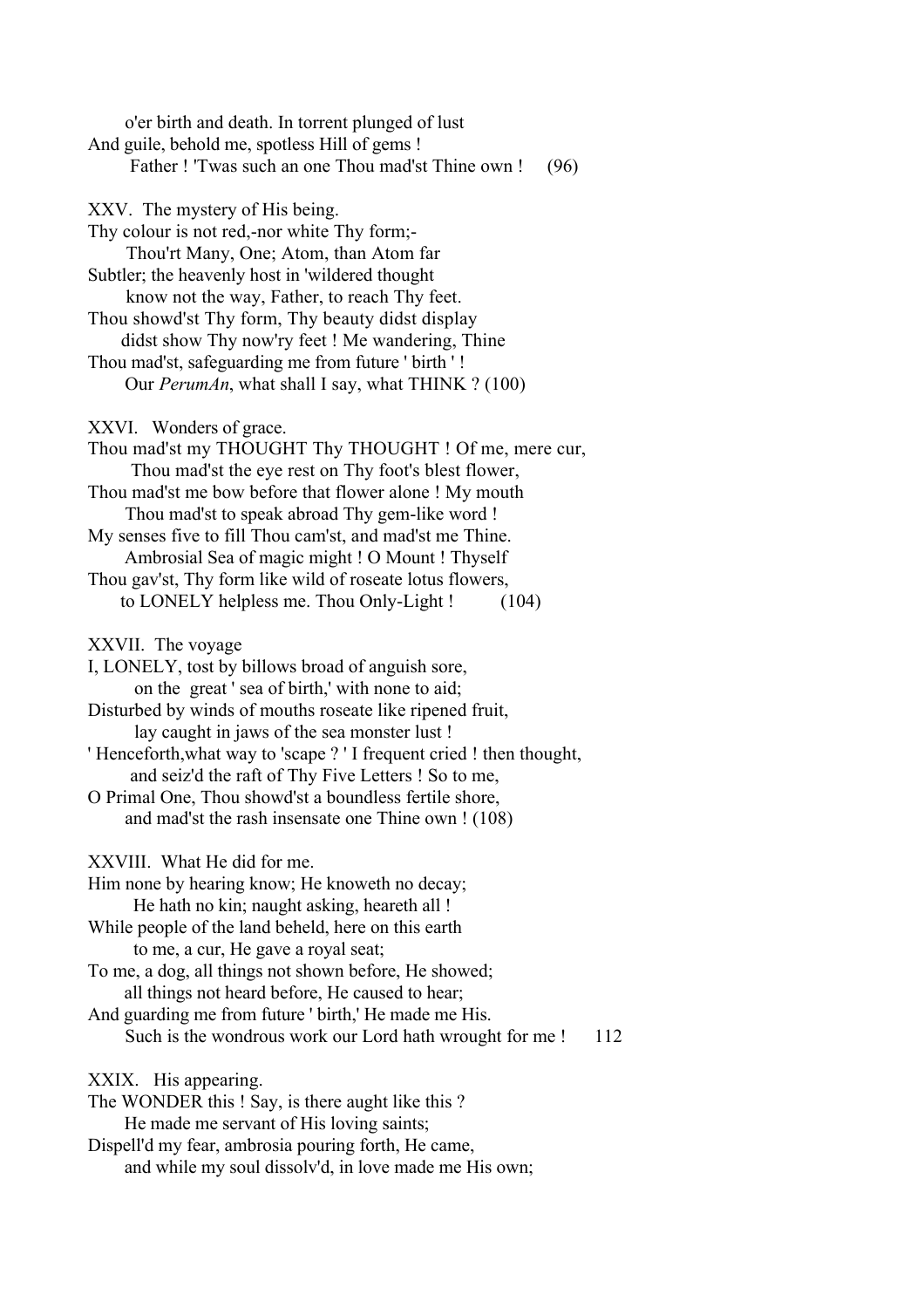| The Sire, -Male, Female, Neither, Ether pure, -was He; |       |
|--------------------------------------------------------|-------|
| as wondrous Fire; as End of all; beyond all far;       |       |
| His body like a flower of golden hue;                  |       |
| our Civa-PerumAn, our Lord, OF GODS THE KING!          | (116) |

XXX. Triumph

| The GOD OF GODS, to king of gods unknown;              |
|--------------------------------------------------------|
| King of the 'Three'; what teeming worlds create,       |
| Preserve, destroy; the First; Essence divine;          |
| the Sire of sires; Fa, ther, whose half the Mother is; |
| The King of all! He came, and made me, too, His own.   |
| Henceforth I'm no one's vassal; none I fear !          |
| We've reached the goal; with servants of His saints    |
|                                                        |

in sea of bliss we evermore shall bathe ! (120)

DECAD IV

THE SOUL'S PURlFICATION.

XXXI. The sluggish soul.

- Thou dancest not; thou hast no love for the DANCER'S foot; with melting thrill
- Thou singest not; thou throbbest not; thou bowest not down; the flower of His foot
- Thou wearest not; thou crownest it not with flowers; there's none like Thee, DEAD HEART !
- Thou seekest Him not through every street; thou wailest not; nothing know I thou dost ! (124)

XXXII. The ungrateful, treacherous heart.

- My Sire came, entered, made His own me who knew naught; in mercy taught me all;
- Caused me to know the higher path; He loos'd my every bond !
- Despite the gain of changeless, sweetest gifts of grace, thou'rt changed, DEAD HEART !
- RUINED by thee, to all that's false subjected, thus I RUINED lie ! 128

XXXIII. Heart unworthy of trust; insensible to complaint My foolish senseless HEART, that changing, RUIN bringst to me, Henceforth I trust thee nevermore;-assuredly on *Civan*'s mighty arm The ashes thickly smeared thou saw'st, yet melted'st not; this, body's bonds Thou rendest not,-nor can I bid restore the ruin thou hast wrought. (132)

XXXIV. The utter folly of the fickle mind. Perish, O restless mind ! before the Master Absolute, A dog I lay; -Thou didst enjoy His fragrant flowery Foot; But now thou'rt severed like a young and tender shoot; all former bliss

Hast lost ! Truly I deem Thy wisdom and Thy greatness measureless ! (136)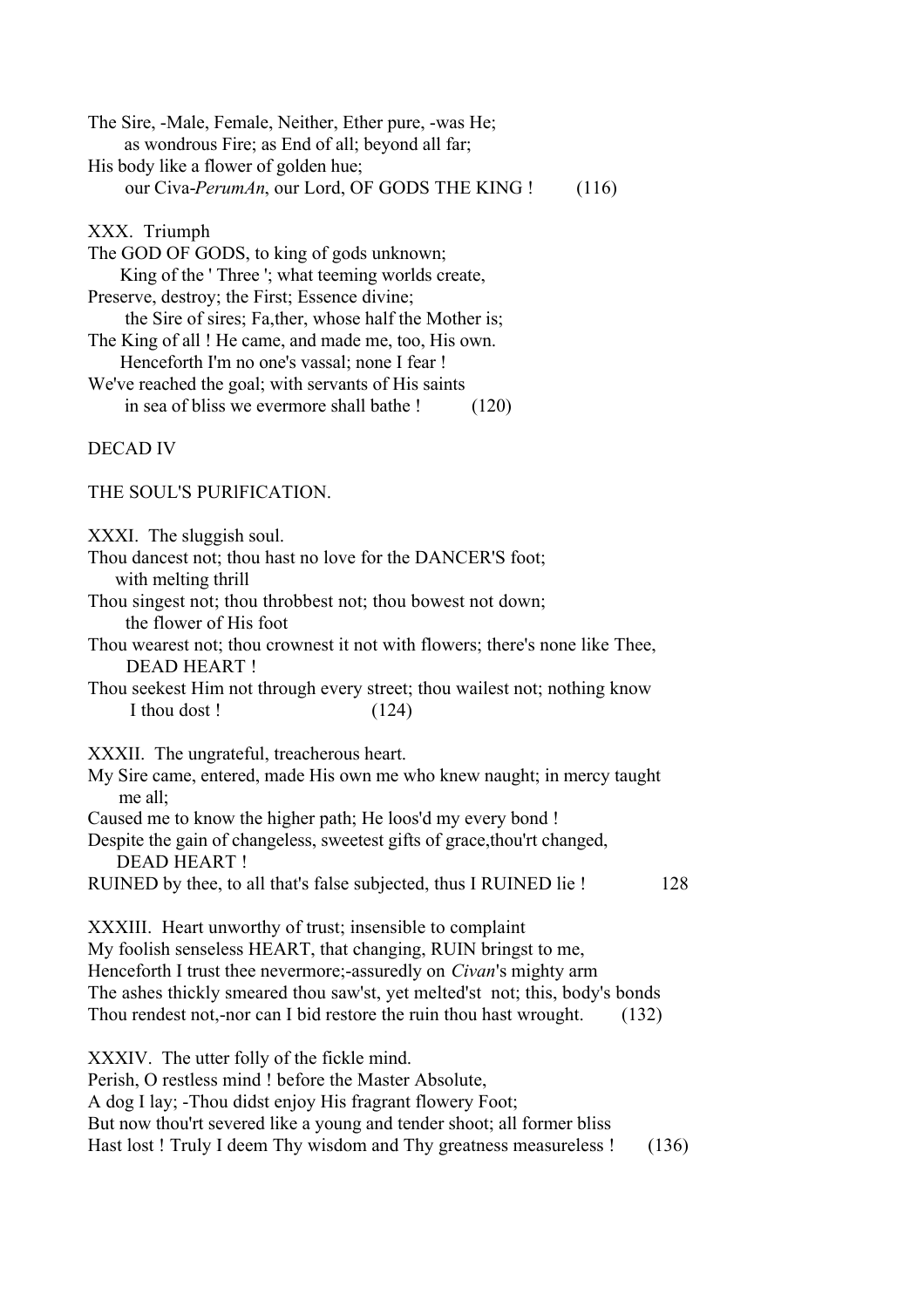XXXV. Insensible to infinite mercy.

When He to heavenly ones inscrutable, of acce~s easy to His saints, Our hidden sin destroyed, and made me His, thou knew'st the melting joy ! Yet, HEART thou hast not, hating all thy hidden sin, prepar'd an ample field for Him, Nor bow'd before the Master's healing Feet, the heavenly goal to gain ! (140)

#### XXXVI. What remedy?

If 'tis not given to pass the golden gate,-where all may entrance find, And whence none e'er departs;-nor yet to melt in love before the foot Of Him, my Sire, my Lord;-if there to me abound no more Ambrosia, every honied sweet;-a sinful man, what can I do for this ? (144)

#### XXXVII. A sinner - I quit thee not.

What other sinners are there like to me, cur at the Master's Foot? Yet not a whit from me to sever is Thy sacred will; and thus, O Primal One, Thy Foot's fair flower if I should quit, arld yet live on, My soul is iron, stone my mind; my ear to what shall it compare ! (148)

## XXXVIII. Life, a long exile.

The others all have reached the goal, yet I, who know not anything, Haste not to Thee who art all sweetness, *Civan*, King of Civa-world; Thou Spouse of her whose eye is like the tender fawn; long time I still abide, cherish this flesh, and so my death-in-life drags on ! (152)

#### XXXIX. How do I bear life?

O bliss that ceases not ! O bliss beyond compare ! His bright flower-foot He gave; to me of kind more base than dogs, He showed the perfect way My Chief, who gave me grace sweeter than mother's love, I see not now ! Yet in the fire I fall not, wander not o'er hills, nor plunge me in the sea ! (156)

## XL. Still the senses' slave.

'When Cupid's dart in springtide wounds, moonlight will scorch ;' of this I took! No heed; like milk 'neath churning stick I'm stirred by wiles of those of fawn like eyes. To *Civan*'s city go I not, where grace as honey to the soul is given; To cherish soul within the body, still I eat, and garments still put on! (160)

## DECAD V

## THE RENDERING A FIT RETURN

XLI. I did not clearly apprehend Thine appearing. Like elephant two-handed I saw not My mind's true germ; I saw but sore distress. Thou bad'st me, 'come'; yet, 'mid the heavenly ones 'Twas l alone passed not, the senses' slave. (164)

XLII. It must have been illusion. Is HE man? To all who apprehend that one bright Essence truly is,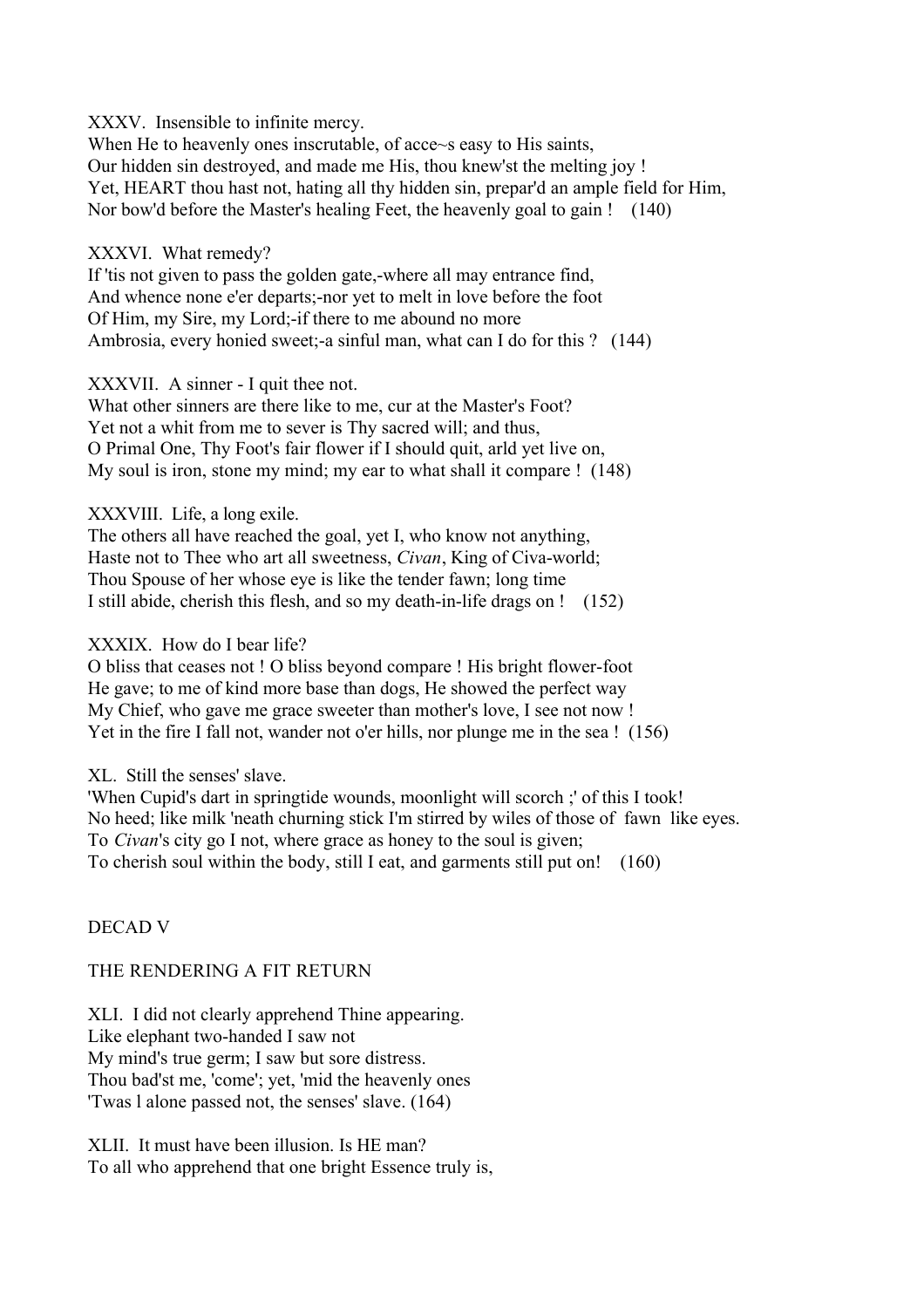As female, male, or lifeless thing Thou art not known;- To me Thy servant, coming as Thou art, Thou didst appear ! I saw Thee, yet I saw Thee not ! What visual juggle this !(168)

XLIII. When shall I really see Thee as Thou art? Thou Form unique, to even heavenly ones Unknown ! Thou Mystic Dancer, Who didst make me Thine ! Me Thine ! On earth, in heaven, or when all these Have passed away,-WHEN shall I see Thy face? (172)

XLIV. I am of earth, earthy. Thou Infinite, by men yet seen ! Beyond eye's ken Thou Essence gleaming bright ! Here, like a fledgling, I Would gladly leave this faulty frame; yet know I not Dweller in this sense-world-how I may Thee put on. (176)

XLV. Deadness of soul. I call not on Thee filled with mighty love, Nor render praise, nor fall in ecstasy 'Tis with me as when death confronted Thee, Bowing before those lotus flowers Thy feet. (180)

XLVI. Call me, take me once more. Call, take me 'midst Thy loving ones, Thou crowned With cassias, home of sweets and humming bees !-In 'midst, beneath, above, in all contained, Thou art, my Sire, ' like oil within the seed ! '(184)

 XLVII. The Self-sufficing sought out me. Fathcr and Mother, Lord ! To all besides. Sire, Mother, Lord: -to Him all these are not ! Erewhile within my inmost soul He entered, Whom none by thought can know, the Ever-blissful One ! 188

XLVIII. I had but a glimpse of His glory. To Thee, nor wealth, nor want ! From heavenly ones to worms, And grass, -(no limit), all Thou fillest, -Being rare ! I saw Thy Foot-gem limitless, yet swerved from Thee. This is the grief I stony-hearted have endured ! (192)

XLIX. An appeal. My bonds Thou loosed'st, mad'st me Thine ! And all The loving saints -who ashes gave -beheld. Thou didst exalt, within the temple court, Ev'n me Thou didst exalt, who knew not anything. (196)

L. I was not chosen for my wisdom or might. Thou Only-Wise ! Ambrosia ! me, a servile cur, When Thou didst take and make Thine own, was I then wise ?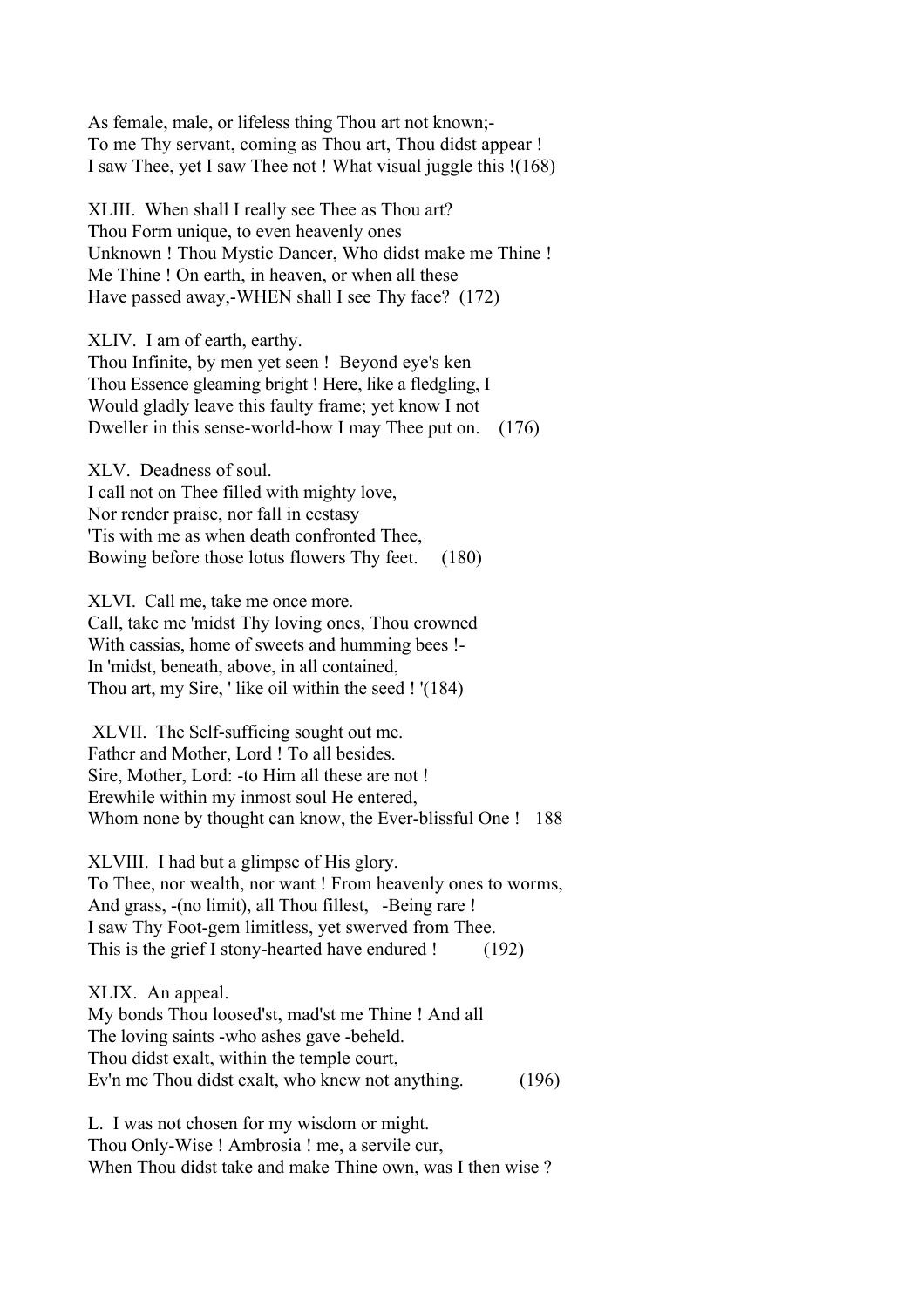Thou saw'st my ignorance that day Thou mad'st me Thine ! Ah, Lord of grace, was I then wise ? was I then strong ? (200)

DECAD VI.

OVERFLOWINGS OF JOY.

LI. No possible return for such mercies.

O Master, O my Mighty One, my Father, *PerumAn*, my births' Destroyer, Thou Who mad'st me Thine,-an evil wholly worthless dog, And throughly base; -I cannot think, Thou see'st,-of any meet return to Thee, O Shining One, Lord of the Porch,-nor know I aught that I can do. (204)

#### LII. I am still the senses' slave

Mean cur, that knew not what to do, I gave myself to gain those things That false ones gain, who ne'er have seen Thy flowery Feet of ruddy gold. I saw and heard that Thy true saints set free from lies, had gained Thy fragrant Foot; Yet I,-false one,-O Warrior strong ! still eat, am clothed, and here abide. (208)

## LIII. I only left !

Thou Warrior strong from out Thy golden city cam'st, mad'st darkness flee; With Her the beauteous Queen didst deign to come. The glorious devotees Who grace had gained, approached Thy Feet. I saw, yet like a sightless hog That roams the village street, shall I still roam a wretch doomed to live on ? (212)

## LIV. My love is weak

Full many a saint through deathless time wrought penance,members mortified With frustrate hope to see Thee here ! Yet Thou didst sinful me Thy servant make. O Gem ! This frame with foulness filled wears not away. To see Thy face, The strong desire and love 'bide not in me; my Prince, how may I rise ? (216)

## LV. Still I live this loathed life.

Thy bride is Umai with the fawn-like eyes ! Thou cam'st and mad'st me Thine Ambrosia Thou, essential sweetness shed ! O *Civan*, southern Tillai's King Thy saints assembled 'neath Thy sacred sign have gone to gather round Thy feet This loathsome body still I guard, -still here I dwell, O MASTER MINE ! (220)

## LVI . Thy will ordains my exile.

O MASTER MINE ! They think on Thee, Thy loving ones, with rapture filled They're Thine, Thy Foot I saw them join. Yet here more mean than village cur I dwell; my heart no rapture feels; my mind is stone, nor melts within. This body vile I still must guard and here abide,-such is THY WILL ! (224)

## LVII. My old life of earthly love.

The way THY WILL ordains befits me well ! Faithless I strayed, I left Thy saints. A reprobate was I I How did I watch the one belov'd, The quiverings of the lip, the folds of circling robe, the timid bashfull looks To read love's symptoms there ! My mind thus ruin to myself wrought out. (228)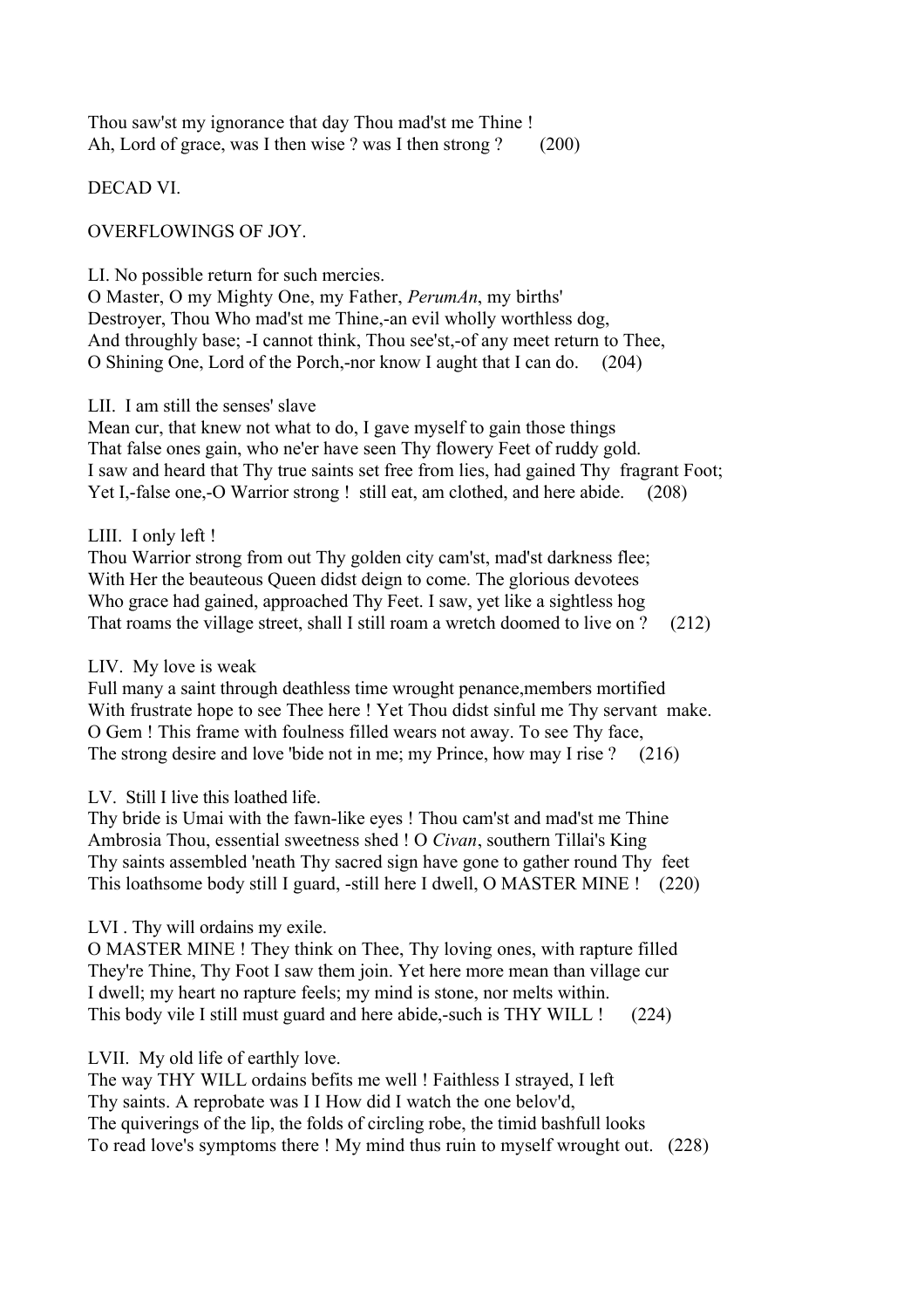LVIII. Was my vocation a mockery then?

Thou honied Sweetness, purest Joy, Souls' Light, Master Who fill'st with bliss The frame of those that trust in Thee, Giver of endless gifts ! Of worth. I void am yet Thy slave; Thou me hast made Thine own; if this be so Thy servant's state would show, I plead, Thy gift of grace was but Thy sport. (232)

LIX. What other refuge have I ?

Thy nature others know not ! Lord ! Me evil cur, lowest of all, Hast Thou not made Thine own ? And wilt Thou let me go cast out from Thee? Then who will deign to look on me ? What shall I do, O *PerumAn* ? Father, whose sacred form is gleam of gold, where shall I refuge find? (236)

LX. I have sure hope; yet how unworthy!

I shall enter beneath Thy Foot which is mine ! 'mid saints that adore I standing Shall laugh, glad as I gaze on the well-known form! shameless dog tho' I am ! No melting love is here! To see Thee - to be made Thine own, - can I Be meet ? This abject state, Father ! behold, 'tis past my power to BEAR ! (240)

DECAD VII.

## THE OVERWHELMlNG SENSE OF THE DIVINE COMPASSION.

LXI. Praises I BEAR no more these joys of sense; Hail I *CangarA* ! Hail ! heaven's ancient Lord. Hail ! our Vidalai ! Hail ! Matchless One ! Hail ! King of heavenly hosts ! Hail ! Tillai's Dancer ! All hail ! our Spotless One ! (244)

LXII. Ectasy. All hail ! Na ma-ci va ya ! Buyangan ! My senses fail ! All hail ! Na ma ci-va-ya ! Other refuge is there none ! All hail ! Na-ma-ci-va-ya ! Send me not forth from Thee ! All hail! Na-ma-ci-va-ya! Triumph, triumph, Hail! (248)

LXIII. All in all ! Hail ! Loving One, Who deign'st to make false ones like me Thine own ! Hail ! to Thy Foot ! Hail ! O Lord ! Hail, hail ! Hail ! Sweetness new of mercy's flood ! Earth, water, fire, Wind, ether, the two lights of heaven, are Thee, O GOD ! (252)

LXIV. Come quickly ! Hail, O my GOD ! In grace behold me; Hail ! Hail ! I pray Thee melt my soul within me, make me Thine ! Hail ! This body strip from off me; quickly give the heavenly realms ! Hail ! CangarA, Who in Thy braided lock hast GangA placed ! (256)

LXV. Praise. Hail ! O *CangarA*, other refuge have I none ! Hail ! Partner of the Queen of glorious form, of ruddy lips,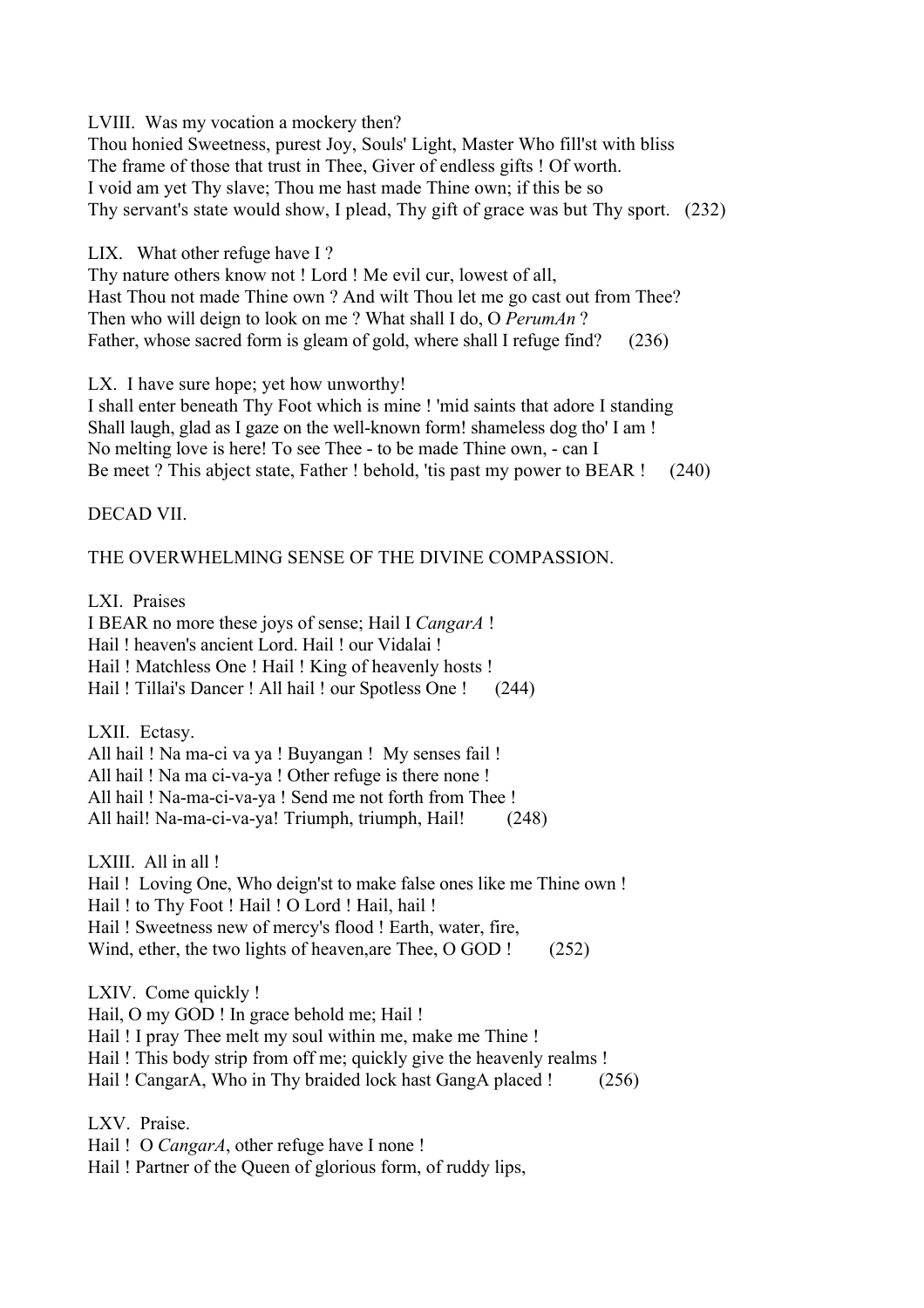And gleaming smile, and black bright eye ! Hail ! Rider on the mighty Bull Here these earthly joys I bear not, Embiran,I all renounce ! (260)

LXVI. Prostration.

I have myself renounced, even I; Hail, hail, Embiran ! I have not done Thee wrong ! Hail ! Foot to which I service owe ! Hail ! Faults to forgive is duty of the great ! O cause this earthly life to cease ! Hail, Lord of heaven ! (264)

LXVII. Adoration.

Hail, Lord ! Hail ! Thou King of heavenly saints ! Partner of the Queen's graceful form, Hail ! Wearer of the sacred ash ! Hail ! Worthy Prince ! Hail ! Thou of Tillai's sacred court ! Hail!! King of heaven! My only Ruler, Hail! (268)

LXVIII. Take me Hail !, only Deity ! lncomparable Father, Hail ! Hail ! Guru of the heavenly ones ! Hail ! ! Tender Branch ! Hail, bid me come, receive me ! grant Thy Foot to gain; And thus remove my lonely friendless woe !  $(272)$ 

LXIX.

Hail, to those who love with perfect love, Giver of love surpassing theirs ! Hail ! Greatness that oft my falsehood pardon'd, granted grace, and made me Thine ! Hail ! Prince, Who drank the outpoured poison,-to the heavenly ones ambrosia gave ! Hail ! Thy perfect Foot on me, a wretch, in grace bestow ! (276)

LXX. The Universal Lord. Hail ! Thou Who art earth, water, fire, wind, ether too ! Hail ! Thou, all life's phenomena,-Thyself invisible ! Hail, all living beings' End,-Thyself without an end ! Thyself reaching through all, by senses five unreached ! (280)

DECAD VIII.

MYSTIC UNION.

LXXI. Sinking in rapture.

Sire, as IN UNION strict, Thou mad'st me Thine; on me didst look, didst draw me near; And when it seemed I ne'er could be with Thee made one,-when naught of Thine was mine,- And naught of mine was Thine,-me to Thy Feet Thy love In mystic union joined, Lord of the heavenly land !-'Tis height of BLESSEDNESS. (284)

LXXII. All bliss in God.

For BLESSEDNESS I seek; -not Indra's choice delights, nor those of other gods; Thou Only-One, I live not save with Thy Feet twain ! Our Lord,my breast is Riven, With trembling seized; my hands in adoration join; And from my eyes a ceaseless stream pours down, as of a river, O MY SAGE !(288)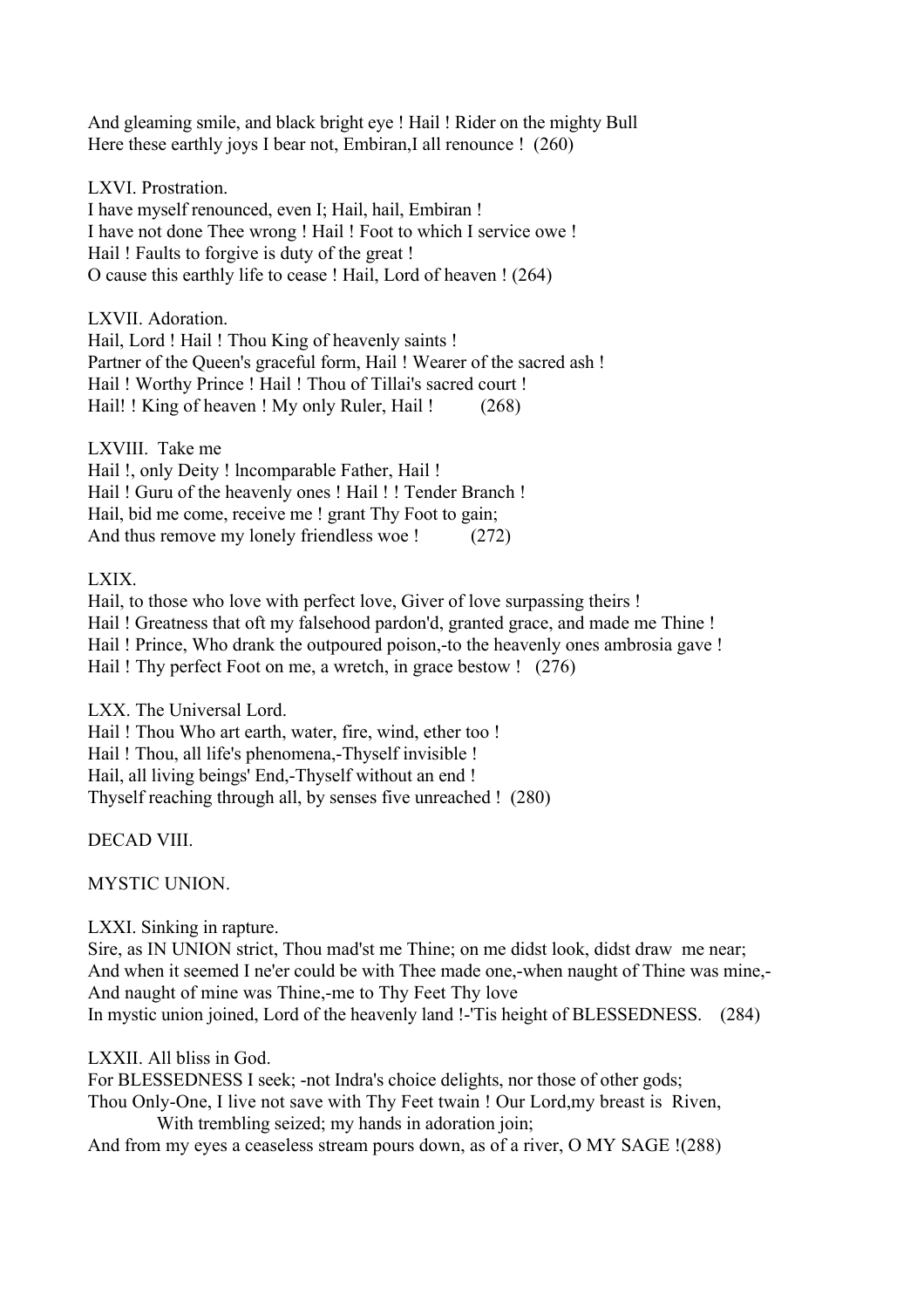LXXIII. Prayer for consummation.

MY SAGE, save to Thyself there's none to whom I cling;-in me, deceitful one No part from mingled falseness 'scapes; I'm falsehood's self !Partner of Her whose dark Eyes gleam, come Thou to me ! the love Thy true ones feel,- Who at Thy jewell'd Feet in love commingling rest,-mine be it too, I PRAY ! (292)

LXXIV. Give me essential oneness.

I PRAY for love of Thine own jewell'd Feet; remove the false; Thine own

Make me in truth; dog though I am,O bid me come, in grace join to Thyself

For ever more Thine own ! So let me ceaseless praise,

Thro' every world returning ever come; my King, that I may WORSHIP THEE ! (296)

LXXV. Thou art sole actuality

THEE WORSHIP both the earth and heaven, with shouts of joy, and fourfold mystic scroll: They yearning pine for Thee. For they who gain Thee know naught true exists but Thee.

Ah ! since we vow to quit Thy service never, come

And grant Thy grace,Thou Partner of the lovely Queen ! Pausingwhy PONDER so ?(300)

LXXVI. He transcends thought and speech.

WHEN PONDERING Thee the thought goes forth, to reach the bound desired by fitting word Is not a whit attainable; nor are these things one hears through forms of speech.

Thee,Who art all the world, the senses five know not.

How GAIN the Father's Foot that rests in all that is and every sphere beyond? (304)

LXXVII. Pity me !

To me, a guileful soul, who thought to GAIN Thee, Lord, salvation save by Thee Is none. No other Being truly is, save Thee ! Lest pining sorrow come,

In mercy to my sin, my soul vouchsafe to guard.

'Tis pitying grace like this alone RULER SUPERNE ! Thy glory doth beseem. (308)

LXXVIII. My soul clings to Thee.

' RULER SUPERNE, there's none butThee, or here or there,' and thus I ever spake,

Fool though I was, there was no difference ! Our Lord: Thou Spotless One, Who didst

Make me, an outcast wretch, Thine own, my Teacher Thou,

The THOUGHT, that other god exists than Thee the One, my mind shall never THINK !(312)

LXXIX. Old days of ignorance.

BY THOUGHT, by deed, by hearing, or by speech, or by these wretched senses five I failed in days of old Thy truth to reach;- I, low and foolish one.

I passed not through the fire, my heart burst not with shame.

To Thee, O Father, even yet may I attain ! May I yet dwell with Thee ! (316)

LXXX. Strange command: 'Tarry yet below.'

Me iron hearted and deceitful one, Thine own Thou mad'st; Thy foot's sweet bliss Filled me with joy; with me Thou didst commingling join. The fire was there and I Was there: that was which was ! Though this was so that day,

There was in Thee desire for me, in me for Thee;-what ignorance was mine? (320)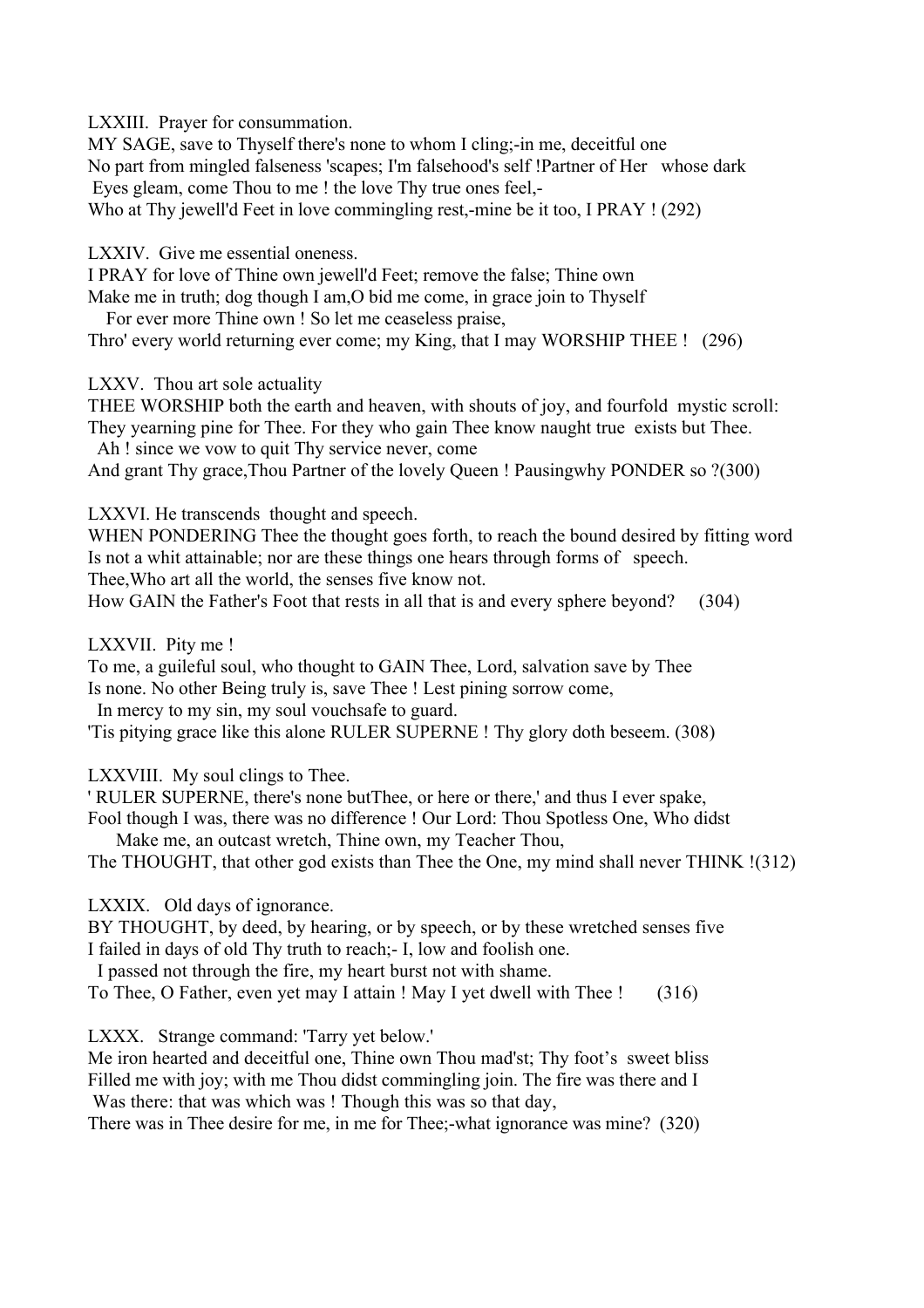#### DECAD IX.

#### **ECSTASY**

LXXXI. Falsehood lingers yet. 'The seed of lies is not destroyed ;'-so saying, Thou hast placed me here !- All those that were to Thy desire have come, and reached Thy sacred Foot ! ln depths of fear I sink O God, Who didst in *ArUr* ask for alms, What shall I do ? SPEAK Thou to me ! (324)

LXXXII. Resignation.

Thou SPAK'ST to me, amid Thy saints with sacred ash I was besmeared; By men on earth as Thy poor slave I've been abused; henceforth, if what I suffer pleases not, 'tis what my soul desires, because I am Thy SLAVE, whom Tho $\sim$  didst make Thine own ! (328)

LXXXIII. Yet I know not why I'am left.

And am I not Thy SLAVE ? and didst Thou not make me Thine own, I pray All those Thy servants have approached Thy Foot; this body full of sin I may not quit, and see Thy face,-Thou Lord of Civa-world!-I fear, And SEE NOT HOW TO GAIN THE SIGHT ! (332)

LXXXIV. Tell me the hindrance to my instant freedom.

I SEE NOT HOW THY SIGHT TO GAIN; -though Thee THAT DAY I saw ! Speak Thou In music say what 'tis that weighs my spirit down,-O Light Superne ! Male, Female, rare Ambrosia, Sire ! I die, a dog, of power bereft, By what may I rise up, my Lord ? (336)

LXXXV. Falseness keeps me out.

Thou Partner of the fawn-eyed Queen; -Thou Word, whose end the Word knows not;- Ambrosia sweet, to thought unknown; King, faults of wretched me Thou bear'st I babbling tell my woes. Thy saints have reached the city blest. OUTSIDE I and my FALSENESS wander here ! (340)

LXXXVI. But O, the pity of it.

OUTSIDE We go, FALSENESS and I !True love to gain I've lost the power. This is my gain! Thy saints to Thee who utterly are joined now, Know nothing else but Thee; in acts all glorious on their way they go ! O *Civan*, they have reached Thy FOOT ! (344)

LXXXVII. Failure !

O Master, give Thy slave to love Thy FOOT; Thy servants now have gained The world from which they come not back; outside I have remained, I've tried 'To crown the village cow, and so have crowned the blind !' From love, of Thy twain Feet Estranged, a slave I 'wildered WEEP ! (348)

LXXXVIII. I am unworthy to be numbered with Thy saints. I WEEP ! With loving mind towards Thee, like wax before the fire were they. Thy gleaming, golden, jewelled Foot have they beheld, and worshipping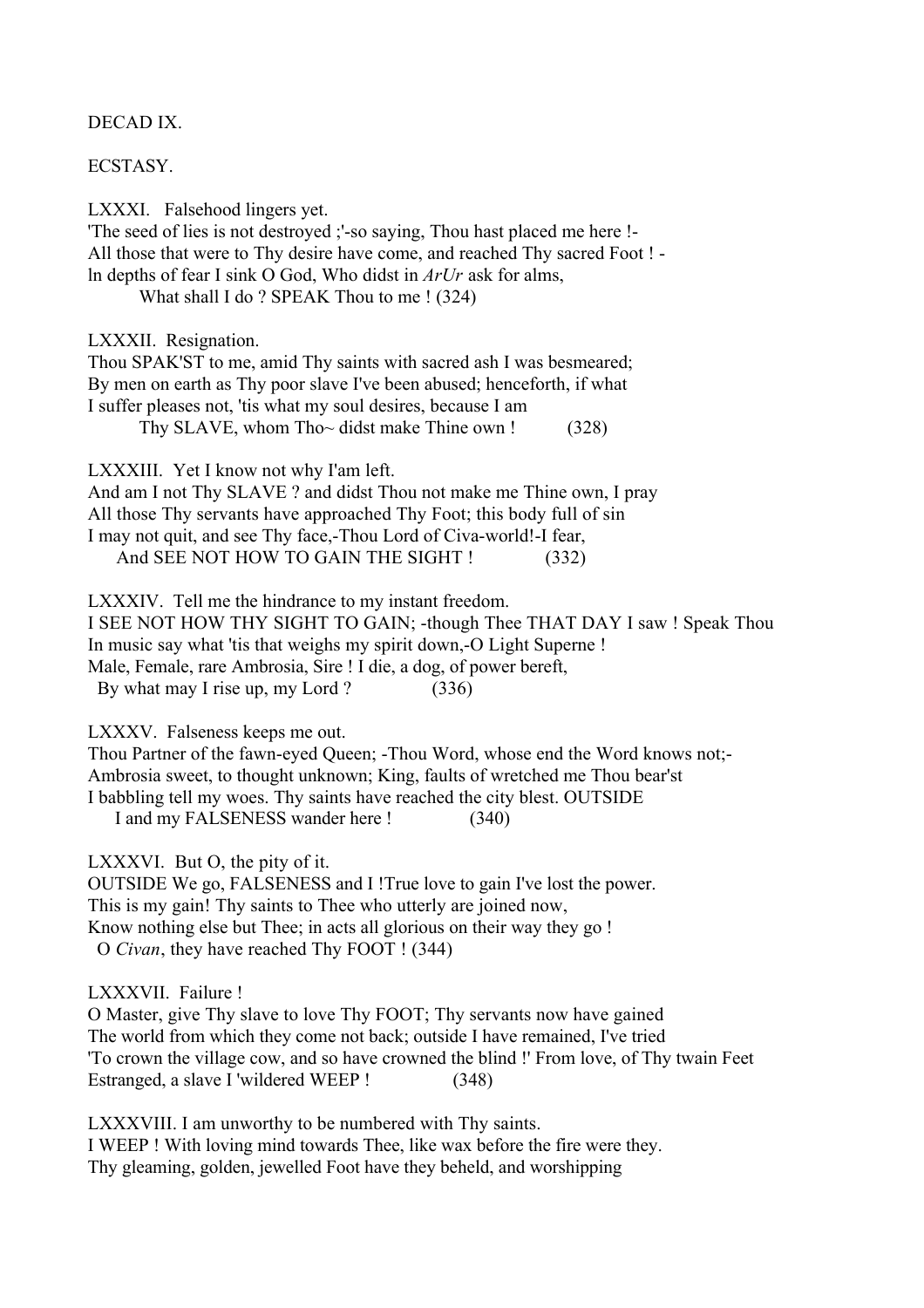Have followed Thee; not following on with them, in vain have I been born ! Wherewith shall I before Thee bow? (352)

LXXXIX. At least, take my sin away.

In grace Thou hast put far all ills of those that bowed; on ancient saints Thou didst bestow Thy Foot adorned ! If that's too great for me, my guilt (Who'm like a tough bambu) destroy; come swiftly, give Thy healing Foot Thou only True, from FALSEHOOD free ! (356)

XC. Teach me Thy way.

All FALSE am I; FALSE is my heart; and FALSE my love; yet, if he weep, May not Thy sinful servant Thee, Thou Soul's Ambrosial sweetness, gain ? Lord of all honied gladness pure, in grace unto Thy servant teach The way that he may come to Thee ! (360)

DECAD X

#### THE OVERFLOW OF RAPTURE.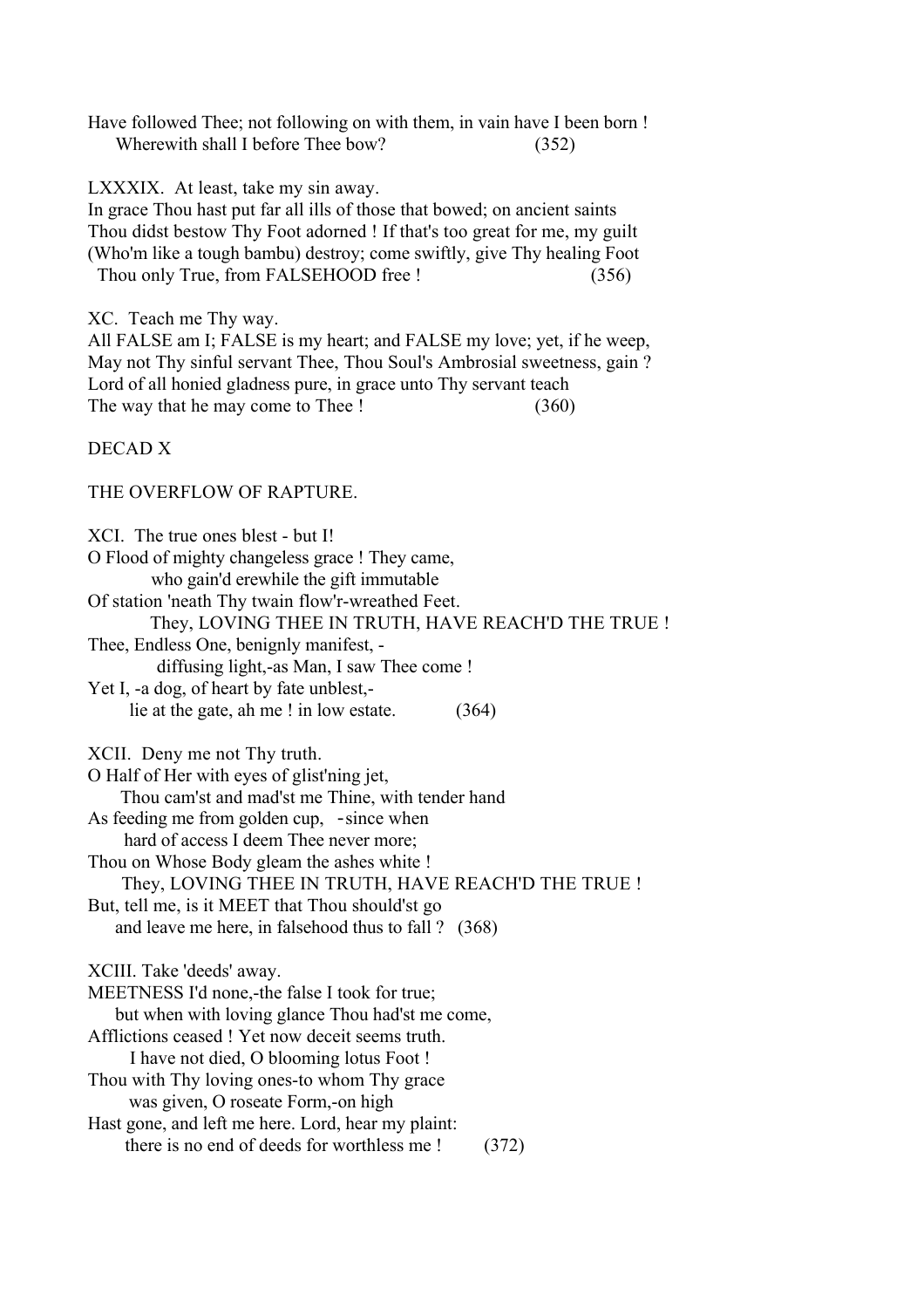XCIV. No limit to Thy power. There was no love in me towards Thy FOOT, O Half of Her with beauteous fragrant locks ! By magic power that stones to mellow fruit converts, Thou mad'st me lover of Thy Feet. Our Lord, Thy tender love no limit knows. Whatever sways me now, whate'er my deed, Thou can'st even yet Thy Foot again to me display and save, O Spotless Heavenly One ! (376) XCV. My course laid out by Thee. Thou Whom the lords of heaven themselves know not ! Thy source and end the *VEda*s cannot trace ! Tlou Whom in every land men fail to know ! As Thou hast sweetly made me Thine hast called This flesh to dance on stage of earth, me to enjoy Thyself with melting soul,- In mystic drama, too, hast caused to move, pining on earth, Thou Lord of magic power ! (380) XCVI. 'I am Thine, save me!? Without a seed, the fruit Thou causest spring; th' entire of heaven and earth, and all therein Thou didst ordain, and wilt destroy ! Me too, deceitful, mean, within Thy temple gates Thou fill'd'st with frenzy; mad'st to join the band of Thy great loving ones ! Ev'n should the tree They plant yield poison, men destroy it not; and thus am I, MY OWNER AND MY LORD ! (384) XCVII. Devotion. OWNER AND LORD, all hail! Besides Thyself support to cling to hath Thy servant aught ? I serve Thee, hail ! Transcendent Being, Lord of those in heavenly courts who dwell, all hail ! Lowest of all have I become, all hail ! Giver.to me of every grace, all hail ! Thou Who didst make me Thine own servant, hail ! the First Thou art, and Last, my FATHER, hail ! (388) XCVIII. Earnest appeal. My FATHER ! unto me Ambrosia Thou ! O Blest Supreme ! Thou art to honey like That flows abundant, thrills the soul with bliss I Thy loving ones enjoy Thee as their own ! Helper Thou art ! with glist'ning glory crowned, in weary anguish of Thy worshippers. O Treasure ! tell me, wilt Thou leave me here, in this poor world to pine away, our KING ? (392)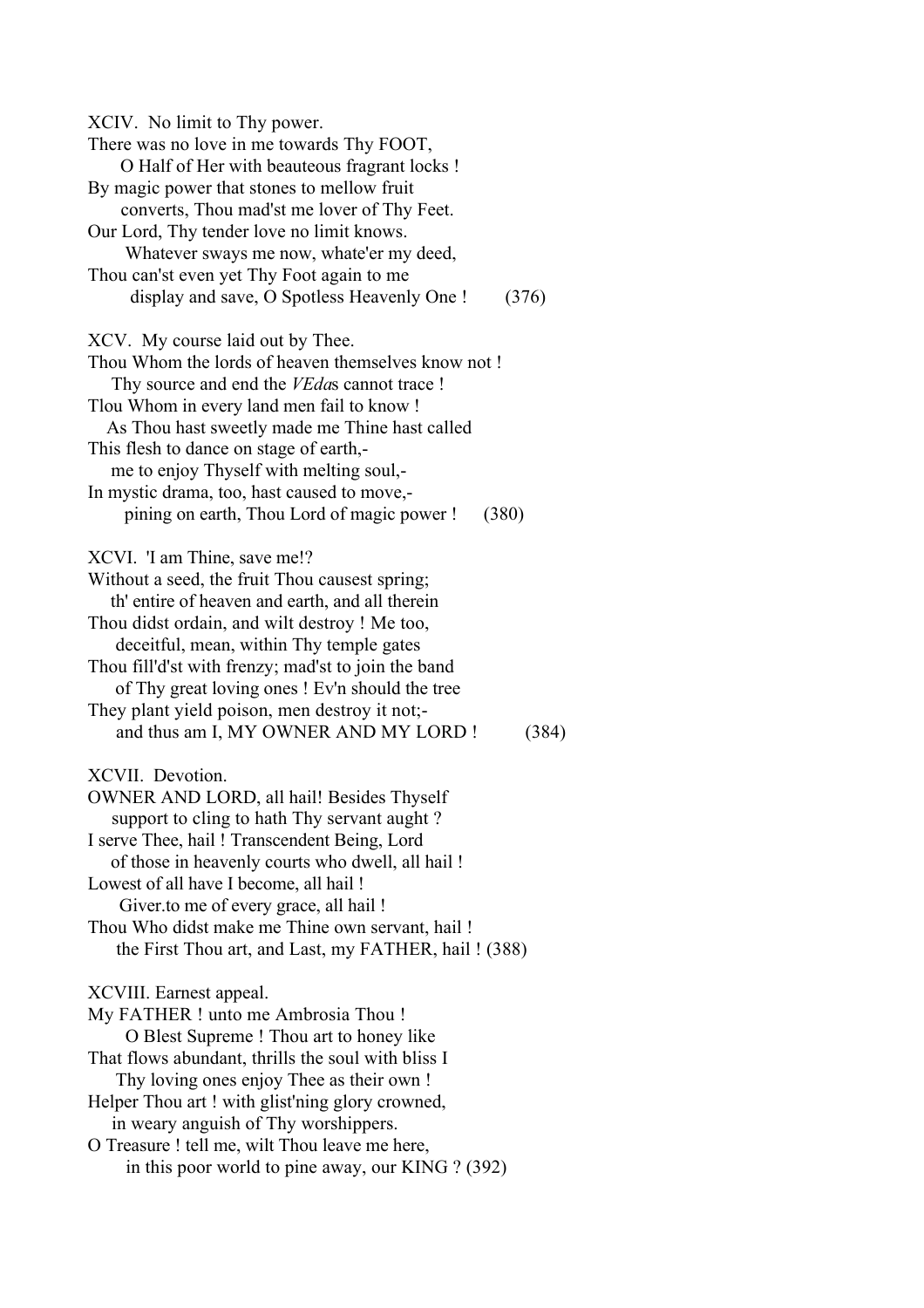XCIX. Come ! O KING, our Lord, come Thou to me, to me ! Who art before the four-faced One and *MAl*, And all the gods. Our Lord, come Thou to me, to me ! After the day when all things have their end Thou art ! Our Lord, come Thou to me, to me ! I at Thy jewell'd feet would utter praise With loving tongue ! Our Lord, come Thou to me, to me I that I, Sin's-slayer, may Thy glories SING ! (396) C. Longing desire. THY PRAISE TO SING I long, all hail ! Thee sing ! while all my being sinks and melts in love. I long to dance, all hail ! in Thy blest courts,

 before Thy flow'ry dancing Foot ! A dog,- I long to join, all hail ! Remove me from

 this nest of worms, all hail ! The false I long To Ieave, all hail ! Grant me Thy home, all hail !

Hail Thou who art to THY TRUE SERVANTS TRUE !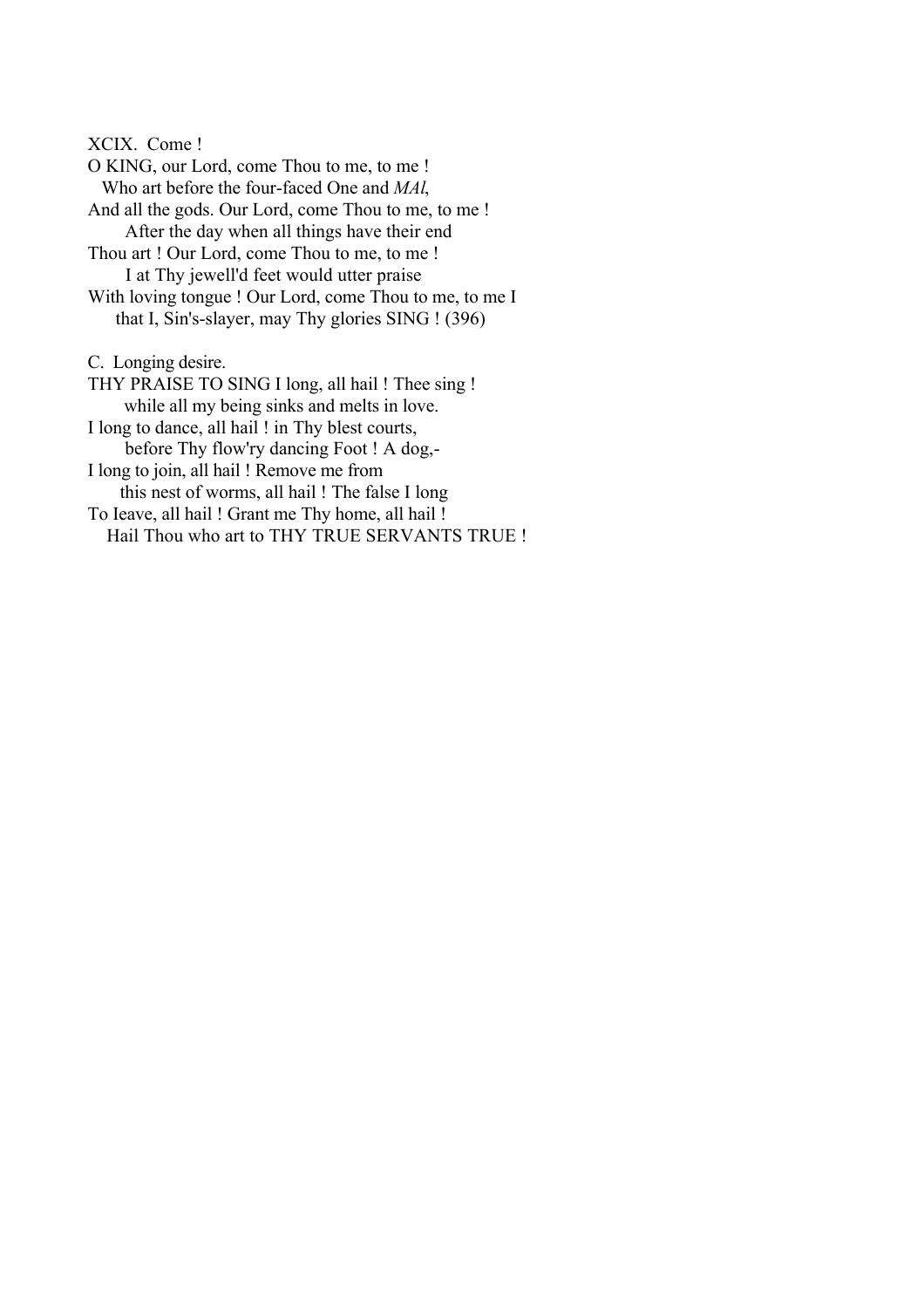## **Hymn 6 neethal viNNappam (prapanja vairakkiyam)**

## **' FORSAKE ME NOT.'**

#### **HYMN VI**

This title, which forms the burthen of the poem, is given to one of the Sage's most interesting compositions. It consists of fifty quatrains, constructed in a beautiful metre (see my Second Grammar 192) which is in fact epichoriambic (as is explained in the notes to the Tamil text).

 It is called AnthAthi poem. This means that it is anaphoretic, the last word of a verse is to be repeated in the beginning of each following verse, and very often striking its keynote. Hymn V is the same). This has a beautiful effect in Tamil, but the difference of Idiom often forbids translator to attempt to reproduce it in English.

 The poem throughout is a genuine human cry for Divine help in the midst of a terrible struggle and is full of the most vivid emotion. It was composed, according to tradition, immediately after the wonderful cento that forms the fifth poem, and gives expression to the youthful devotee's feelings after his guru had finally departed, and the company of the 999 (?) saints who attended him had thrown themselves into the fire. He is said to have gone round the *Civan* shrines in the *PAndi*yan Kingdom, and first of all to have spent some considerable time in the ancient city of Tiru-uttarakOcamangai, which was at one time a *PAndi*yan capital, situate eight miles south-west of Ramnad, where the ruins of an important *Civan* shrine are yet to be seen. There he suffered from the reaction naturally consequent upon the excitement produced by the wonderful events of the preceding months. He had been till now the petted, highly gifted favourite and prime minister of the *PAndi*yan Kingdom living in the midst of pomp and luxury, invested with almost absolute power; and was still in early manhood. He finds himself at once a Caiva mendicant, who has renounced everything subsists on alms, and must spend his days and nights in solitary meditation.

 Meanwhile the circumstances in which he finds himself placed the lives of his companions, the whole environment of the temple, are not favourable to pure and high devotion. The lofty ideal is not realized here. Then, as now, the influences surrounding and emanating from the shrine itself were in many ways deteriorating. From the evidence of these verses, we conclude that there were two things from which he suffered. One of these was the allurements of the female attendants who, in bands pertained to the temple. We have noticed this elsewhere. Hindu commentators will often find mystic meanings, which are harmless, - if unfounded. Again and again in this and other poems he deplores the way in which he has been led to violate his vow. The other difficulty, often referred to was the way in which mere ceremonial acts had to be performed, affording no relief to his conscience. He thus fell into a desponding and well-nigh despairing state of mind, and sent forth this cry like that heard in the Psalter, and reiterated by the greatest Being that ever trod the pathway of this human life. Few things in literature have such a genuine ring as some of the verses in which young noble bewails his apparent desertion by his Master. Yet he never quite lost his confidence and love; and afterwards, as many of the lyrics show, exchanged for the 'spirit of heaviness the garment of praise'.

 I do not think that any one can be found who will withhold his sympathy from the Sage. It may be noticed, though it is in connection with the Tamil text that the matter must be more fully discussed, that there is a great difference, as it seems to me, between the style of the first twenty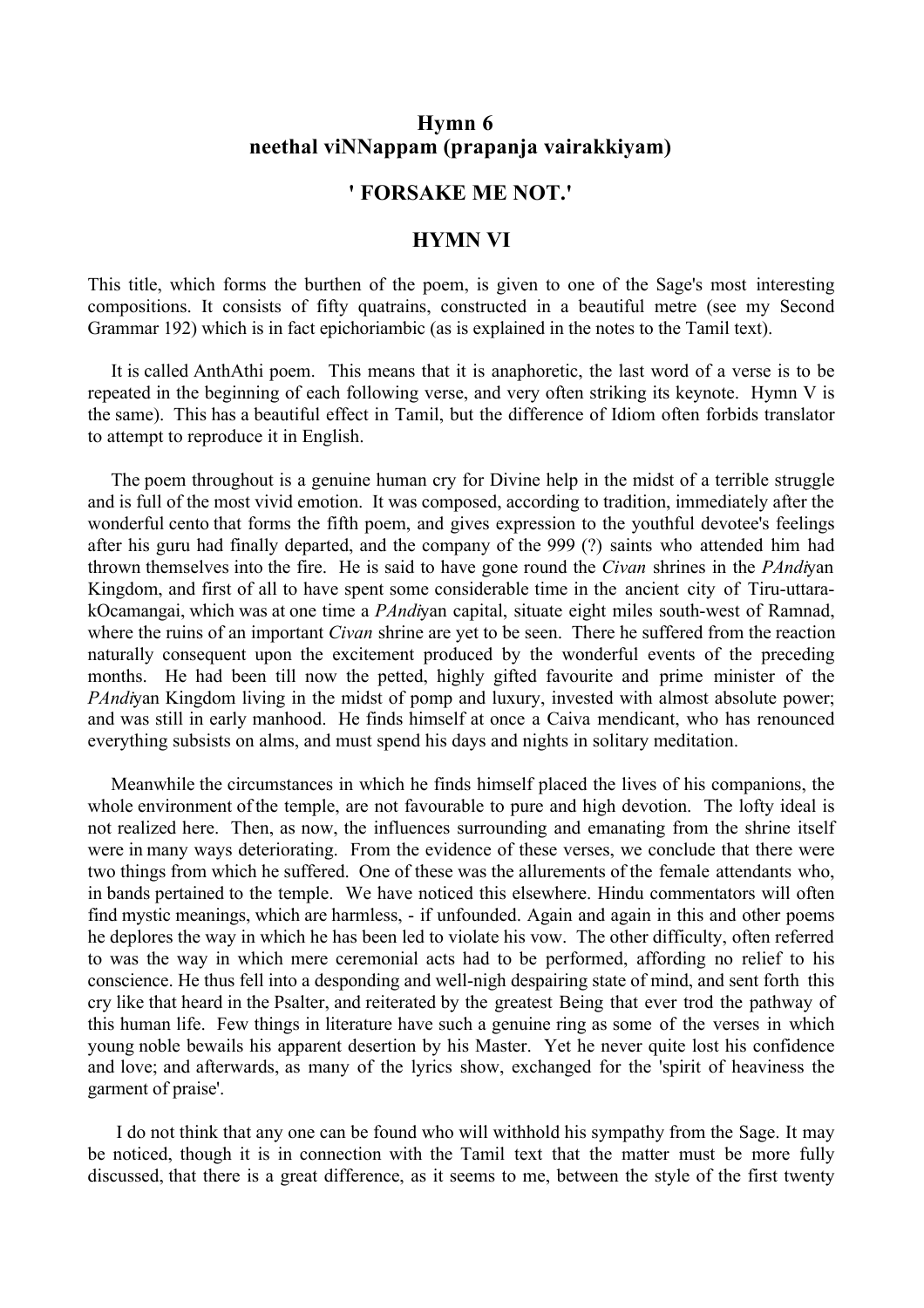stanzas (where indeed it may be conjectured that the poem originally ended) and those that follow. Notably in verses 21-50 there is only reference to Uttara-*kOca*-mangai, which city in verses 1-20 is a part of the perpetual refrain. These latter verses, too, are more ingenious and subtle, and are more ful of poetic fancies. Sometimes, indeed, they may seem to be even more beautiful than those that are the undoubted composition of the Sage. Their language, rhythm, and manner seem to me, however, to be different. But I readily acknowledge the difficulty that lies in the way of all merely subjective criticism, especially by a foreigner. Yet the exceedingly uncritical way in which these texts have been hitherto handled necessitates and justifies the attempt.

 The writer did a great part of these translations at beautiful Lugano, not unfrequently relieving the toil by the enjoyment of an hour in the church of S. Maria degli Angoli, before the marvellous frescoes of Bernardino Luini; and could not help wishing oft times that the Tamil Sage and Seeker after God could have stood there, or haply knelt by his side. Could Manikkavacagar have traced that history of the Great Master, of His passage from Gethsemane to the glory of His heavenly dwelling place, how would he have been affected?. One wonders!. It may be that he, and the weaver of MailApUr, and the wandering sages of the NAladiyAr, and others whose legends we recall, have since, freed from the flesh, visited that spot. Certainly they know those histories now! Shall we not in regard to our poet-sage, wherever his ashes are scattered, say hopefully and tenderly, *Requiescat in pace?*

Metre: kaTTaLaikkaliththuRai

I. The foresaken one's petition

Me, meanest one, in mercy mingling Thou didst make Thine own,- Lord of the Bull ! Lo, THOU'ST FORSAKEN ME! O Thou Who wear'st Garb of fierce tiger's skin ! ABIDING UTTARA-KOCA-MANGAI'S KING Thou of the braided lock ! I fainting sink. Our Lord, uphold Thou me ! (4)

II.

The crimson lips of maidens fair, in ripeness of their charms, I press no more; yet, Lo ! THOU HAST FORSAKEN ME; though in, Not out Thy worthy service, UTTARA-*KOCA*-MANGAI'S KING, I am ! Thou mad'st false me Thine, why dost Thou leave me NOW ? (8)

## III.

A tree on river bank of dark eyed maiden's senses five I rooted stand ! LO, ME THOU HAST FOKSAKEN; Thou who dwell'st In *ArUr*'s shrine renowned; O UTTARA-*KOCA* MANGAI'S KING ! Half of her form, the beauteous one ! Thou FOSTERER of my life ! (12)

IV.

Thou took'st me in Thy gracious FOSTERING hand; and then, withdrawn, LO ! THOU'ST FORSAKEN me lost here; Thou Whose lofty crown Bears the pale crescent moon, O UTTARA *KOCA*-MANGAI'S KING ! Thou radiant Beam as lightning seen 'mid sheen of GLISTENING gold ! (16)

V.

Like moth in GLISTENING flame, to those of gentle speech, long time I fall a prey ! LO, THOU'ST FORSAKEN ME! In Thy flower-crown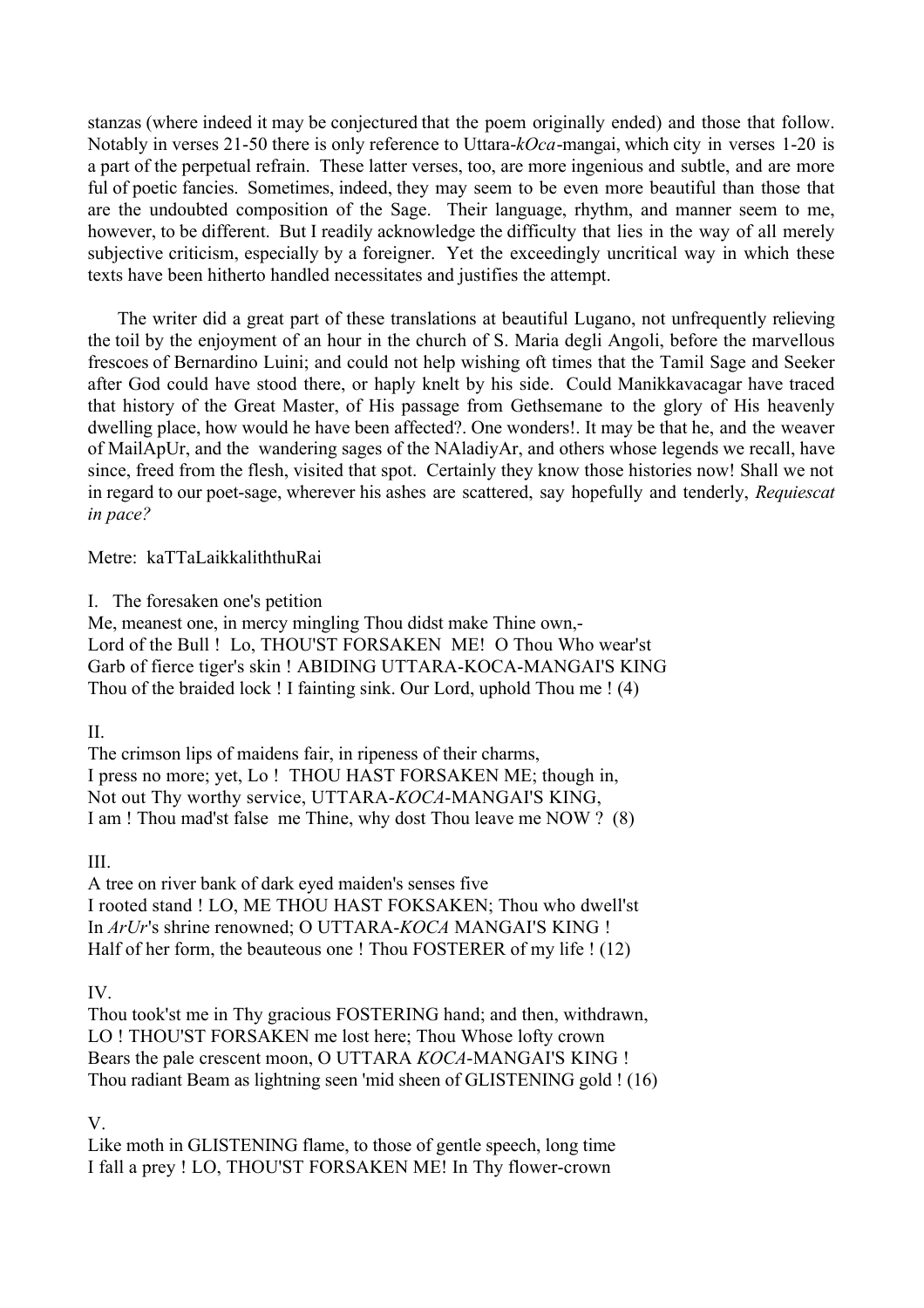Sweet bees sip fragrant honey; UTTARA *KOCA*-MANGAI'S KING ! Since with ambrosia of Thy grace to feed me I REFUSED ! (20)

## VI.

Through ignorance I have Thy grace REFUSED; and Thou, my Gem! Hast loathed me ! Lo, THOU'ST FORSAKEN ME ! My throng of 'deeds ' Suppress, and make me Thine, -O UTTARA-*KOCA* MANGAI'S KING ! Will not the great-soul'd bear, though little curs are FALSE ? (24)

# VII.

FALSE me Thou mad'st Thine own, as though some worth I had; didst mend Me, O Thou True ! LO, THOU'ST FORSAKEN ME! Thy throat is black With swallow'd poison ! STATELY UTTARA-*KOCA* MANGAI'S KING! O roseate One, *Civan*, who PUTT'ST AWAY my mortal pains ! (28)

## VIII.

What is Thy way of glorious grace that PUTS AWAY my sin ? I ask with awe; THOU'ST LEFT ME, -UTTARA-*KOCA*-MANGAI'S KING; Before whose jubilant Bull flower-crown'd foes fearing fled ! The senses 'five' and fear in ways DIVERSE draw guilty me ! (32)

## IX.

Like ant on firebrand lit at DIVERSE ends, sever'd from Thee, Distraught, Lo ! ME THOU HAST FORSAKEN, Thou the only Lord Of the vast triple world, strong UTTARA-*KOCA*-MANGAI'S KING ! Whose BRIGHT right hand uplifts the warrior's triple-headed spear ! (36)

# X.

I gained access to Thy BRIGHT Feet, freed from this mortal frame ! Yet me who pine, THOU'ST LEFT; O UTTARA-*KOCA* MANGAI'S KING, Around Whose beauteous flowery groves the swarms of beetles hum; Thou Who with bow of might didst burn the city of, Thy FOES ! (40)

## XI.

MY FOES, 'the five' deceived me; from Thy jewelled flower-like Feet I parted; LO! THOU HAST FORSAKEN ME ! Thou honey of My sinful soul ! O UTTARA-*KOCA* MANGAI'S KING ! O WORTH, Whose golden form gleams 'neath the hallowed ash ! (44)

# XII.

O WORTHY ONE, Thou mad'st me Thine; by senses ' five ' deceived, I worthless left Thee ! UTTARA-*KOCA* MANGAI'S KING ! And Thou Hast left me ! Thou Whose mighty javelin slays Thy trembling foes; Great SEA of clear Ambrosia given for worthless me to taste ! (48)

## XIII.

As dog laps water from the lake, my soul Thy mercy's SEA Quits not; me THOU'ST FORSAKEN, UTTARA-*KOCA*-MANGAI'S KING; Who dost as in a home abide in those who leave Thee not,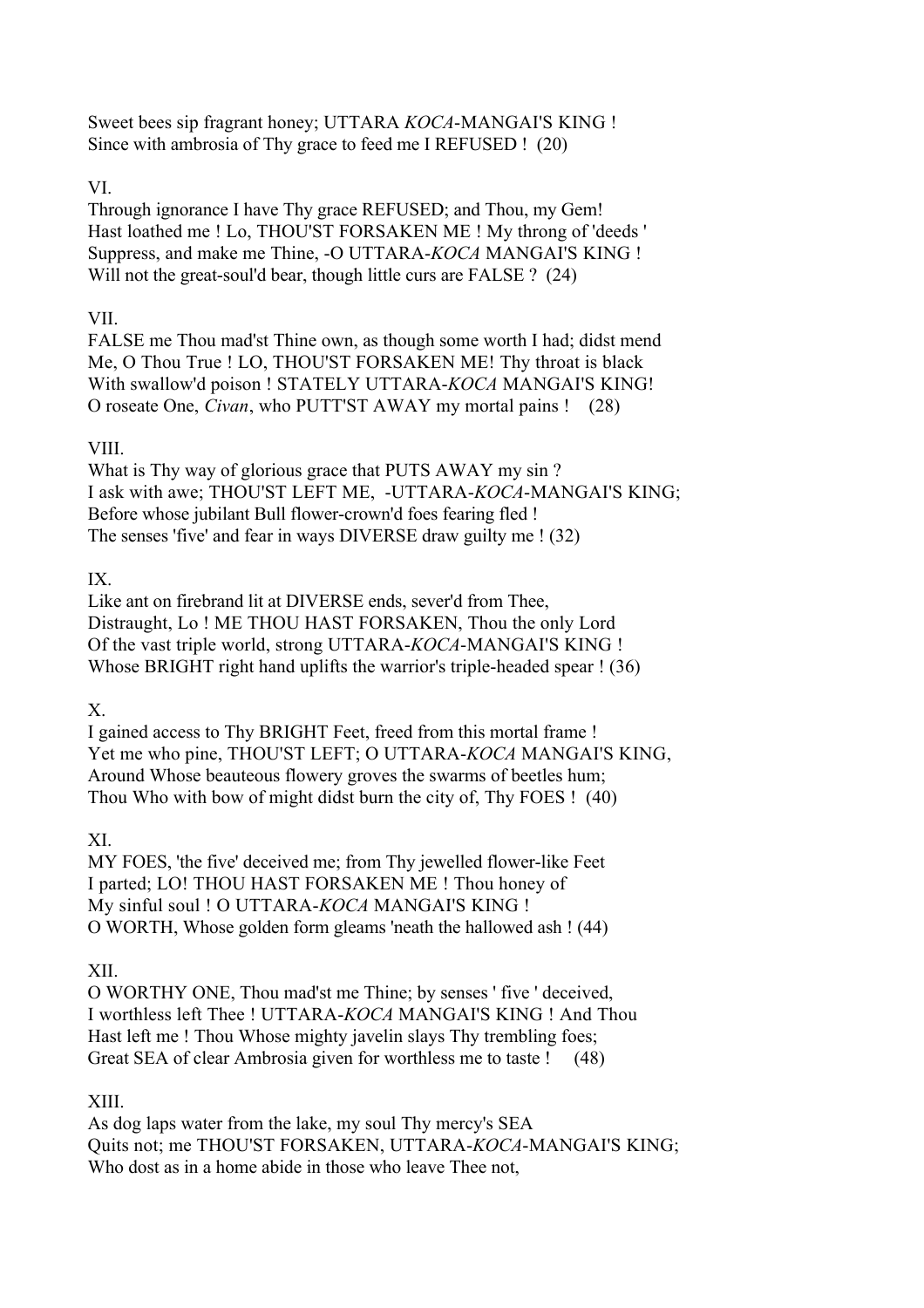Wine of the palm ! Ambrosia ! Gem ! My FLOOD of bliss ! (52)

## XV.

Like one whose tongue amid the FLOOD is parched I gain'd Thy grace, Yet sorrow springs; ME THOU'ST FORSAKEN; UTTARA-*KOCA*-MANGAI'S KING; Who ever dwellest in Thy servants' hearts that Thee desire ! To me in guile immersed grant grace ! My joy is JOYLESS all ! (56)

## xv,

With JOYOUS thought I saw Thy Foot, drew near, and gained Thy grace; Yet am not free ! ME THOU'ST FORSAKEN, UTTARA-*KOCA*-MANGAI'S KING, Whose flowery jewell'd Foot is Light of all true lights that gleam ! Father accessible ! Lord, Who didst make me all Thine own ! (60)

## XVI

I wandered weary, none to say 'Fear not !' Like lightning's flash Behold, THOU HAST FORSAKEN ME ! Thou Truth beyond compare; Great UTTARA-*KOCA*-MANGAI'S KING, that like Thyself abides: Like Mother Thou, like Father Thou, my soul's most precious WEALTH ! (64)

# XVII.

O WEALTH ! Sole Refuge of my lonely heart ! By those who spurn Thy glories fear'd ! Lo, THOU'ST FORSAKEN ME; - O Grace by eager heart And true enjoyed; THOU KING OF UTTARA-*KOCA* MANGAI'S SHRINE, With fair groves girt ! Darkness and light, this world and that, Thou art ! (68)

## XVIII.

'Be with me ! Govern, use, sell, pledge me,' thus I cried, Yet me, erewhile Thy guest, THOU HAST FORSAKEN, Who didst drink The poison as ambrosia; UTTARA *KOCA*-MANGAI'S KING ! Thou healing Balm for those bowed down by 'changeful birth's' disease ! (72)

## XIX.

Fire of Thy 'biding grace my sins' thick springing wood burns up, Vidangan ! THOU'ST FORSAKEN ME; O UTTAR-*KOCA*-MANGAI'S KING; Who dost destroy the root of human 'birth,' and make me Thine; The hill-like elephant didst flay, and fright the Vanji-BOUGH ! (76)

## XX.

Like climbing plant with no-supporting BOUGH, I wavering hung ! Lo, Tender One, me-tremblulg THOU'ST FORSAKEN; Thou Who dwell'st Where heavenly ones come not; strong UTTARA-*KOCA*-MANGAl'S KING; Thou Who art Ether, Earth, and Fire, and Wind, and watery FLOOD ! (80)

## XXI.

Like little shrubs where elephants contend, by senses five I've been sore vexed; lo, THOU, my Father, HAST FORSAKEN ME ! To sinful me commingled honey, milk, sweet cane, ambrosia, LIGHT of my soul, -thrilling my flesh and inmost frame,-Thou art ! (84)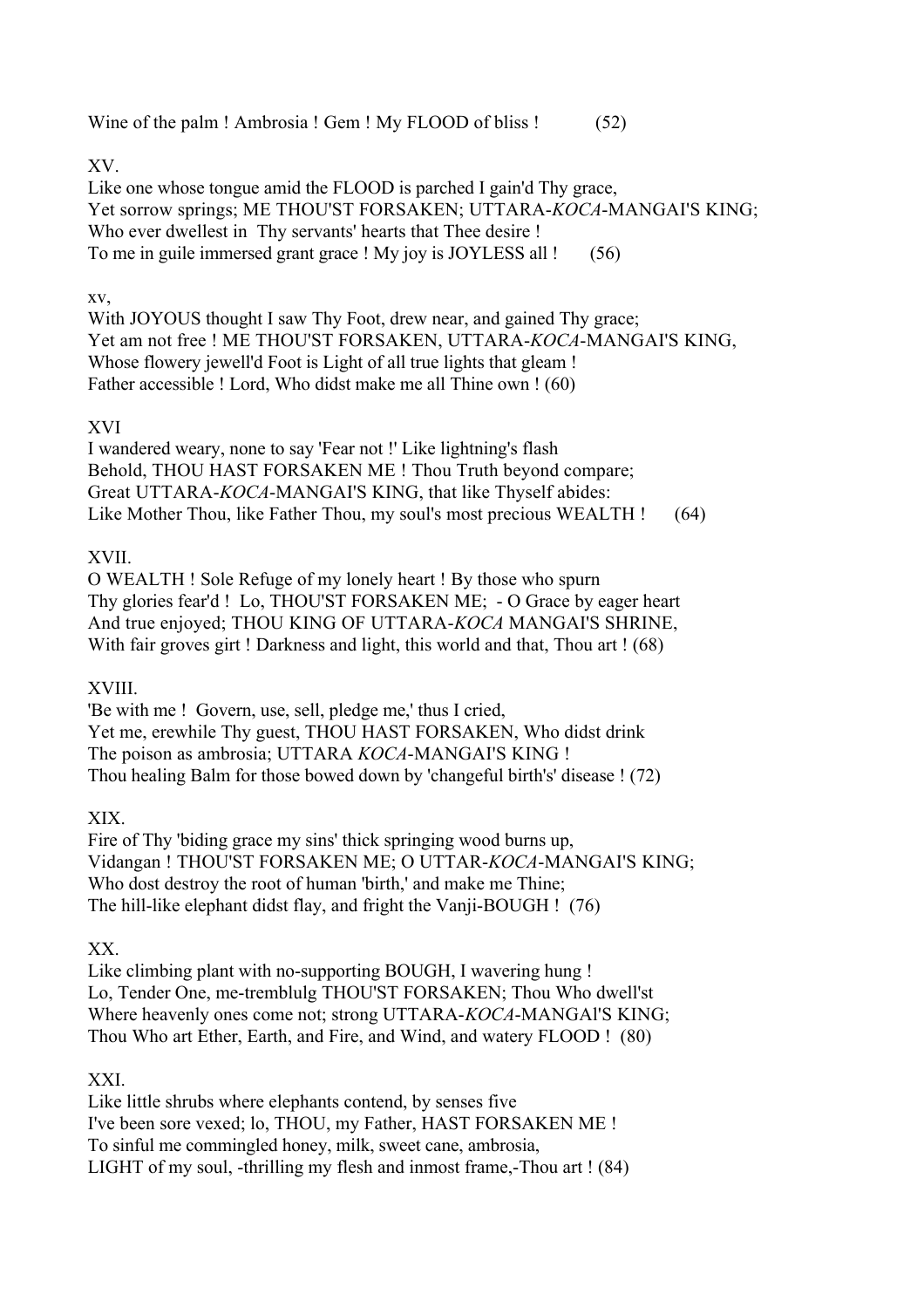## XXII.

The LIGHT Thou art: the White One, gleaming bright. with sacred ash Besmeared. Lo ! THOU'ST FORSAKEN ME; Thou to Thy servants true Art near; from others ever distant; hard to know; - The Feminine, the ancient Male, the neutral One art Thou ! (88)

## XXIII.

The form Thou gav'st I wore, in faults abounding, scant of love,. Me, worthless slave, THOU HAST FORSAKEN, see ! But, if Thou leave, I perish; none but Thee upholds Thy slave; Source of my being's bliss; This clear perception hath Thy servant gained, Indwelling Lord ! (92)

## XXIV.

Things true abiding, folly-stirred, for vanities I burn'd; And THOU'ST FORSAKEN ME; Thou Who as robe dost wear the hide Of fiery mighty-handed elephant !-I joys of sense Seeking gain not, like ANTS that noiseless round the oil-jar swarm. (96)

## XXV.

Like worm in midst of ANTS, by senses gnawed and troubled sore, Me, utterly alone, Lo ! THOU'ST FORSAKEN; Thou Whom fiery death obeyed; Whose fragrant flowery Foot the heavenly ones attain, and they Who know; O MIGHTY One, Who from Thy servants partest not ! (100)

## XXVI.

'When the GREAT waters fail, the little fishes faint; ' so reft of Thee I quake. Lo ! THOU'ST FORSAKEN ME ! The moon's white crescent borne On Ganga's wave, like little skiff on mountain stream, Is hidden in Thy braided locks, -O CHOICEST GEM of heaven ! (104)

## XXVII.

CHOICE GEMS they wore, those softly smiling maids; I failed, I fell. Lo ! THOU'ST FORSAKEN ME ! -Thou gav'st me place 'mid Saints who wept, Their beings fill'd with rapturous joys; in grace didst make me Thine !- Show me Thy Feet, even yet to SENSE revealed, O spotless Gem ! (108)

# XXVIII.

While SENSES made me quake, I trembling swerved to falsehood's way. Lo ! THOU'ST FORSAKEN ME ! While heaven and earth the poison feared From out the mighty sea, Thou madest it ambrosia; Home of grace ! Thy servant I, O Master, stand distraught; sole Worship of my heart ! (112)

# XXIX.

Thyself from every fetter free, Thou freed'st me from all fault, O Sire, Whose bow victorious is the mighty mount ! Lo, THOU'ST FORSAKEN ME ! Thy lotus-form the cassia's gold wreath wears; O matchless One ! By fivefold-evil am I stirred like milk by CHURNING STAFF. (116)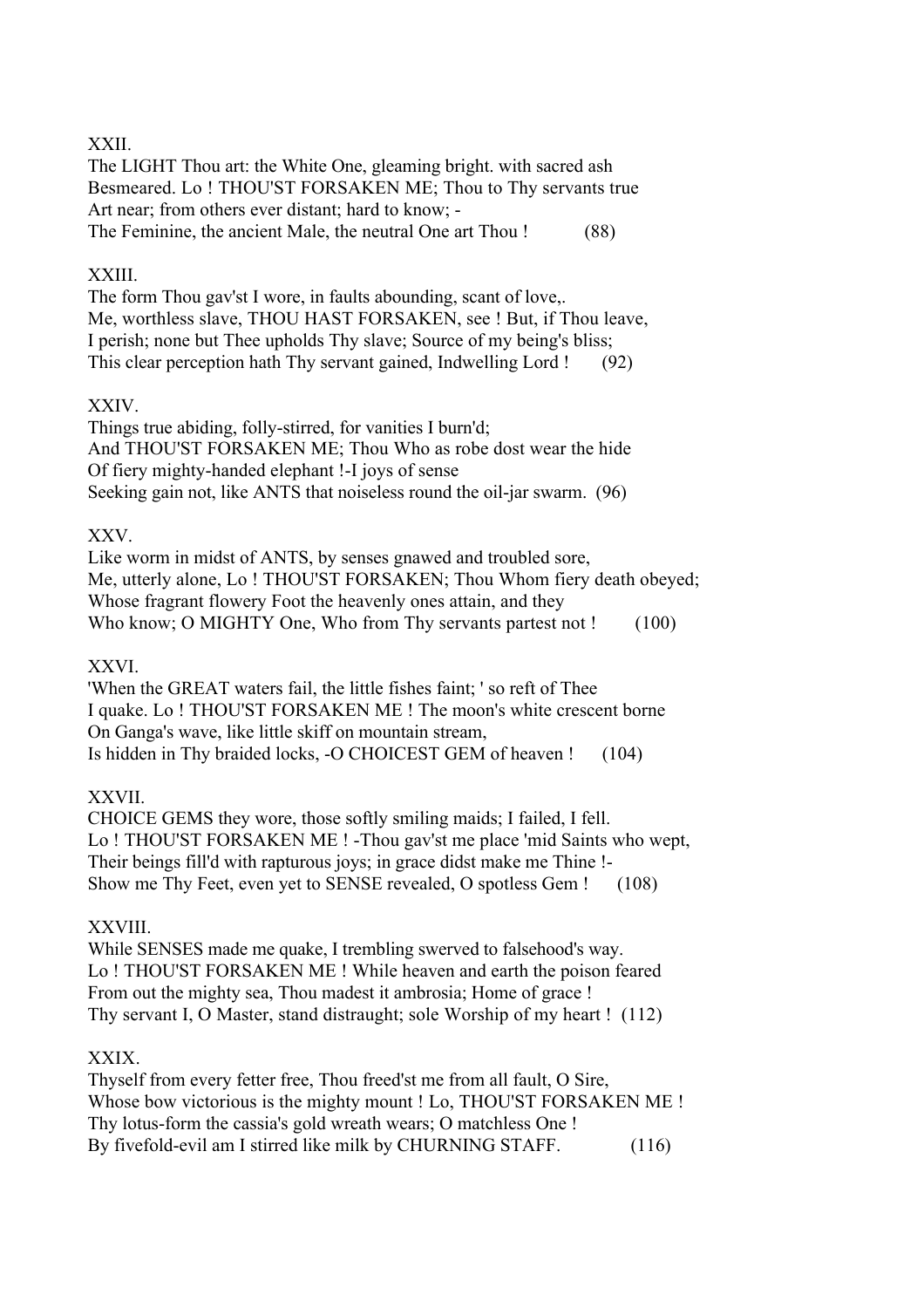XXX.

The senses' fire burns fierce; I'm stirr'd as the cool curds by CHURNING'STAFF, Lo ! ME THOU HAST FORSAKEN I Thou Who wear'st chaplet of skulls And clustering wreaths of flowers, and the long entrails' twine; and dost Thyself Adorn with ashes, and sweet sandal-paste, O ESSENCE PURE ! (120)

XXXI. Thou art with all  $!$  - but me !

PURE ESSENCE Multiform, Who art cool flood, sky, wind, earth, fire; THOU HAST FORSAKEN ME ! White, black, and azure art Thou seen ! Roseate Thy form ! Thy girdle is the glistening hooded snake ! O WARRIOR ELEPHANT, with dripping brow and mighty foot ! (124)

XXXII. Sensuality was my bane.

Those WARRING ELEPHANTS, the senses five, I feared,-was lost. THOU HAST FORSAKEN ME, -Thou, hard to leave,-hard to attain, Save by Thy worthy saints, bright Gem ! While fierce fire raged, Poison hard won from out the sea, Thou mad'st Thy food, O Azure-throat! (128)

XXXIII. Pardon my waywardness !

That I wished to do I did,-wine of Thy grace I drank,-rejoiced;- Then swerved ! THOU HAST FORSAKEN ME ! Thy fragrant flowery Foot, As in the days of old Thou gav'st, command and bid me serve ! Take me, my Father ! O remove this wayward FOND DESIRE ! (132)

XXXIV. I was fickle and self-witted

Sitirred by no strong DESIRE I did my will, nor clung to Thine ! And, lo ! THOU HAST FORSAKEN ME ! When wilt Thou yet as wine Of joy meet me, and all my mind with fragrant sweetness fill, As of the plantain fruit,-TRANSCENDENT LORD of Kailai's hill ? (136)

XXXV. I am, though faulty, Thine !

TRANSCENDENT LORD, with Thine own ancient saints, me faulty one Thou didst desire ! O Aran, yet LO ! THOU'ST FORSAKEN ME !- Thou didst me place near Thee, -like the hare spots thou wear'st,-O mighty Warrior 'gainst birth's five-mouth'd snake, my soul would shun! (140)

XXXVI. Quench sensual fires.

Like flames in forest glade sense-fires with smoky glare burn fierce ! I burn ! LO, THOU'ST FORSAKEN ME ! O conquering King of heaven, The garlands on Whose braided lock drip honey, while the bees Hum softly 'mid MandAra buds, whence fragrant sweetness breathes. (144)

XXXVII. Is there no pity?

O King, to me poor ignorant, 'Fear not for faults,' Thou didst Not say, but HAST FORSAKEN ME, O Thou with fragrance crowned ! Spouse of the sea-born maid with sparkling gems and jet-black eyes ! Bhuyangan ! Golden Foot ! My 'deeds' PRESS round like clustering hills. (148)

XXXVIII. I have erred through weakness.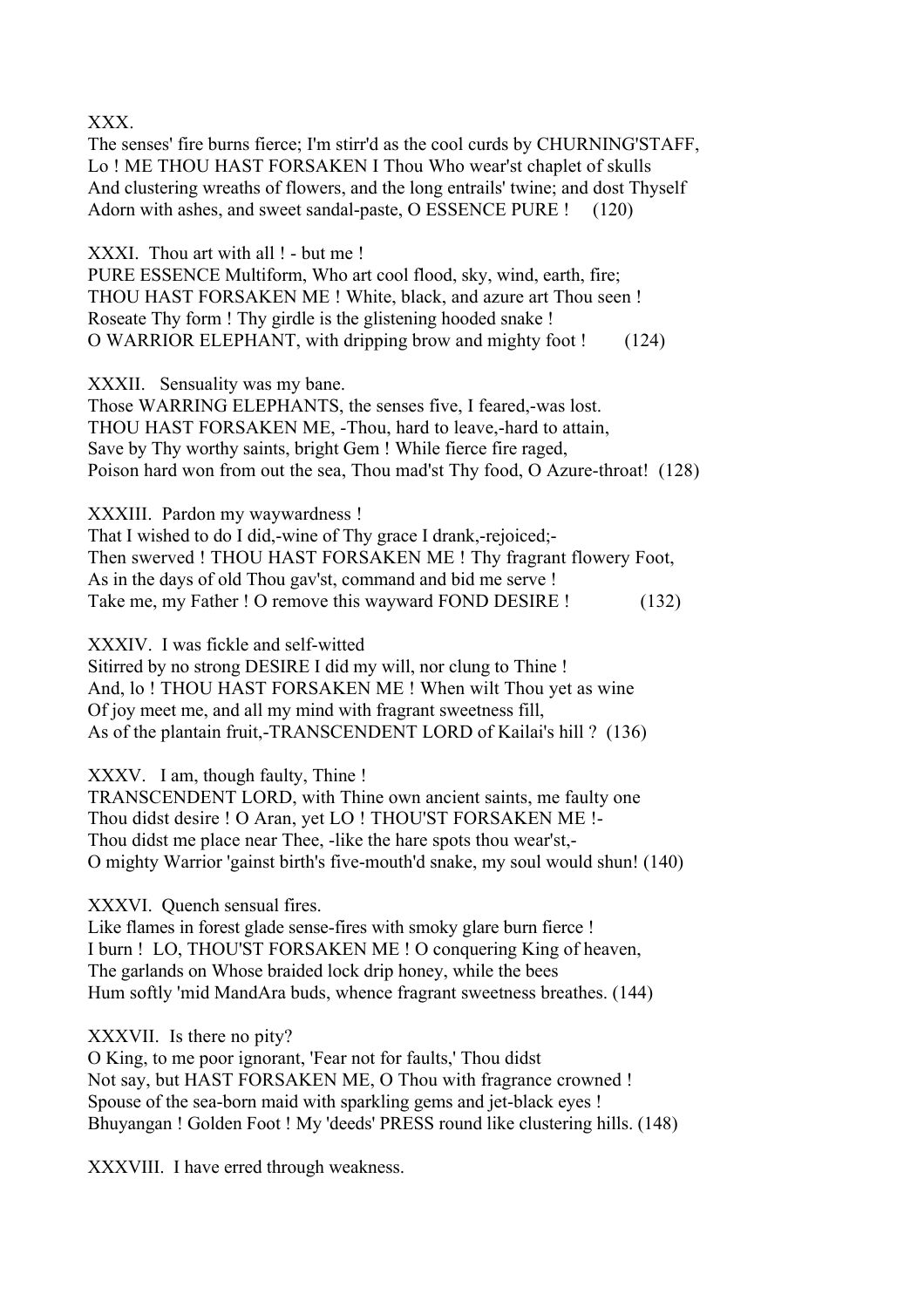By senses PRESSED, fearing I left Thee, weak to quit the charms Of sweet-voiced maids. Lo ! THOU'ST FORSAKEN ME ! Thou radiant Beam King of the burning ground; Ambrosia to Thy worshippers; Hard to be gained; sole HELP, removing loneliness of lonely me ! (152)

XXXIX. Help me in this conflict with flesh. SOLE HELP, whilst Thou wert there I wandered wanton,-'deeds' my help ! THOU HAST FORSAKEN ME, Thou Helper of my guilty soul; Thou Source of all my beings bliss; Treasure that never fails ! No whit bear I this grievous body's mighty NET ! (156)

XL. The pain of sensuality.

Caught by those eyes whose timid glance is like fawn's in the NET, 'Wildered I grieved. Lo ! THOU'ST FORSAKEN ME ! Thou on Whose head The pale moon's crescent thin is seen ! Ocean of grace ! Thou Lord Of Kailai's hill ! Spouse of the mountain Maid ! Source Of my being's joy ! (160)

XLI. Woe is me, in this vile fleshy prison.

In the hot flood of lust for those of ruddy lips, like crocodiles,- I eager plunged. Lo ! THOU'ST FORSAKEN ME ! This body foul, Ant-eaten, -I endure not; *Civan*, list to my complaint ! Thou Bridegroom of the beauteous Bride; my joyous Goal of bliss ! (164)

XLII. Grace once given, now withdrawn.

Thou gav'st indeed to me in grace to gain my goal, Thy Feet;- Yet THOU'ST FORSAKEN ME, not fated to shake off this flesh ! The moon beheld the serpent bright in skull-cave hid, and feared;- Then plunging hid his swelling crest within Thy braided lock, O KING ! (168)

XLIII. I adore Thee, though forlorn.

O KING, to wretched me, who know not any path, the Light Of joy ! THOU HAST FORSAKEN ME !-Thou the true VEdic Lord To me didst speak, Who passed speech ! To steadfast worshippers, Thou art the First, the Last too,-Thou this universal Whole !(172)

XLIV. Tormented by lust.

Like oil was I poured in fierce fire of glancing dartlike eyes,- LO ! THOU'ST FORSAKEN ME! Whose word erst joined me to Thy saints, Who ever worship at Thy fragrant flowery Feet; my Lord ! My Master, faulty though I am, forsake me not ! Thee will I SING. (176)

XLV. Spiritual desertion

I SANG Thee not, nor worshipped Thee, O hidden Gem,-nor left this flesh. LO ! THOU'ST FORSAKEN ME ! All wonderment I wept, yet sought Thee not, Nor, 'Where is *Civan*,' 'Who hath seen Him?' did I haste to ask. I lay supine, my soul no raptures knew;-I suffered sore ! (180)

XLVI. Still will I adore the mysteries of Thy nature. Like fly in jack-fruit caught, I fell a prey to fawn-eyed maids !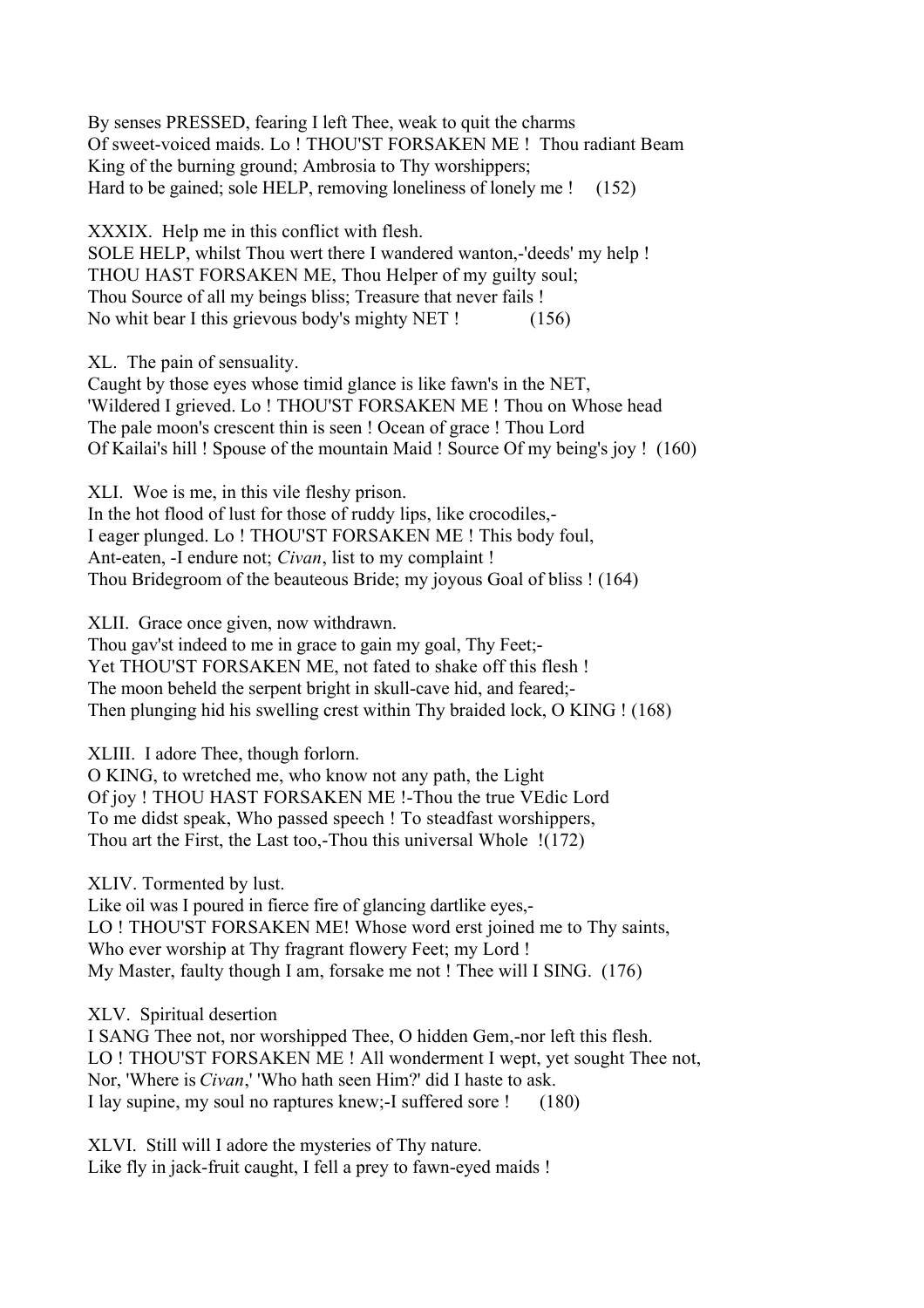LO ! THOU'ST FORSAKEN ME ! But if Thou leave, I'll utter loud reproach ! I'll call Thee 'Black-throat,' 'Who ate poison from the sea,' 'The Unqualified,' 'The man,' 'Crowned with the waning moon,' 'The mighty God gone wrong.' (184)

XLVII. Various wanderings.

The ancient worship of Thy blameless Feet I gained; then fell; Reviled Thee; woke once more; and, LO ! THOU HAST FORSAKEN ME ! Greatness, that heavenly Ganga stirs to shed bright gems and pearls ! Thy WREATH'S the crescent in the water seen, caught in Thy braided lock ! (188)

XLVIII. I will boast Thy name.

Hero, Who wear'st the fiery snake-WREATH on Thy starlike head ! Lo I THOU'ST FORSAKEN ME; But if Thou leave when others ask 'Whose servant Thou ?' 'Slave of the glorious slaves Of Uttara-kOca-mangai's King,' I'll name myself, and cause them SMILE at Thee. (192)

XLIX. Ever praising.

I'll make them SMILE, unfolding faults and service to the Lord ! Lo! THOU'ST FORSAKEN ME; but if Thou leave, I shall ABUSE Thee sore ! 'Madman, clad in wild elephant's skin;' 'Madman, with hide for his garb 'Madman, that ate the poison;' 'Madman of the burning-ground-fire 'Madman, that chose even me for His own !' (196)

L.

ABUSING Thee or praising,-crushed by sin, and grieved am I ! LO! THOU'ST FORSAKEN ME, Thou Brightness on red coral hill ! Thou madst me Thine; didst fiery poison eat, pitying poor souls, That I might Thine ambrosia taste,-I, meanest one ! (200)

-----------------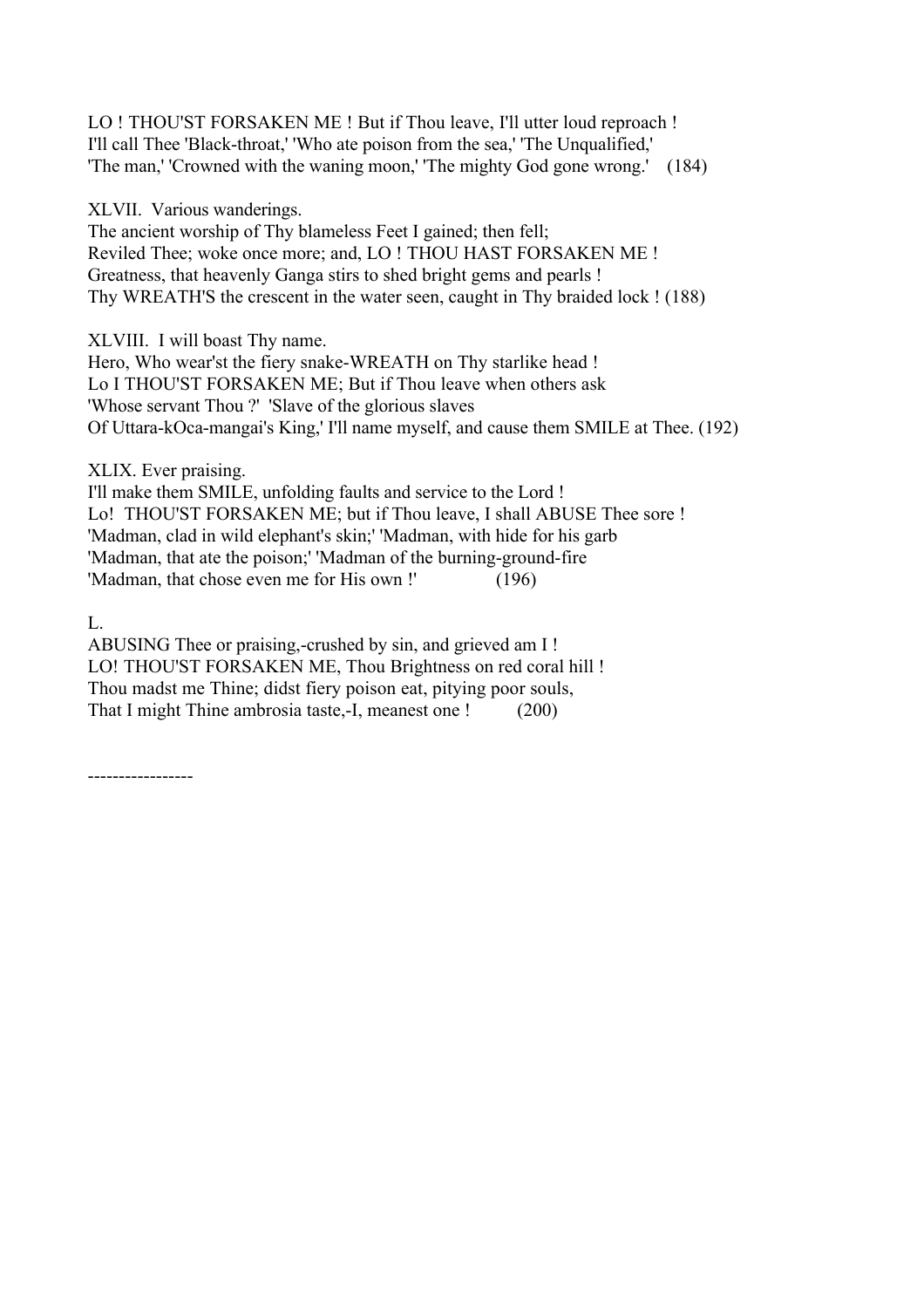# **Hymn VII: thiruvempaavai (***Catti***yai viyantatu)**

## **THE MAIDENS' SONG OF THE DAWNING**

The mystic 'Song of the Maidens' forms a pendant to the 'Morning Hymn' (XX). It has always been attributed to *Manikka-vACagar* without any hesitation, though in many respects it is certainly unlike most of his other lyrics. It is said to have been composed for the use of the women at *ArunACalam*, among whom it is, and was, the custom to celebrate with great demonstrations of joy a festival in honour of the god Civan and the goddess *Catti* in the month of Margazhi, which corresponds to the second half of December and the first half of January. At that time the females of the city of all ages for ten successive days rise before dawn, and perambulate the precincts, arousing their companions from house to house, and proceeding to bathe (in rigidly decorous manner) in the sacred tank. There are passages in this poem which I have been obliged somewhat to veil, and modify, carefully preserving, however, the full and exact meaning of the original, as I conceive it. There is, however, connected with the Caiva worship, it must be said, a series of rites which is sometimes called the tantric, and sometimes the *Cakti* system. No doubt, in connection with this, many unspeakable abominations have been, and are at times perpetrated; and every thoughtful Hindu is sincerely anxious that all trace of these corruptions should be swept away. In all nations Similar things have existed, and it would be quite superfluous to enumerate the ancient rites of a similar character that have been enthusiastically celebrated. From such things the Caiva system must sever itself absolutely, which it can the more decidedly do, because they have no real root in the Caiva Siddhanta philosophy itself.

 In one edition of these poems there is the introduction to the 'Maidens' Reveille,' which gives a mystic interpretation to a large portion of the lyric. According to this author, from the month of Adi to the month of Margazhi (i.e. from July 15th to January 15th) is the night season; the other half of the year being the daytime; the whole year forming a single day of the Gods. The former half of the year, in which there is rain with black clouds, is the representative of the secular period of involution or destruction, when all things have been re-involved in the ripple veils of darkness, which period precedes that of the recreation, or evolution. The other half of the year represents the period of creation, i.e. the time during which the phenomenal universe is re-evolved from its eternal elements as the sphere of the activities of all things that have life. The month of Margazhi is then the symbol of the awaking of the universe from its slumber of involution. It is the dawn of the new creation,— of secular evolution. [NOTE XIII].

 Now this creation is the work of *Catti*, the manifested energy of Civan:—his wife, who is the author, not of life indeed, but of the whole phenomenal system in which and by which life exerts its energy, and achieves its destinies. Civan himself can come into no personal relation with matter and its veiling delusions and darkness. It is, therefore, *Catti* that accomplishes the work; she is an energy of activity, of knowledge, and of desire; and through her alone the Supreme evolves all things. But this tantric system, like the gnostic systems of old, does not permit *Catti* as the Partner of the Supreme, to accomplish directly the work of evolution. This would be far too simple and direct for Hindu philosophy. There is a long chain of feminine manifestations (aeons evolved in succession, each coming into a relation to the Supreme that constitutes a distinct stage in the process; and it is only at last that *BrahmA* and Vishnu are evolved, to be respectively the fashioned and the maintainer of the cosmic world. The writer here enumerates nine of these *Catti*s amongst whom are numbered the chief female divinities that, under various names and epithets, are worshipped or propitiated in various parts of India. Among them is the dreaded *KAli*. No doubt there are hints of all this in this poem, but its plain and obvious interpretation is the only one known to the majority of those that use it, and I imagine the composer himself was innocent of anything like the gnosticism and mysticism that his interpreters have given him credit for. As the hymn stands it is a beautiful composition, but in some parts it will seem to be somewhat obscure. I have tried to give a version that still be as literal as possible, but only the Tamil reader can feel how great a poet its author was; and only the student of the South-Indian Caiva philosophy can expect to enter into its spirit.

Metre: veNTanaiyAnvanta iyaRRavinaik koccackalippa

I. The temple worship

(The waits sing at the door)

The Splendour rare and great, that knows nor first nor end,

we sing; Thou hear'st the song, yet still sleep'st on;

O lady of the large bright eye ! is thine ear dull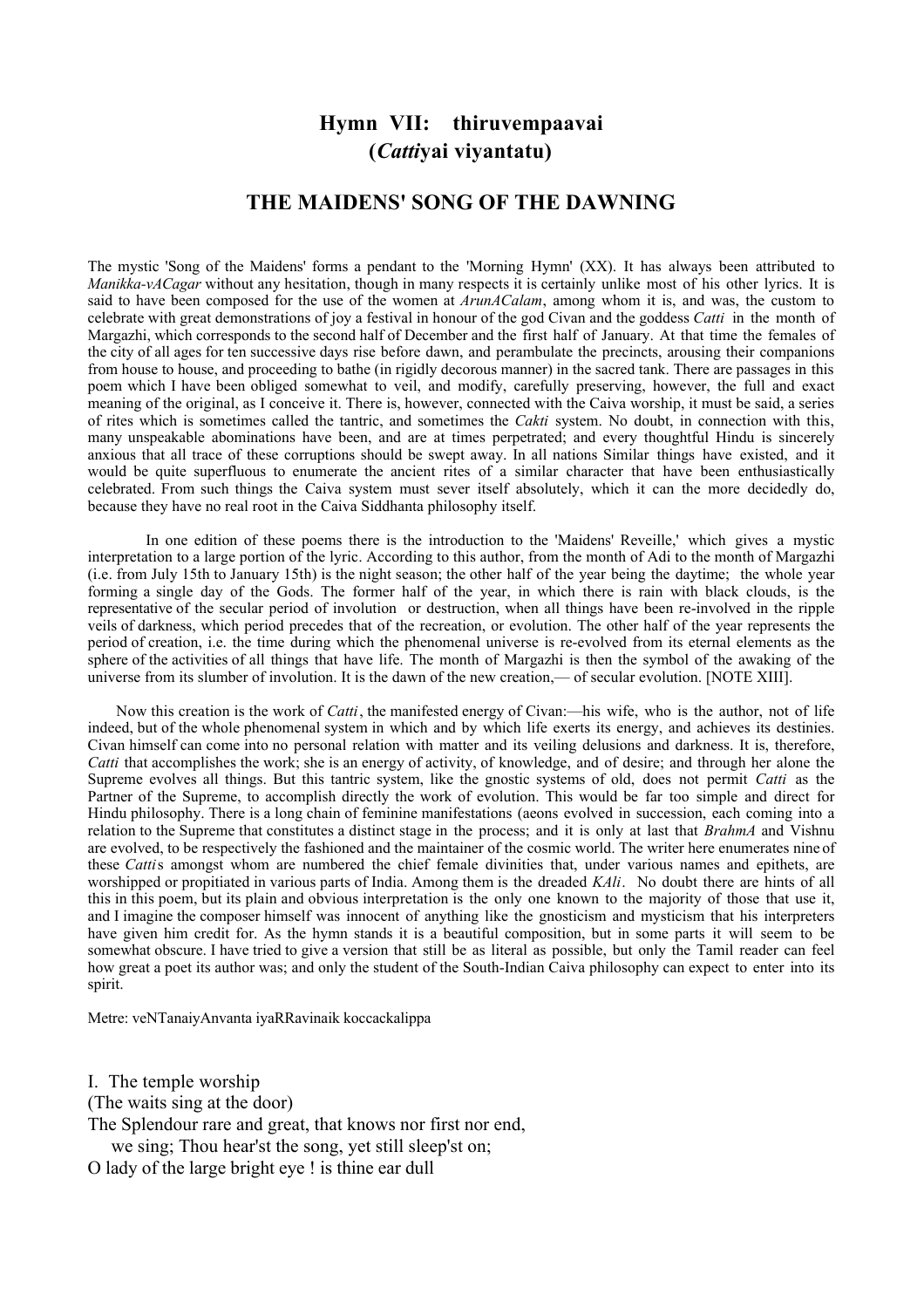that it perceives not sound of praise that hails The great God's cinctured feet ?—She hears the strain resound through all the street, yet in forgetful sleep On her flower-couch she muttering turns ! — See, here she nothing noting lies ! Why thus, why thus ? doth this our friend beseem ?—OUR LADY FAIR, ARISE ! (4) II. Trifle not. 'Hail to the heavenly Light,' thou ever say'st, as we, by night and day. Now of this flowery couch Art thou enamour'd, maid with faultless gems adorned ? Shame I jewell'd dames, are these things trifles too ? To sport and jest is this the place, when He in grace Hath come to give the foot-flower, shame fast angels praise ? The Teacher, Lord of Civa-world, in Tillai's porch He rules. Who are His lovers all ?—OUR LADY FAIR, ARISE ! (8)

## III.

| O thou whose smile as pearl is bright, arise, present                       |
|-----------------------------------------------------------------------------|
| thyself before the Sire, the blissful One, th' Ambrosial,                   |
| And with o'erflowing sweetness speak ! Come, ope thy doors !—               |
| [She joins them. They enter the temple porch]                               |
| 'Ye men devout, the Ruler's ancient saints, ye reverend men,                |
| Will't be amiss if ye our weakness aid, us novices admit ?' [in the temple] |
| No cheat is this know we not all Thy wondrous love?                         |
| Who sing not what they beauty deem? Our Civants form                        |
| ev'n so we yearn to see.—OUR LADY FAIR, ARISE ! (12)                        |
|                                                                             |

## IV.

| [They all henceforth sing their morning song to the goddess,<br>imploring HER to arise in grace] |  |
|--------------------------------------------------------------------------------------------------|--|
| O thou of radiant pearl-like smile, is't not now dawn?                                           |  |
| have not the sweet-voiced come, like parrots many-hued?                                          |  |
| Thus thinking, as is meet, we speak; meanwhile in sleep                                          |  |
| close not Thine eye; let not thy time in vain be spent ! —                                       |  |
| Sole Balm of heaven, the <i>VEda</i> 's precious Sense, the Dear                                 |  |
| to eyes that see, we sing, our melting minds                                                     |  |
| In rapture all dissolved; nor deem thou should'st remain                                         |  |
| for ever thus asleep !—OUR LADY FAIR, ARISE ! (16)                                               |  |
| V. Say not, 'Civan is unknowable!'                                                               |  |
| The 'Mount' that MAI knew not, and Ayan saw not,—we                                              |  |
| can know; so Thou dost utter falsities,                                                          |  |
| O guileful one, whose mouth with milk and honey flows,                                           |  |
| ope thy door! He Whom earth, heaven, and other realms know not,                                  |  |
| In glory makes us His, cleanses our souls in grace.                                              |  |
| His goodness sing ! 'O Civan, Civan,' hark ! they cry.                                           |  |
| Thou understandest not; thou understandest not !—                                                |  |
| So's she with perfumed locks !—OUR LADY FAIR, ARISE ! (20)                                       |  |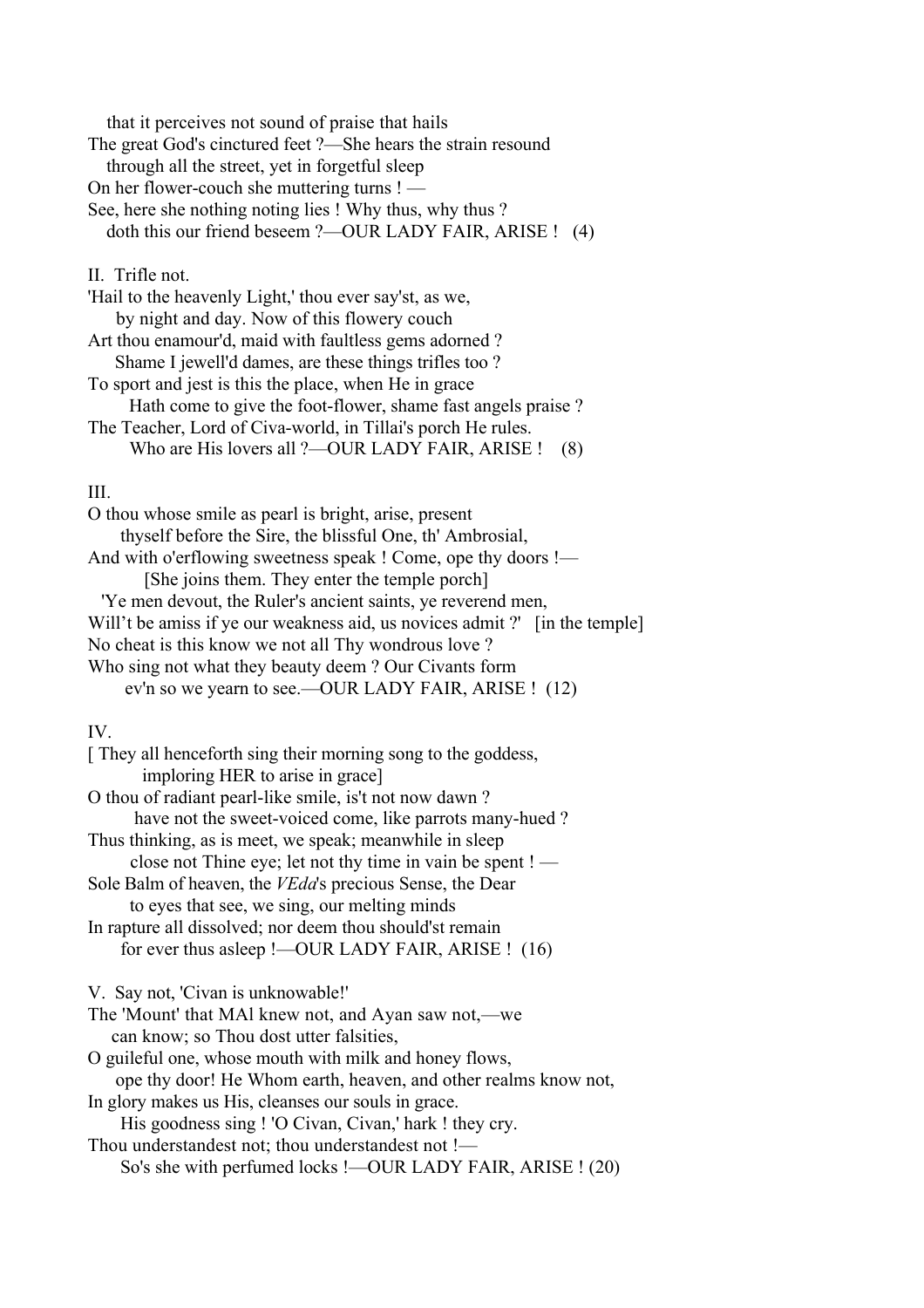#### VI.

| O fawn, but yesterday thou said'st, 'At dawn I come            |
|----------------------------------------------------------------|
| to rouse you up;' but now, all unabashed                       |
| Tell us, what quarter didst thou seek ?—is't not yet dawn ?    |
| He Who is sky, and earth, and all things else, to men unknown: |
| Himself will come, will guard, and make us His; to us          |
| who coming sing His-heavenly cinctur'd Foot, speak thou !      |
| In rapture melt I The King of thee, of us extol;               |
| of all the worlds ! —OUR LADY FAIR, ARISE ! (24)               |
|                                                                |

## VII.

| Mother, are these too trifles? Many heavenly ones               |
|-----------------------------------------------------------------|
| know not, the One, the mighty glorious Lord.                    |
| Hearing His signals, ope thy mouth, and 'Civan ' cry,           |
| Cry Southern-One.' Like was before the fire                     |
| Melting,—'My own, my King, Ambrosia,' we all                    |
| have sung! Hear thou! apart from us yet dost thou sleep?        |
| Dost thou yet speechless lie, like the hard-hearted silly ones? |
| What grace is in this sleep ?—OUR LADY FAIR, ARISE ! (28)       |

## VIII.

| While cocks are crowing, small birds chant on every side;       |
|-----------------------------------------------------------------|
| while trumpet sounds, sound out the conch-shells everywhere;    |
| The heav'nly Light without compare, the Grace without compare,— |
| the Being great without compare, we've sung; hear'st not ?      |
| Bless thee, what slumber's this? Thou openest not thy mouth?    |
| is such the recompense for our King's love we bring?            |
| Th'Eternal, First of Beings; Him Who'bides the Only-One;        |
| the Lady s Partner sing we all !- OUR LADY FAIR, ARISE ! (32)   |
|                                                                 |

# IX.

| Ancient of days, existing ere the ancient world!                        |
|-------------------------------------------------------------------------|
| Whose nature shares the newness of created things!                      |
| Thy worshippers devout, who've gained Thee for their Lord,              |
| adore Thy servants' feet.—to them give reverence due.---                |
| And these alone shall be our wedded lords; joyous                       |
| ev'n as they bid, due service will we render meek.                      |
| Thus, if Thou grant to us this boon, our King, no lack                  |
| Thy handmaids e'er shall know!—OUR LADY FAIR, ARISE ! (36)              |
|                                                                         |
| Х,                                                                      |
| Beneath the sevenfold gulf, transcending speech, His foot-flower rests; |
| with flowers adorned His crown of all the universe is crown!            |
| The Lady's at His side !—His sacred form dwells not alone !             |

 The *VEdam*, heavenly ones, and earth, praise Him; and yet He's our one Friend, Whose praise ne'er dies; within His saints He dwells; pure He sustains the 'clan '; ye temple-ladies, say

What is His Town ? His Name ? His kin ? and who His foes ? And how sing we His praise?—OUR LADY FAIR, ARISE! (40)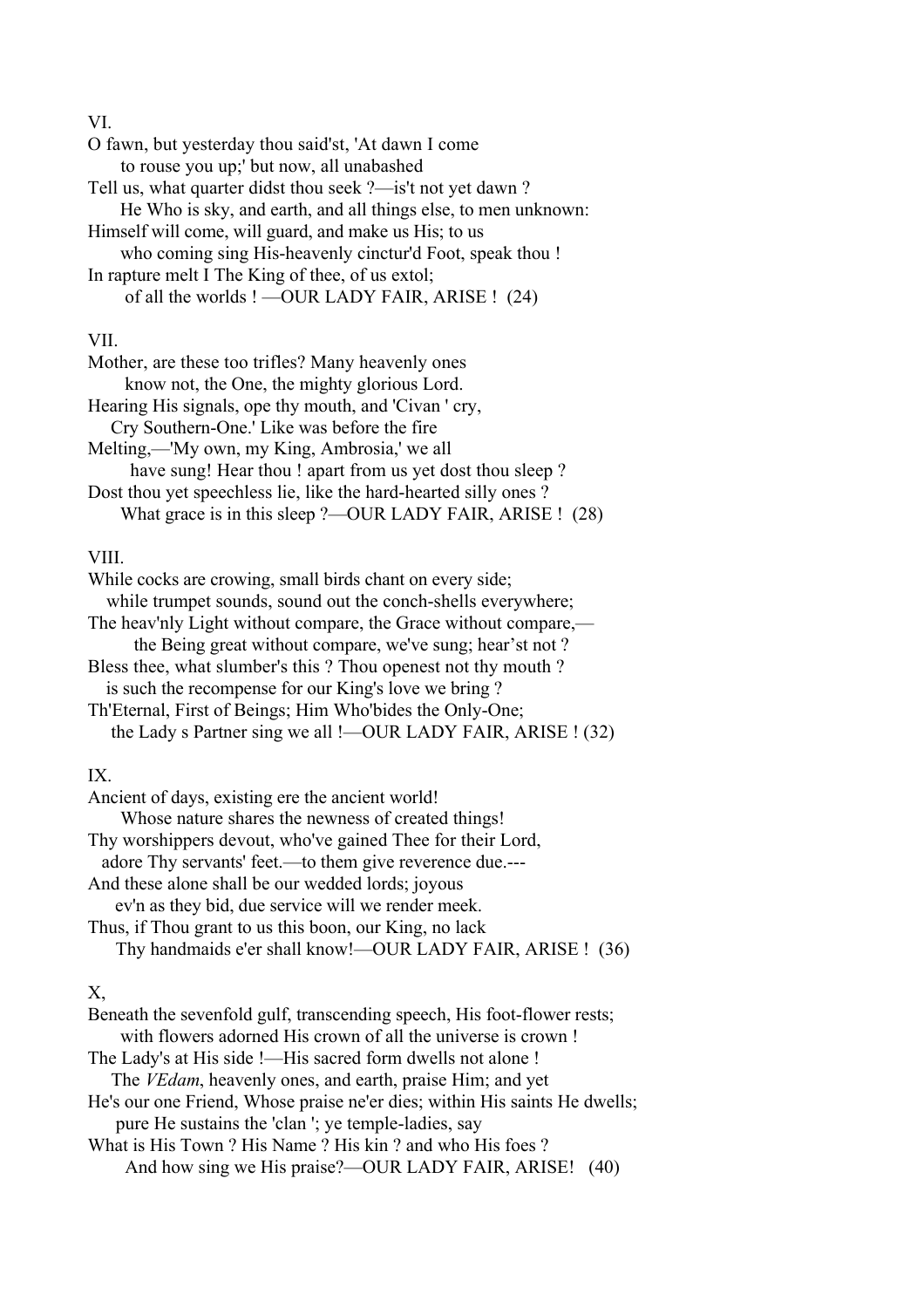#### XI.

[In the temple tank] Entering the broad, frequented tank with joyful cries, and hands outstretched, we plunge and plunge, and sing Thy Foot O Guru, see, Thy faithful worshippers are blest! As fire Thy'hue is red; Thou wear'st white ashes; Blessed One! Thou Bridegroom of the Lady lithe, with broad, black eyes ! O Guru, make us Thine in grace. In this our sport, What those who would be saved perform, we've done, as they; guard that we weary not!—OUR LADY FAIR, ARISE! (44)

#### XII.

| Lord of the sacred stream, where we, that thronging mortal woes                    |
|------------------------------------------------------------------------------------|
| may cease, acclaiming bathe ! Dancer in Tillai's sacred court                      |
| 'Midst waving fire! This heaven, this flowery earth, us all,                       |
| in sport Thou guardest, formest, dost enshroud:—                                   |
| Thou say'st the word !—Bracelets tinkling, jewels rattling                         |
| with a merry sound, tuneful beatles humming round our locks adorned,               |
| Plunge in the tank, where flowers are glistening; praise the Masterts golden Foot, |
| and in the fountain bathe !- OUR LADY FAIR, ARISE !<br>(48)                        |
|                                                                                    |

# XIll.

| There burn dark crimson flowers of Kuvalai, here the red lotus blooms; |  |
|------------------------------------------------------------------------|--|
| there the bright race of small birds utters songs;                     |  |
| Here those who wash away their sin are gathered round !                |  |
| This swelling tank is Like our Queen and King!                         |  |
| We ent'ring plunge and plunge again, our shells resound;               |  |
| our anklets tinkling sound; our bosoms throb with joy;                 |  |
| The wave we plunge in swells. Plunge in the lotus crowned flood        |  |
| and joyful bathe!-- OUR LADY FAIR, ARISE !<br>52)                      |  |
|                                                                        |  |

XIV.

| While ear drops swing; while golden jewels wave;<br>while flow'ry locks are dancing; swarms of wing'd things flit; |
|--------------------------------------------------------------------------------------------------------------------|
| Bathe in the cool flood, sing the sacred court!                                                                    |
| sing the mystic <i>VEdas</i> ; sing their inner sense!                                                             |
| Sing glory of the Light, sing Him the cassia-wreath Who wears!                                                     |
| Sing ye the power of Him, the First, sing Him the Last!                                                            |
| Sing ye the glory of Her Foot, Who armlets wears,                                                                  |
| Whose guardian care we own !—OUR LADY FAIR, ARISE ! (56)                                                           |
| XV. The Lady of <i>KArai-kAl</i> .                                                                                 |
| Once on a time, 'our <i>PerumAn</i> ,' full oft cried she.                                                         |
| His glory any time to speak she ceased not                                                                         |
| With gladsome mind, while tears in ceaseless stream flowed forth.                                                  |
| Once on a time, this woman came to earth, nor bowed                                                                |
| Before the heavenly ones,—by the great King with fretizy filled.                                                   |
| Who like to her? Of this mysterious One,                                                                           |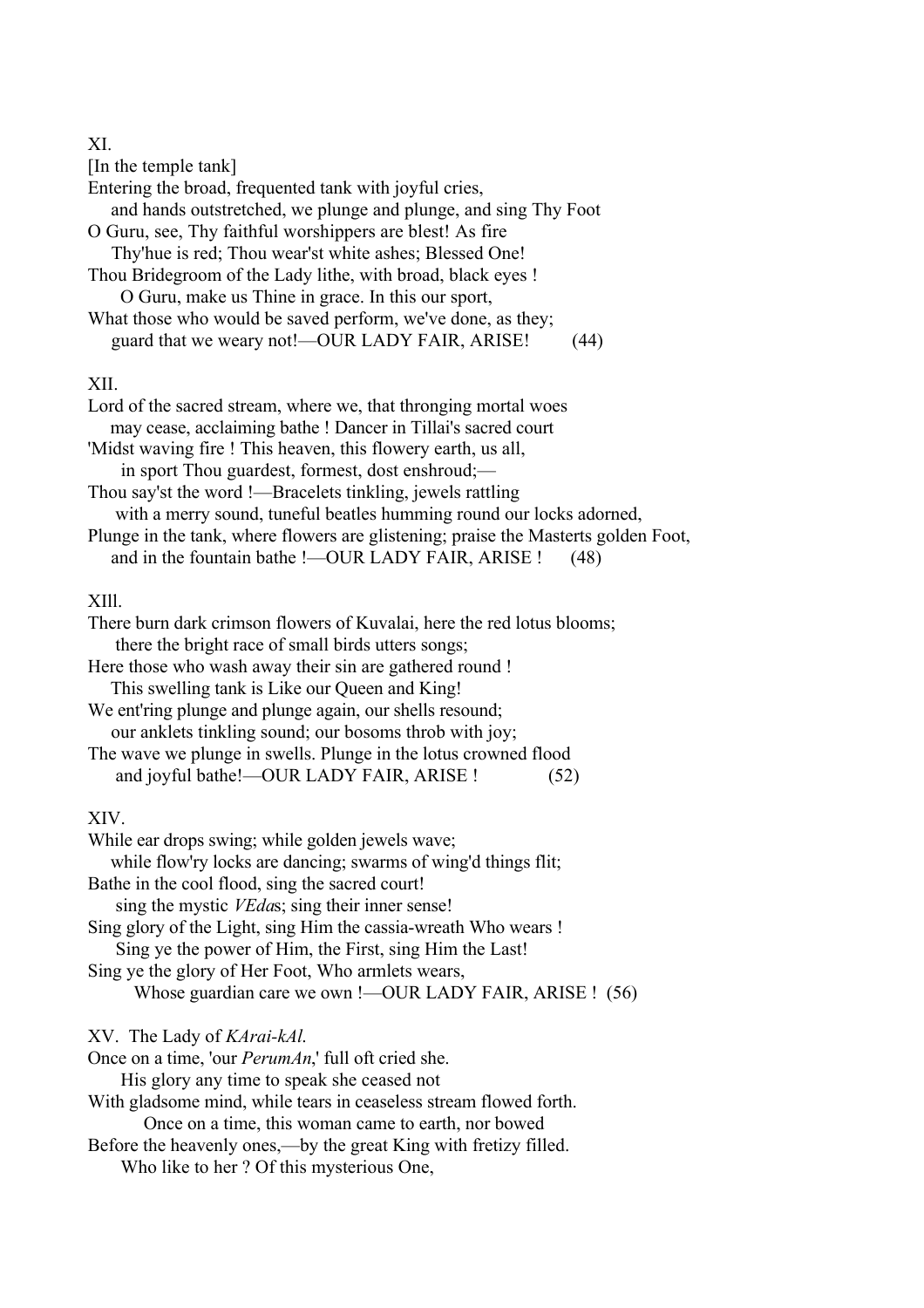#### O lovely damsels, sing the Foot, and bathting plunge beneath the flow'ry flood !—OUR LADY FAIR, ARISE! (60)

The word 'time' is Kal, so there is a play on the word Karai-kAl. It may be that the poet in another passage alludes to her beautiful prayer(XI, verse 8)

'He gave me grace, tho' I all else forget, ne'er to forget His foot, whose mighty dance we sing!…….<sup>'</sup>

#### The '*Mother of KaraikAl :*

Some of the legends in the Tamil periya PurAnam relate to the period between the first and second great revivals of Caivism, and a few are anterior to both. It seems pretty certain that, while the Jains and Buddhists were active and apparently triumphant everywhere, there were a great multitude of the faithful Caivites who, like the Covenanters in Scotland, were rendered more zealous by the persecutions to which they were exposed. Among these was the 'Mother' of *KArai-kAl*, who was a poetess, many of whose verses are still preserved. The legend gives a most interesting picture of some phases of South-Indian life a thousand years ago. The Mother 'was the wife of a rich merchant of *KArai-kAl*', whose name was, Paramadattan ('Endowed with heavenly gifts'). Her own name was *PunithavathiyAr* ('the pure'). She was very devout, and especially careful to entertain all Caiva devotees that came to her door. One day her husband received from some persons who had come to him on business a present of two mangoes, of a very superior kind, which he got home to his wife. Soon afterwards, a holy devotee arrived at the house as a mendicant guest but she had nothing ready to offer him except some boiled rice. This she set before him, and having no other condiment to present, gave him one of the aforesaid mangoes At noon her husband returned, and atter his meal ate the remaining mango, which pleased him so much that he said to his wife, 'There were two; bring me the other.' She went away in dismay; but remembering that the god to whose servant—because he was His servant she had given the fruit, never deserts those who serve Him, she offered a mental prayer, and straightaway found a mango in her hand, which she carried to her husband. Being A divine gift, it was of incomparable sweetness, and he said to her, 'Where did you obtain this?' She hesitated at first to reveal the wonder that had been wrought on her behalf, but reflected that she ought to have no concealments from her husband and so told him everything. He gave no credence to her words, but roughly replied, 'If that is so, get me another like it.' She went away, and said in her heart to the god, 'If thou givest me not one more fruit, my word will be disbelieved'. Forthwith she formed another fruit still more lovely in her hand. When she carried this to her husband he took it in astonishment; but behold ! it forthwith vanished. Utterly confounded by these wonderful things, he came to the conclusion that his wife was a supernatural being, and resolved to separate at once from her. He revealed the matter, however, to no one, but quietly equipped a ship in which he embarked a great part of his wealth and then on a lucky day, worshipping the god of the sea, with sailon end a skillful captain, he act sail for another country, where he made merchandise, accumulated a fortune, and after some time re-embarking, came back to India to another city in the *PAndi*yan land, where he married a merchant'. daughter, and lived in great luxury. A daughter was born to him, to whom be gave the name of the wife with whom he had feared to remain, but for whom he retained exceeding reverence.

After awhile his return and prosperity became known to his friends In *KArai-kAl*, who resolved to compel him to receive again his first wife, their kinswoman, whom he had deserted. They accordingly proceeded to his new residence, carrying with them in a litter his saintly spouse, the 'Mother' of *KArai-kAl*. When he heard that she had arrived and was halting in a grove outside the town, he was seized with a great dread, and proceeded with his second wife and daughter to where the 'Mother' was encamped surrounded by her kindred. He at once prostrated himself with profoundest reverence before her, saying, 'Your slave is happy here and prosperous thorough your benediction. To my daughter I have given your sacred name, and I constantly adore you as my tutelary goddess'. Poor PunithayathiyAr, utterly confounded by this salutation and worship, took refuge among her kinsfolk, who all cried out, 'Why is the madman worshipping his own wife!' To this Paramadattan replied, 'I myself beheld her work as miracle, and I know that she is no daughter of the human race, but a supernatural being, and so I have separated myself from her, and I worship her as my tutelary divinity, and have dedicated this my daughter to her, and therefore have I worshipped her and call upon you to do the same.' But PunithavnthiyAr pondered the matter and prayed within herself to Civan the Supreme, saying: 'Lord, this is my husband's persuasion. Take from me then the beauty that I have hitherto cherished for his sake alone. Remove from this burthen of the flesh, and give to me the form and features of one of the demon hosts who evermore attend on Thee, and praise Thee.' That very instant, by the grace of the god, her flesh dried up, and she became a demoness, one of Civan's hosts, whom the earthly worth and heavenly world hold in reverence. Then the gods poured down a rain of flowers, heaveny minstrelsy resounded, and her relative fearing, paid her adoration and departed. So she had now become a demoness, and her abode was the wild jungle of *AlankAdu*; but through the inspiration the god she sang several sacred poems, which are preserved. Afterwards there came upon her an irresistible desire to behold the Sacred Hill of *KailACam*, and with inconceivable speed she fled northwards till she arrived at the foot of the Mountain, and reflecting that it was not right with feet to tread the heavenly ascent, she threw herself down and measured the distance with her head. The goddess *UmA*, Civan's bride, beheld her thus ascending, and said to her spouse, 'Who is that in this strange fashion draws near, A gaunt fleshless skeleton, sustained only by the energy of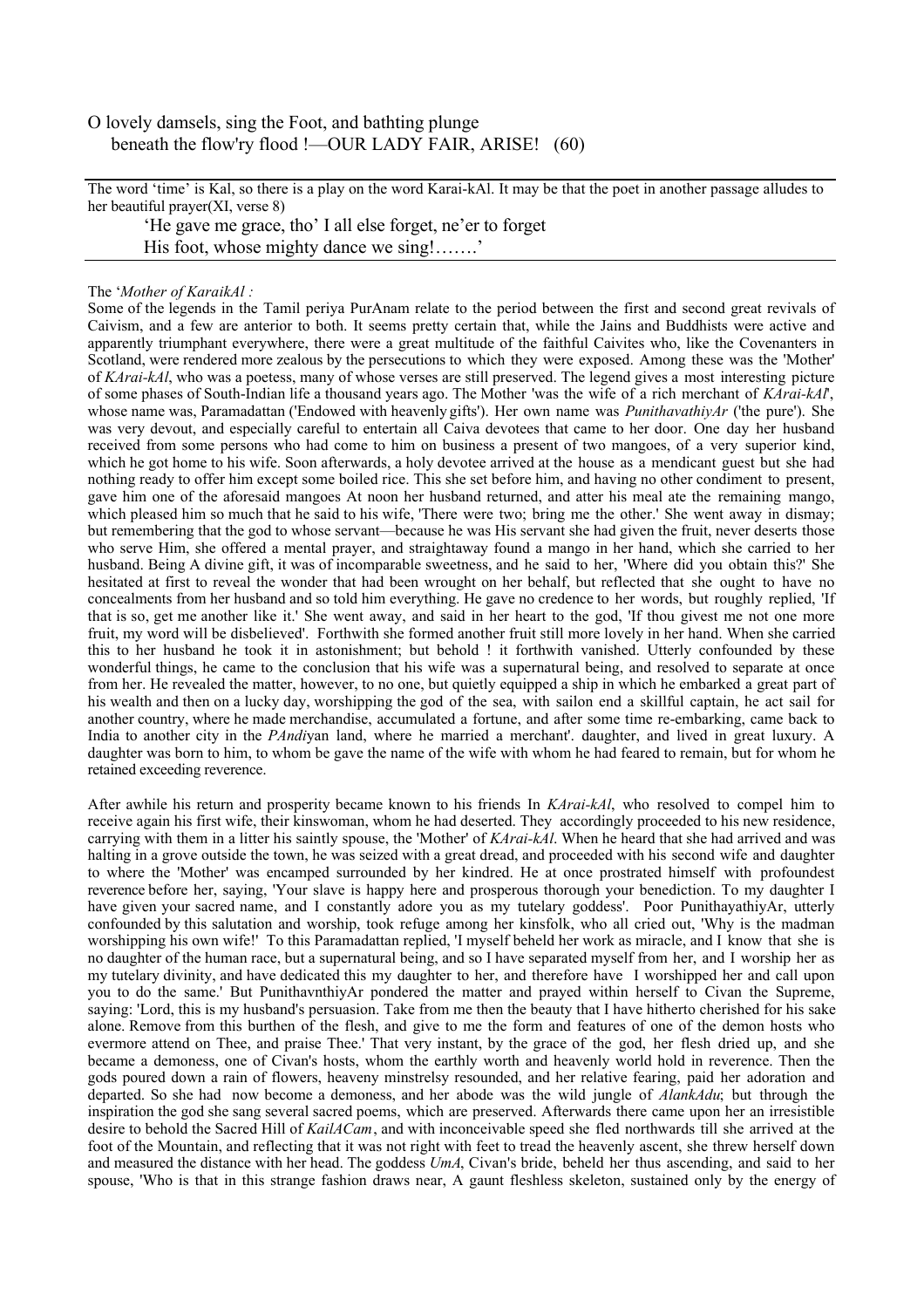love? To which Civan replied, 'She that cometh is the "Mother" devoted to my praises, this mighty demon-form she has obtained by her prayers.' When she drew near he addressed with words of love, calling her by the name of 'Mother,' which she for ever bears. As soon as heard the word she fell at his feet worshipping, and ejaculating 'Father !' Civan then said to her What boon dost thou ask of me?' She worshipped and replied, 'Loni, to me your slave give love which is undying, and infinite blessedness. I would fain be born on earth no more; but if I must so born, grant me at least that I may never, in any form, at any time, forget Thee, my God; when thou dost perform thy sacred mystic dance, beneath thy feet in rapture may I stand and sing thy praise', To which the God replied, 'In AlankAdu thou shall see my dance, and with rapture thou shalt sing.' Then the sacred 'Mother' of *KArai-kAl* returned, measuring the distance still on head to holy *AlankAdu*, where she beheld the God's sacred dance, and sang her renowned lyric his praise. ---

This legend illustrates a remarkable feature in the Caiva worship of the south, where devotees are not infrequently adored as having become demons. Doubtless, this is connected with pre-Aryan usages, and the poems attributed to the 'Mother' of Karaikaal present the most vivid picture demon worship with which I am acquainted. It is not difficult to imagine the source of tradition. We have the picture of a devout and enthusiastic worshipper of Civan, who sacrifices everything to the performance of her supposed duties to the god. She is misunderstood by inappreciative husband, who forsakes her, and finally, with scorn, repudiates her. She has herself a chapel in the jungle, where she spends her days and nights in prayers and austerities on her death is worshipped. The legends would soon accumulate, and the poems represent dramatic form the artistic view of all the circumstances. -----------

XVI The Cloud\*, an Allegory

Erewhile thou didst the sea diminish, rising like the Queen;

didst glisten like Her slender waist Who rules my soul;

Didst like the golden anklets sound that on Her sacred foot

in beauty gleam; didst bend like to Her sacred brow

The bow. As she, mindful of those who love our King,

who like herself, our Mistress, never quit His side;

Mindful of us too, as our Queen, pours forth sweet grace,

even so pour down, O CLOUD ! OUR LADY FAIR, ARISE ! (64)

---

\* Here there is a subtle comparison between Civan, *Catti*, and a cloud that in the monsoon season rises from the sea. The cloud drinks the waters of the sea, gleams in the sky with lightning fires, sends forth the voice of the thunder, is sometimes made beautiful with a rainbow, and then spreading itself over the heavens, pours down fertilizing showers on all the earth below. So Civan drank the poison of the sea; dances in Cithambaram while His golden anklets sound; wears a form of dazzling splendour; is renowned for the victories He gained with His bow; and pours forth blessings over all the earth. The comparison of *UmA* or *Catti* is obvious. This closely resembles III, 66-94 ---

#### XVII.

| The red-eyed one', and He Whose face turns to each point', |
|------------------------------------------------------------|
| and gods in every heaven, taste no delight like ours.      |
| Thou of the fragrant locks didst make our beings pure;     |
| and here in grace didst rise in every home of ours;        |
| The Warrior gave in grace His golden lotus feet;           |
| the King of beauteous eye; Ambrosia rare to us His slaves; |
|                                                            |

Our Per*umA*n ! Singing His gift, plunge we and bathe

in the clear lotus-flood ! —OUR LADY FAIR, ARISE ! (68)

#### XVIII.

AnnAmalai His form, His lotus foot heaven's host adored, while lustre of their jewell'd crowns grew dim;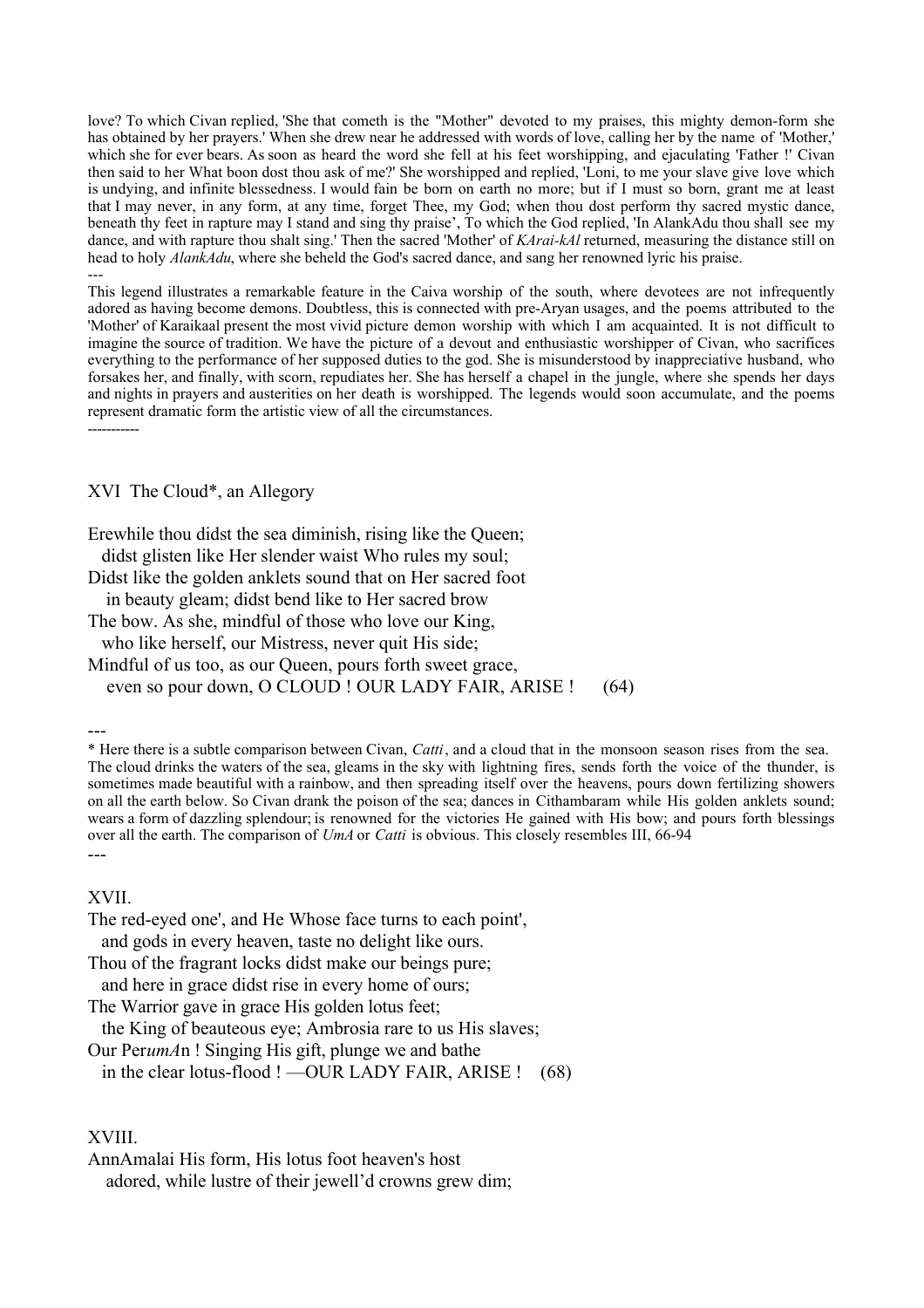| So when the bright eyed sun the darkness drives away,         |
|---------------------------------------------------------------|
| the cool moon's rays are paled, the stars themselves depart.  |
| Thus stood He forth; was Female, Male, was Neither-one;       |
| was Heaven with gleaming lights, was Earth, was all the rest. |
| Ambrosia manifest! Praising His jewell'd Foot, O Maid         |
| plunge in this flowery stream !—OUR LADY FAIR, ARISE ! (72)   |
|                                                               |

XIX The Maidens' Vow

| "The children of Thy hand are we; our Refuge Thou ;"-      |  |
|------------------------------------------------------------|--|
| thus that old word we say anew; in this our dread          |  |
| Our Lord, to Thee one prayer we make; vouchsafe to hear    |  |
| "let none but Thine own lovers true our forms embrace;—    |  |
| Our hands no service pay save to Thyself alone;—           |  |
| our eyes,—by night, by day,—let them see nought but Thee"— |  |
| Our King, if here this boon Thou grant, to us the sun      |  |
| in perfect beauty shines!—OUR LADY FAIR, ARISE!<br>76)     |  |

XX.

-------------------

| Be gracicus Thou ! to Thy foot's flower be praise!                      |      |
|-------------------------------------------------------------------------|------|
| be gracious! To Thy rosy beauteous feet be praise!                      |      |
| The golden feet, the source of all that live, be praised!               |      |
| The flow'ry feet, the bliss of every life, be praised!                  |      |
| The twain feet, Goal and End of every life, be praised!                 |      |
| The lotus-flower, unseen by <i>MAl</i> and the Four-faced, be praised ! |      |
| The golden flowers, that saving made us His, be praised!                |      |
| In Margazhi-month we bathing praise!—OUR LADY FAIR, ARISE!              | (80) |
|                                                                         |      |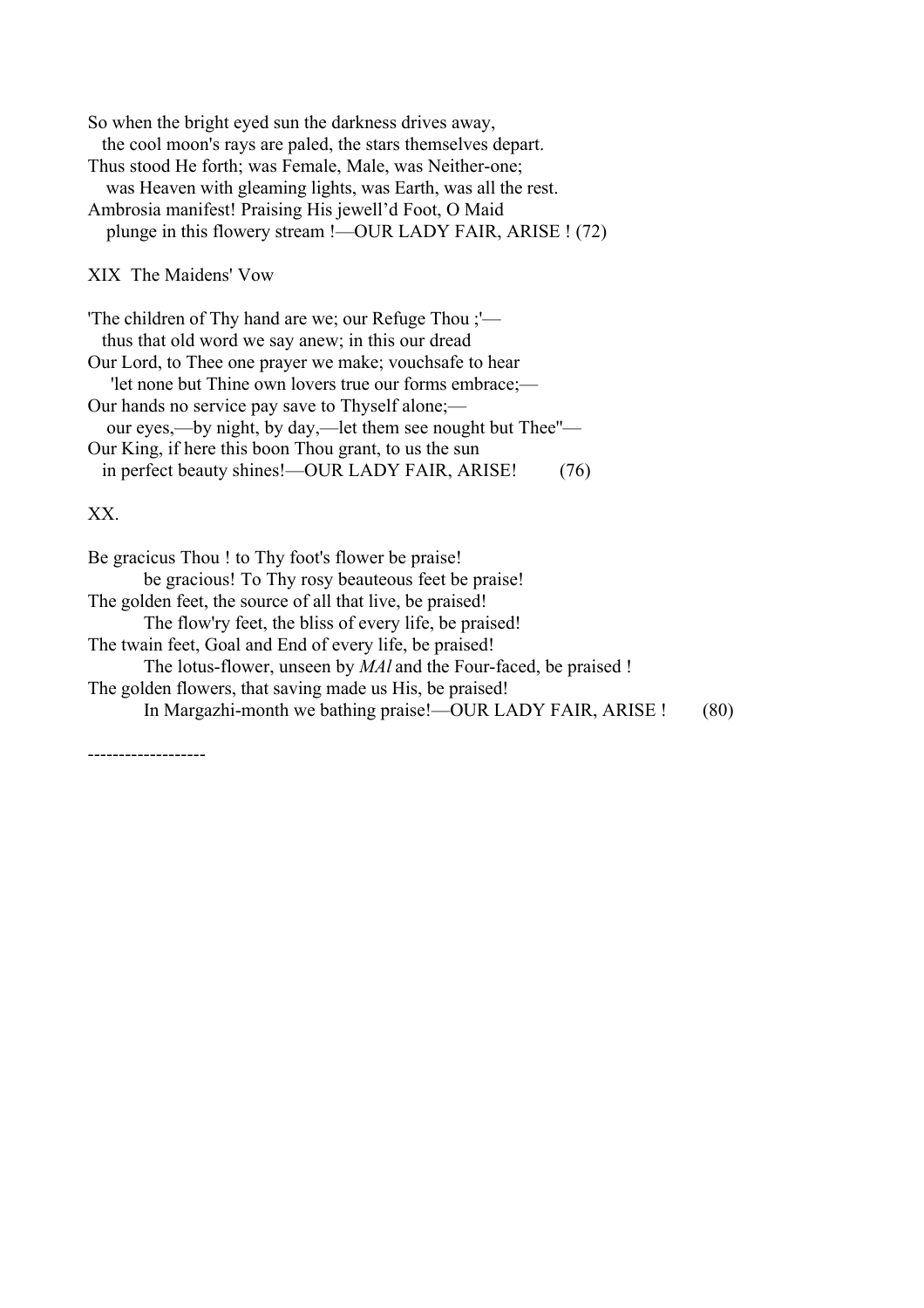# **Hymn VIII: THE SACRED AMMANAI**

## **RAPTUROUS JOY.**

The remarks made in the introduction to VII will apply in Some degree to this poem also, which is traditionally said to have been composed at the same place and time by the bard, who seeing women in great numbers enjoying their favourite game of AmmAnai and accompanying it a simple song, listened to their words, and then put the substance into these verses. In some of them He relates his own experiences: In others he puts words into their mouths In the play the women, generally six in number, sit in a circle and toss a number of little balls from one to another with great dexterity and very swiftly. It is a pretty sight. They accompany their game a simple song, the rhythm of which is suited to the action of the players. In this case there are twenty verses of six lines, each verse having but a single rhythm. The subject of such verse .... generally some heroic exploits, such as are popular among all classes; or the great acts of a deity. Here the title of 'rapturous joy' has been prefixed, as the editor seems to have conceived that as the main idea of the verses.

I. His advent as Guru. The Foot

Great *MAl*, the fiery-eyed, delved down, but failed to reach His foot's expanding flower! To earth that foot came down, Our birth' cut off, made those like us His own.—Lord of The south-landis clustering cocoa-groves, and Perun-turrai's shrine, And Tillai's sacred court,—a sage He came, call'd me in grace' And gave release. SING we His foot whence mercy flows ! AMMANAY, SEE ! (6)

---- 1-6. Here there are four lending ideas: i) Civan rising as the mountain ArunAchalam passed above and below the roaring flight of *BrahmA* and the delvings of Vishnu; 2) this same Caiva graciously manifested Himself as a GURU to the humble, loving bard in order to release him from further metempsychosis; 3) He is also worshipped in the temple of Perun-turai, His great southern- shrine, where the saint first knew Him; and 4) in the sacred court of Tillai He dwells, a BrAhman, one of the 3000 saints, the mystic Dancer and Dispenser of grace. There the sage is to obtain his consummation. These four ideas perpetually recur in these poems.. This is un unfailing topic treated with inexhaustible variety.

II. Manifestations

--------

To men on earth, to heavenly ones, to those beneath, To those beyond, He's scarce made known; to us accessible ! The Name revered, the South-King, Perun-turrai's Lord Entering our souls, with frenzy filled them, showed the final way. Unsating Nectar, - in the billowy sea He cast His net; The Sea of full desire SING we ! AMMAANAY, SEE ! (12)

Civan cast His net, is a fisherman. This refers to a story in the fifty-seventh of the 'Sacred sports'. PArvathi was one day inattentive while Civan was expounding to her the VEdic mysteries, for which she was condemned by her angry husband and preceptor to be born on earth as a wife of a fisherman. Accordingly one day she was discovered lying as a tender infant under a Pinnai tree(or Punnai, Calophyllam Inophyllam)by the headman of the Paravar, a great clan of fisherman found everywhere along the coasts of the Tamil lands. By him she was adopted, and grew up a maiden of surpassing beauty. At this time Nandi the Chamberlain of Civan, in order to bring about the accomplishment of the god's purpose with regard to the banished PArvathi, assumed the form of a monstrous shark; and in various ways annoyed the poor fishermen, breaking their nets and wrecking their boats. On this the headman of the paravars issued a proclamation that whoever should catch the sea-monster should be rewarded with the hand of his beautiful adopted daughter. Civan forthwith made his appearance as a youth of noble aspect who had come from Madura, and at the first throw of his net caught the shark and brought it to land. He accordingly, having himself become a fisherman, received the fisherman's daughter in marriage. The god now assumed his ancient form, and restored pArvathi to hers, and with many gracious words took the foster father with Him to KailACham, the paradise of Silver Hill.

-----------------------------------------------------------------------------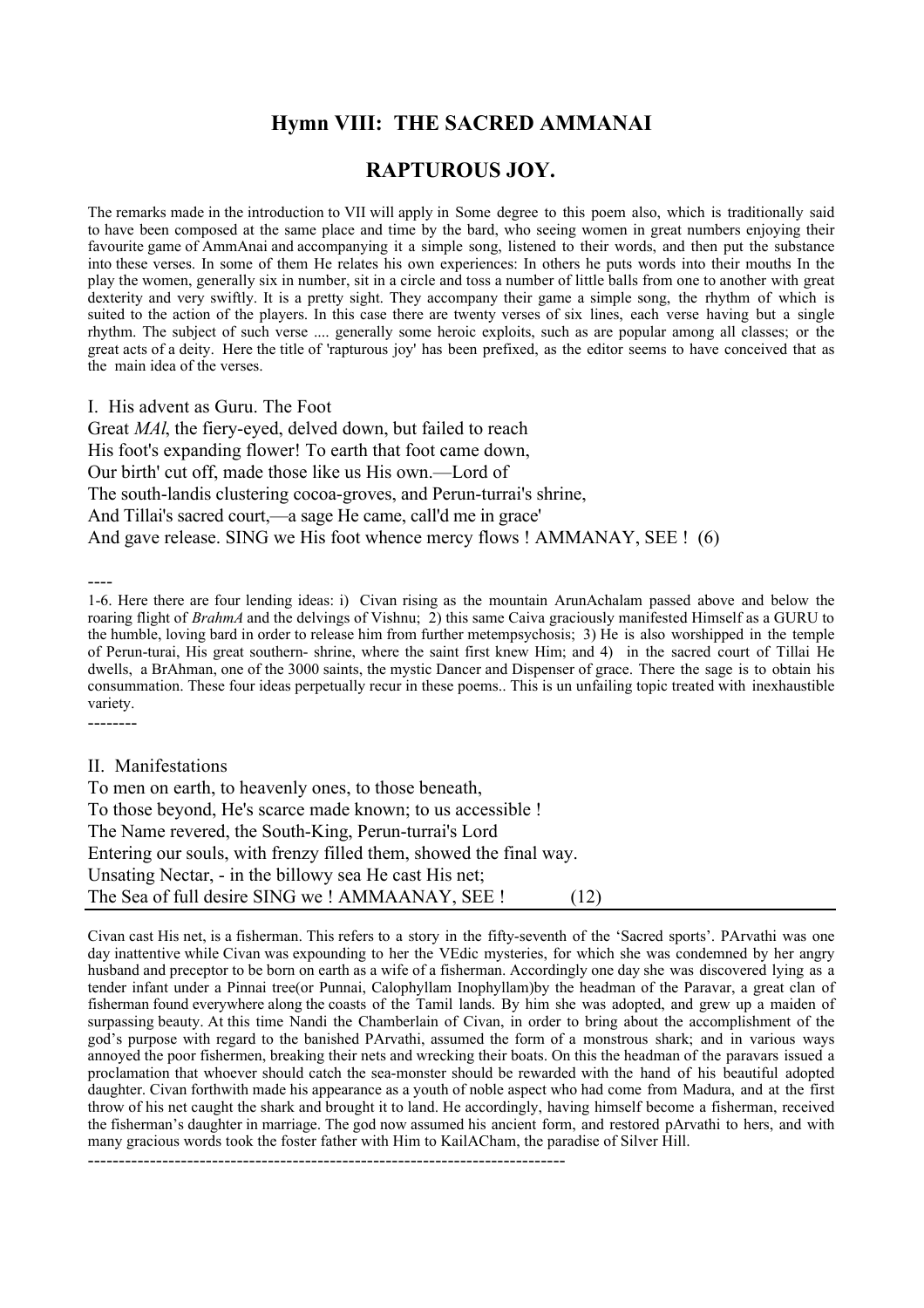| III. The Initiation in Perun-turrai<br>Inthiran, <i>MAI</i> , all the other heavenly ones,                                                                                                                                                                                                                                                                                                                |      |
|-----------------------------------------------------------------------------------------------------------------------------------------------------------------------------------------------------------------------------------------------------------------------------------------------------------------------------------------------------------------------------------------------------------|------|
| Stood round in upper air; - Civan in grace to earth came down,<br>Made those like us His own. His arm the sacred ashes shows;                                                                                                                                                                                                                                                                             |      |
| All-glorious Perun-turrai's Lord, who comes our hearts to thrill;<br>To loose our bonds He on a charger rode, and gave                                                                                                                                                                                                                                                                                    |      |
| Unending raptures; SING the bliss ! AMMAANAY, SEE!<br>(18)                                                                                                                                                                                                                                                                                                                                                |      |
| IV. He chose not the ascetics, but me!<br>The gods who filled the heavens, - MAl, Ayan, Indra too,<br>Sore penance did, like anthills stood, yet know Him not !<br>To me a cur He came, with mother-love He lent His aid;                                                                                                                                                                                 |      |
| In flesh He came, with trembling rapture thrilled me through -<br>Honied ambrosia's Essence pure; the jewell'd foot                                                                                                                                                                                                                                                                                       |      |
| That trends the skies in gleaming light SING we ! AMMAANAY, SEE !                                                                                                                                                                                                                                                                                                                                         | (24) |
| V. His grace to me all unworthy.<br>The Mighty One, the South-King, Perun-turrai's Lord,<br>Me vilest cur, of mind untaught, with frenzy filled;<br>Kneaded the stone, made it sweet fruit; plunged in the flood<br>Of mercy; all my sin destroyed. To Him, the Sage,<br>Who Tillai's city entering, in the sacred court abides,<br>The ancient Rider of the Bull, SING we! AMMAANAY, SEE!                | (30) |
|                                                                                                                                                                                                                                                                                                                                                                                                           |      |
| VII Civan, a 'false' mendicant<br>And hast thou heard, my friend, how-one with falsehood came?<br>The Lord of Perun-turrai's southern shrine begirt<br>With storied walls, showed things ne'er shown before, showed bliss,<br>Showed us His lotus foot, and honey of His grace; -<br>While rustics laughed, - that we the heavenly home might gain,                                                       |      |
| He made us His; SING we this grace ! AMMAANAY, SEE !                                                                                                                                                                                                                                                                                                                                                      | (36) |
| VII. Civan's ten epithets.<br>Indweller in the heart of those who ceaseless ponder Him;<br>The Faroff-One; the Warrior; ever-loving habitant<br>Of Perun-turrai's southern shrine; the Sage; half of Whose form<br>The Lady shares; the Love'd-One Who made me, mere cur, His own;<br>With mother-love Who visits men; the sevenfold world<br>Whose essence is; Ruler of souls; SING we ! AMMAANAY, SEE ! | (42) |
| VIII. Seven aspects of Civan.<br>Half of the Queen, whose grace accepts our melodies,<br>The mighty Lord, the King of Perun-turrai's shrine; -<br>He rules the expanded sphere of renowned of upper heaven;<br>The Godwith eye in midmost of His brow; in Madura                                                                                                                                          |      |
| Distreat, He carried earth for hire; was smitten by the King, -<br>SING we His golden form that bore the wounds ! AMMAANAY, SEE !                                                                                                                                                                                                                                                                         | (48) |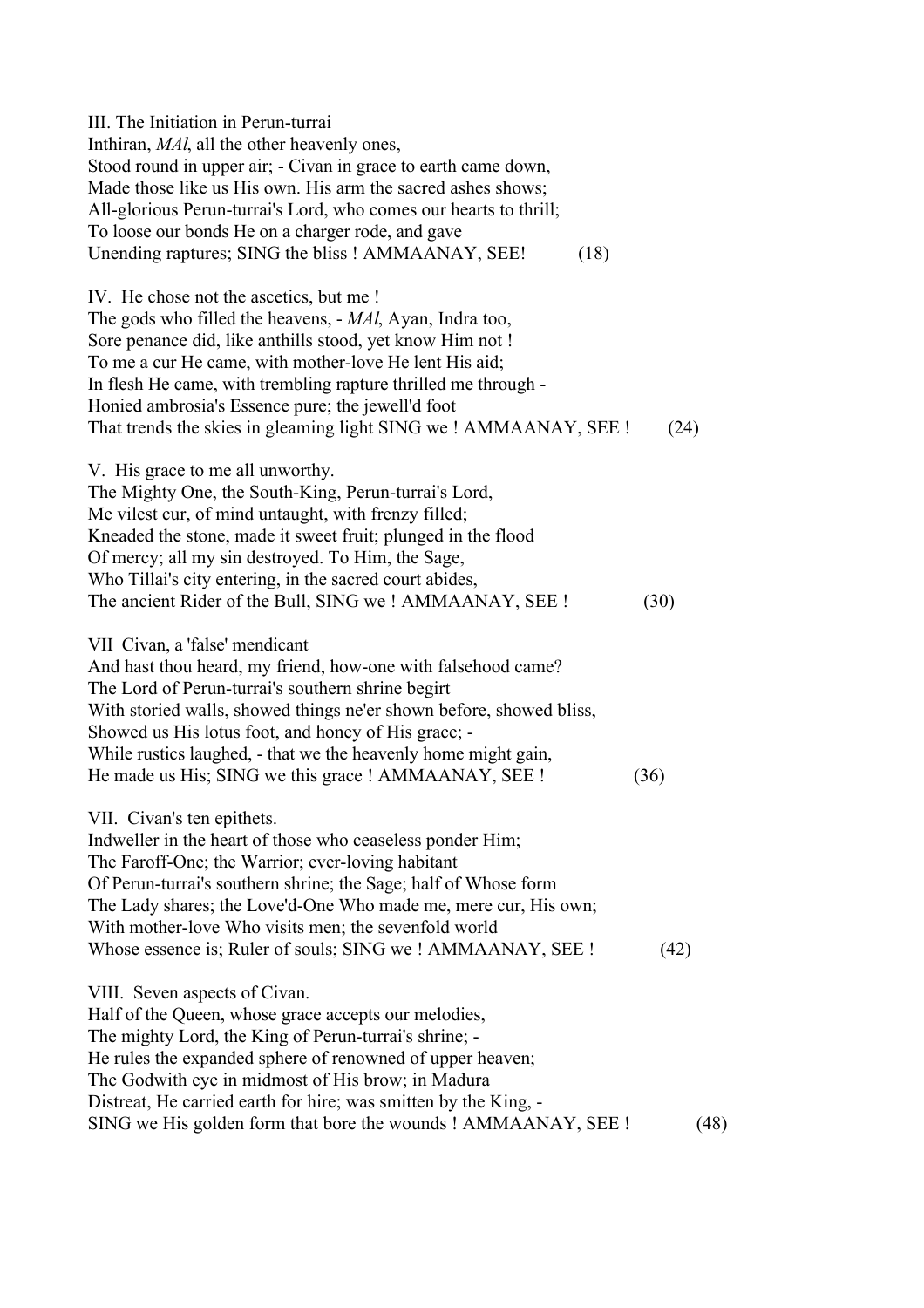| IX. Ten mythic ideas of Civan<br>His the crescent; His the mystic word; Perun-turrai's King;<br>He wears the twisted thread; He rides the glorious bull;<br>Black is His throat; His body red; He smears the ashes white;<br>First in all worlds is He, the rapture without end<br>As in the days of yore to ancient saints in grace He gives !<br>That all the worlds may wonder, SING ! AMMAANAY, SEE !                             | (54) |
|---------------------------------------------------------------------------------------------------------------------------------------------------------------------------------------------------------------------------------------------------------------------------------------------------------------------------------------------------------------------------------------------------------------------------------------|------|
| X. Various praises, six topics.<br>The Sage above the gods that rule the heavens; Who stands<br>In majesty above the kings that rule this earth;<br>The pleasant <i>PAndi</i> -land, whose gift is Tamir's pleasant speech, is His;<br>The Bridegroom of the Queen; in Perun-turrai, His delight,<br>He showed His gracious feet, made me, a dog, His own;<br>AnnAmalai's His shrine, SINE we ! AMMAANAY, SEE !                       | (60) |
| XI. Praises.<br>The fair Queen's Half; of southern Perun-turrai Lord;<br>Whose Nature thrills the souls that cling around His feet;<br>The Sire who made that Paandi-land the Civa-world;<br>Adown Whose braided lock the waters flow; Whose blissful jewell'd foot<br>Abides within their souls, who rightly render them to Him;<br>Beyond the furthest limits praise uplift ! AMMAANAY, SEE !                                       | (66) |
| XII. The Supreme and Absolute.<br>Listen, O damsel with the jet-black eyes ! MAI, Ayan, IndrA too,<br>Through every 'birth' sought Him, me, with sweet grace, in this one births<br>He made His own; guards me that I may suffer 'births' no more;<br>In all that's real, manifest; the true His biding-place;<br>The Self in all that is, is He; of everything the Home;<br>Our Civan, Who that essence is, SING we! AMMAANAY, SEE ! | (72) |
| XIII. Praises, six epithets.<br>While bracelets tinkling around, - while ear-rings wave - while jetty locks<br>Disheveled fall, - while honey flows, and beetles hum;<br>The Ruddy-One Who wears the ashes white, Whose home<br>None reach or know, who dwells in every place, - to loving ones<br>The True, the Sage Whom hearts untrue still deem untrue,<br>Who in Ai-Aru dwells, SING we and praise ! AMMAANAY, SEE !             | (78) |
| XIV. The story of his conversion<br>As elephant, as worm, in human shapes, in forms divine,<br>In other births diverse, - I lived and died, - was wearied sore;<br>He stood in flesh revealed, melted my soul; and joyous drove<br>My sin away; with every sweetness filled; and as a king<br>In grace appearing, in His service me received;<br>That Heavenly One's foot-flower SING we, AMMAANAY, SEE !                             | (84) |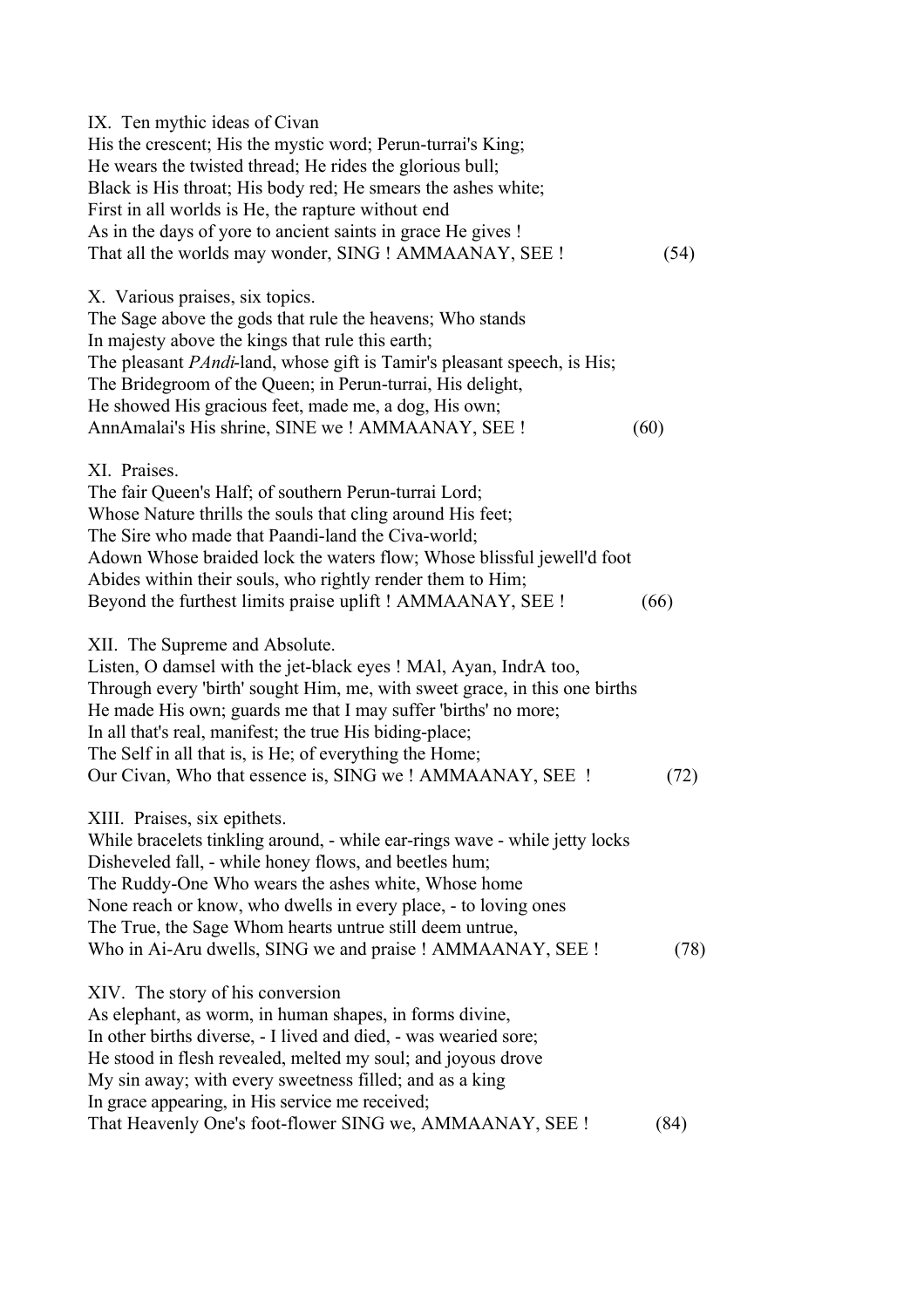| XV. Civan's triumph at Dakshan's sacrifice.<br>He made the moon grow dim in Dakshan's sacrifice;<br>He Indra's shoulder crushed; cut off the 'Ecchan's head;<br>Teet of the bright-beamed sun, that rides the sky, He broke;<br>Dispersed the gods, and drove away to every point;<br>Lord of South Perun-turrai's shrine with flow'ry groves<br>Begirt; the Fragrant-garlanded, SING we, AMMANAAY, SEE!                             | (90)  |
|--------------------------------------------------------------------------------------------------------------------------------------------------------------------------------------------------------------------------------------------------------------------------------------------------------------------------------------------------------------------------------------------------------------------------------------|-------|
| XVI. The sweetness of His Presence.<br>His Presence mingled in my body, and thought;<br>As honey, rare ambrosia, every choicest sweet<br>He gave His grace, in ways the heavenly ones know not;<br>The Warrior crowned with cassia's honied flowers; as glorious light<br>Of wisdom known, with souls in number infinite,<br>Their King He dwells, this tell we out! AMMAANAY, SEE !                                                 | (96)  |
| XVII. Ectasy of adoration.<br>I'll wear the flow'ry 'cassia' wreath, and wearing join myself<br>To Civan's mighty arm; and joining cling in rapture lost;<br>Then shrinking shall I melt with love of His red lip;<br>I'll seek Him,- seeking I'll ponder Civan's jewell'd foot;<br>I'll faint and droop, and yet again revive. The ruddy foot<br>Of Him who dances there 'mid fire SING we! AMMANAAY, SEE !                         | (102) |
| XVIII. Civan appeared as a <i>BrAhman</i><br>In light He gleams, Her Half whose words as Parrot's note are soft,<br>The Sage whom MAI and Ayan coming forth could not discern;<br>In glorious Perun-turrai's grove with honied fragrance filled,<br>In mercy affable, and sweetest grace transcending thought,<br>In light He came, caused light within my soul to shine;<br>The BrAhman full of tenderness SING we! AMMANAAY, SEE ! | (108) |
| XIX. Praise with eleven epithets.<br>The Primal One, End of the Three, beyond the End<br>The After One, with braided lock, of Perun-turrai which He guards<br>The King, the Heavenly-One, the Partner of the Queen;<br>Who dwells in southern Anai-kA, the southern PAndi-land<br>Who owns, Ambrosia sweet to those who call Him theirs,<br>To such as one, the Father, SING we praise ! AMMANAAY, SEE !                             | (114) |
| XX. Clinging to the Guru.<br>The mighty Lord whose nature others know not, - Perun-turrai's King<br>In grace upon victorious charger riding came;<br>His servant's faults removed; gave virtue, cleansed from stain;<br>Severed the clinging cords of earthly ties ! His praises old<br>We cling to, - so may earthly bonds be loosed; the mighty bliss<br>Of Him to whom we cling, SING we !, AMMAANAY, SEE !                       | (120) |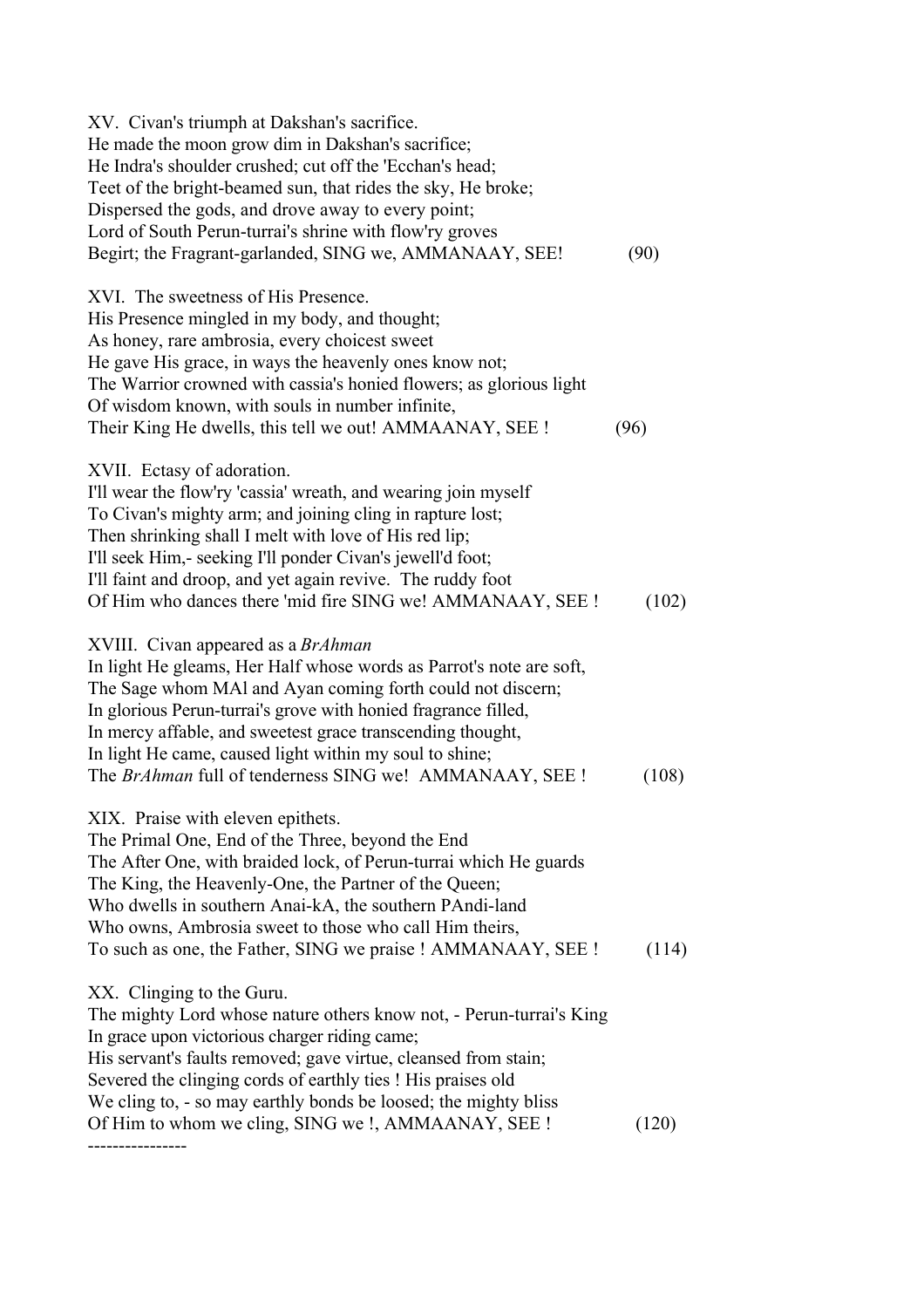# **Hymn IX: thiruppoRcuNNam (Ananthamanolayam)**

## **THE SACRED GOLD DUST.**

#### THE MERGING OF THE SOUL IN RAPTURE.

 In the VAthaVurar PurAnam V, 63, we are told that the Sage when in Tillai saw women pounding the gold dust which, mixed with perfumes, is strewn on the heads of distinguished visitors to the shrine, and on great occasions is lavishly thrown over all things and persons connected with the worship. As they pounded, they sung foolish songs; and he composed these twenty verses, in a somewhat loose metre, to be sung in time with the pestles. The song is much admired, but is a little obscure, and almost colloquial. I have tried to preserve the rhythm,—five principal accounts in each half line.

Metre : AruchIradi Achiriaviruttam

| I. Reverence to the various queens of heaven<br>The pearl-twined wreath and flowery garland raise;         |  |
|------------------------------------------------------------------------------------------------------------|--|
| the flower-vase place, incense, and sacred lamp !                                                          |  |
| To Catti, COmi Goddess-earth, and Queen                                                                    |  |
| of speech, chaunt ye auspicious songs !                                                                    |  |
| For Çitti, Gauri, PArppathi, and Gangai,—haste,                                                            |  |
| and coming wave your cooling fans !                                                                        |  |
| The Sire, Lord of AyyAr, the Father-King extol,                                                            |  |
| and dancing, POUND THE SACRED DUST OF GOLD !<br>(4)                                                        |  |
| II. Devoutly do this service.                                                                              |  |
| For our Lord of the flowing-crowned lock                                                                   |  |
| we needs must POUND THE SACRED DUST OF GOLD !                                                              |  |
| Ye of the beauteous shapely eyes, come ye,<br>and coming all, with us in union sing,                       |  |
| Cry out, nor stand aloof from the devoted throng;                                                          |  |
| bow down, our King, our Dancer worshipping !                                                               |  |
| The Goddess and He coming shall we take us                                                                 |  |
| for theirs: POUND WE THE DUST OF RUDDY GOLD !<br>(8)                                                       |  |
| III. Adorn the place as a sacred pavilion.                                                                 |  |
| Adorn with beauteous ashes, cleanse the place;                                                             |  |
| sprinkle pure gold, the treasures spread ye out,                                                           |  |
| Plant Indra's sacred tree; lift everywhere<br>the banner, placing round soft gleaming lights!              |  |
| For the King of the heavenly ones; the Lord of Ayan, the Monarch;<br>the Lord, the Sire of VElan the good; |  |
| For the spouse of the Mistress who rules such as we:                                                       |  |
| POUND WE BEFITTING DUST OF GOLD !<br>(12)                                                                  |  |
| <b>TT T</b>                                                                                                |  |

#### IV.

Adorn each pestle with glistening gems; the handle and mortar adorn ye ! The loving, lowly devotees, salute and wish them lasting bliss ! The golden shrine of sacred Ekamban in Kachi,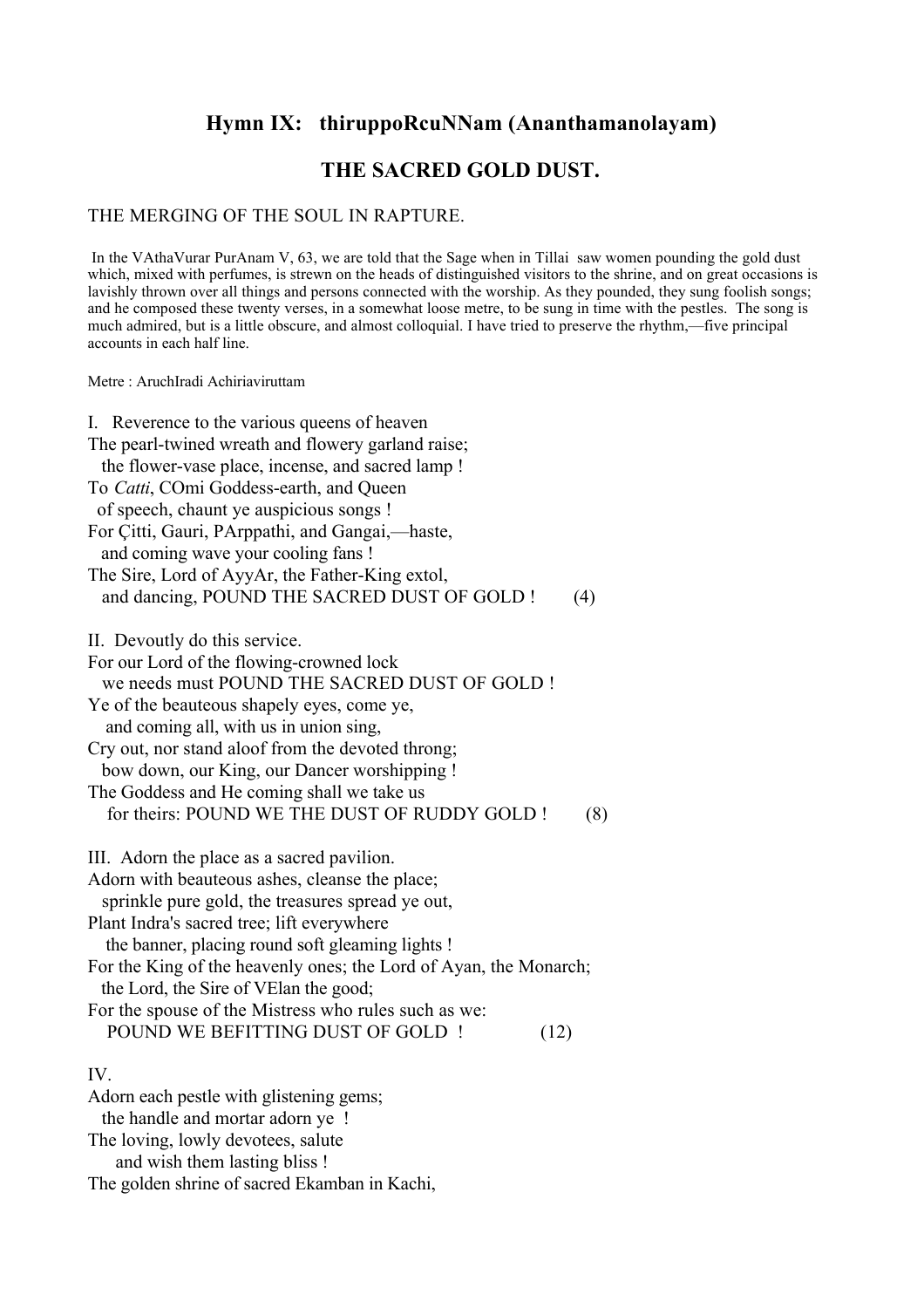| whither all the land resorts,<br>Sing we. And, freed from deeds that bondage bring,<br>singing, POUND WE THE DUST OF GOD !                                                                                                                                                                                                                                                             | (16) |      |
|----------------------------------------------------------------------------------------------------------------------------------------------------------------------------------------------------------------------------------------------------------------------------------------------------------------------------------------------------------------------------------------|------|------|
| V.<br>Ayan and Ari shall their garlands bring!<br>not Indra, nor with him the deathless ones,<br>Nor all the perfumed hosts of gods, save after us,<br>the pestle suffer we to lift<br>Sing we the golden shrine of sacred Ekamban<br>the Bowman Who smote three forts of his foes,<br>Ye of smiling roseate lips ! for the three-eyed Sire's<br>dance-POUND WE THE DUST OF GOLD !     |      | (20) |
| VI.<br>Many a pestle would the great ones upraise;<br>that the world would not serve for a mortar,<br>To mix the fragrant dust the saints crowd round,<br>that the worlds suffice not to behold.<br>In favouring love He made us slaves His own;<br>and gave His flowery Feet to crown our brows,<br>To the mountains Son-in-law, joyous ever,<br>sing we and POUND THE DUST OF GOLD ! | (24) |      |
| VII.<br>While the golden armlets tinkling sound;<br>while the saintly bands uprising chant;<br>While townsfolk greet us with loud acclaim;<br>while them we greet with answering shout;<br>The Partner of the Queen, on whose soft feet<br>the anklets tinkling sound,—our God,<br>The King, like mighty mount of purest gold,<br>To serve, POUND WE THE DUST OF GOLD !                | (28) |      |
| VIII.<br>Ye simple maidens fair, with bright wide eyes,<br>while armlets tinkle, bosoms heave and swell,<br>While shoulders gleam with ashes pure,<br>proclaim ye ever praises of our Lord,                                                                                                                                                                                            |      |      |

Who showed His bright flower-Foot, and in this world made us, lower than very dogs His own ! His ways of grace, sing o'er and o'er, and Him to serve, POUND WE THE SACRED DUST OF GOLD ! (32)

#### IX.

Let the whole earth be the mortar; as pestle plant Meru the lofty; Saffron of truth pour forth in copious stream. Him Who in southern Perun-turrai dwells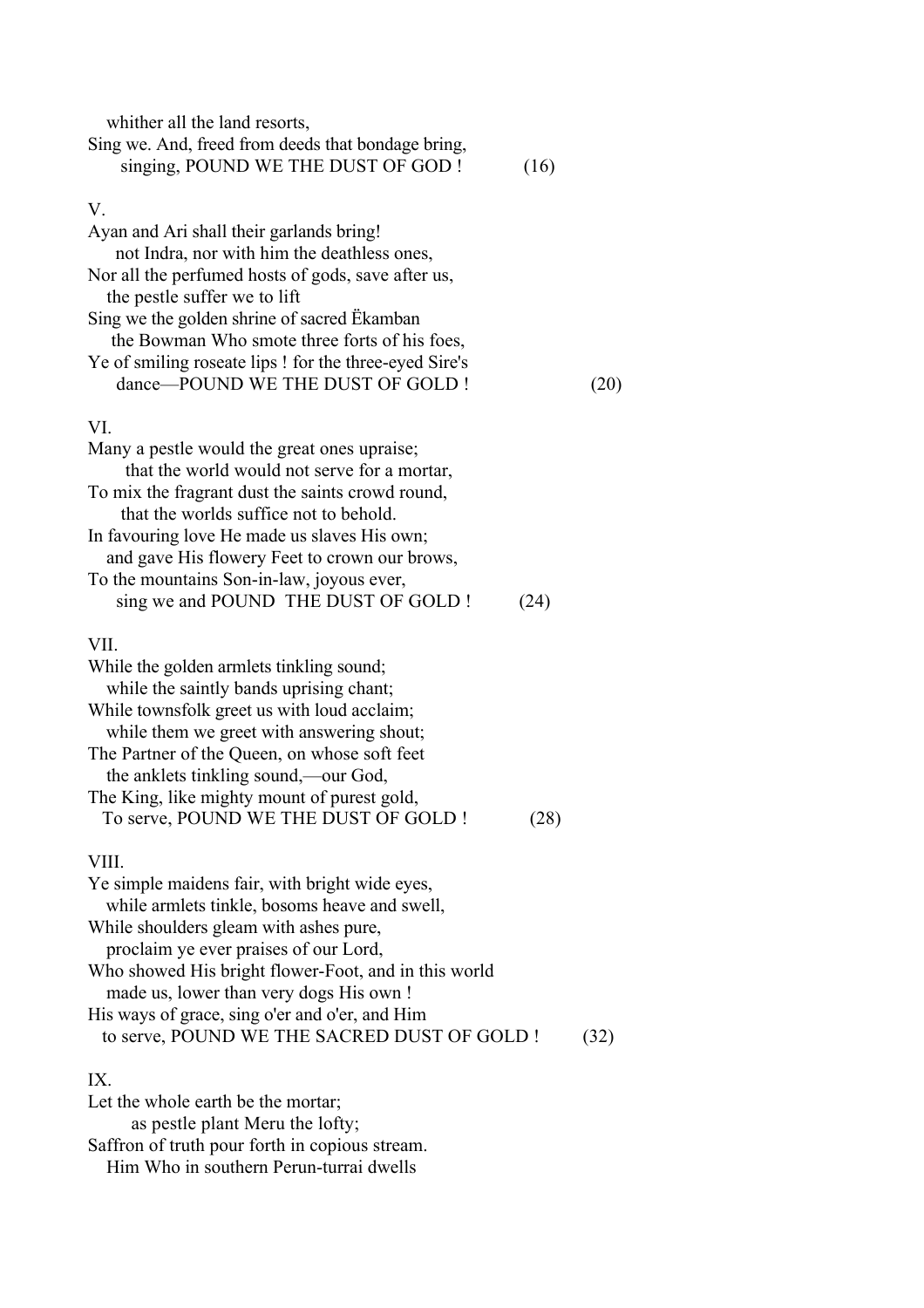| His sacred roseate Foot sing evermore !<br>With right hand seize the pestle's ruddy gold.<br>The Sage, the glorious One of beauteous Tillai's shrine<br>to serve, POUND WE THE DUST OF GOLD !                                                                                                                                                                                                                    | (36) |
|------------------------------------------------------------------------------------------------------------------------------------------------------------------------------------------------------------------------------------------------------------------------------------------------------------------------------------------------------------------------------------------------------------------|------|
| X.<br>While our bosoms pearl-adorn'd beat high; while in our<br>clustering locks the honey-bees play;<br>While with Civan our minds are dancing; while bright<br>eyes with dew are gleaning;<br>While wild rapture from our Lord is thrilling;<br>as others live, their changing lives we live;<br>With our Fathers mercy glad, ever<br>dancing, POUND WE THE DUST OF GOLD !                                     | (40) |
| XI.<br>Rich jewels like the moonlight gleaming;<br>panting mouths and lips of coral quivering;<br>Sing ye the way He made us His; sing ye the way<br>our service He accepts;<br>Seek ye our <i>PerumAn</i> , and seeking, joy in heart,<br>then let your trembling minds grow bold;<br>Dance ye to Him who dances in the Court;<br>dance and POUND WE THE DUST OF GOLD !                                         | (44) |
| XII.<br>Him in whose throats is the blackness, Balm of the<br>dwellers in heaven, the ruby Dancer Himself,<br>The Sage, the Lord of the sages, us who took,<br>and made us His, and all His rareness showed;<br>The False to the false, the Truth of the true,—<br>ye beauteous ones with eyes like opening flowers,<br>Who wear the golden armlets ye of lovely form,—<br>praising, POUND WE THE DUST OF GOLD ! | (48) |
| XIII.<br>Damsels with slender waists and crimson lips,<br>black eyes, bright smile, and words like music sweet!<br>My rare Ambrosia; our Sire; our Lord of might;<br>to the daughter of Himavat                                                                                                                                                                                                                  |      |

Her Husband, Son and Sire, and Brother too;

our Teacher's feet sing ye, whose bosoms gleam

With gold and gems, ye damsels beautiful,

sing and POUND WE THE SACRED DUST OF GOLD ! (52)

## XIV.

While the shells aound, while the anklets tinkle, while waving chaplets crown your flowing looks, While your roseate lips like ripe fruit quiver,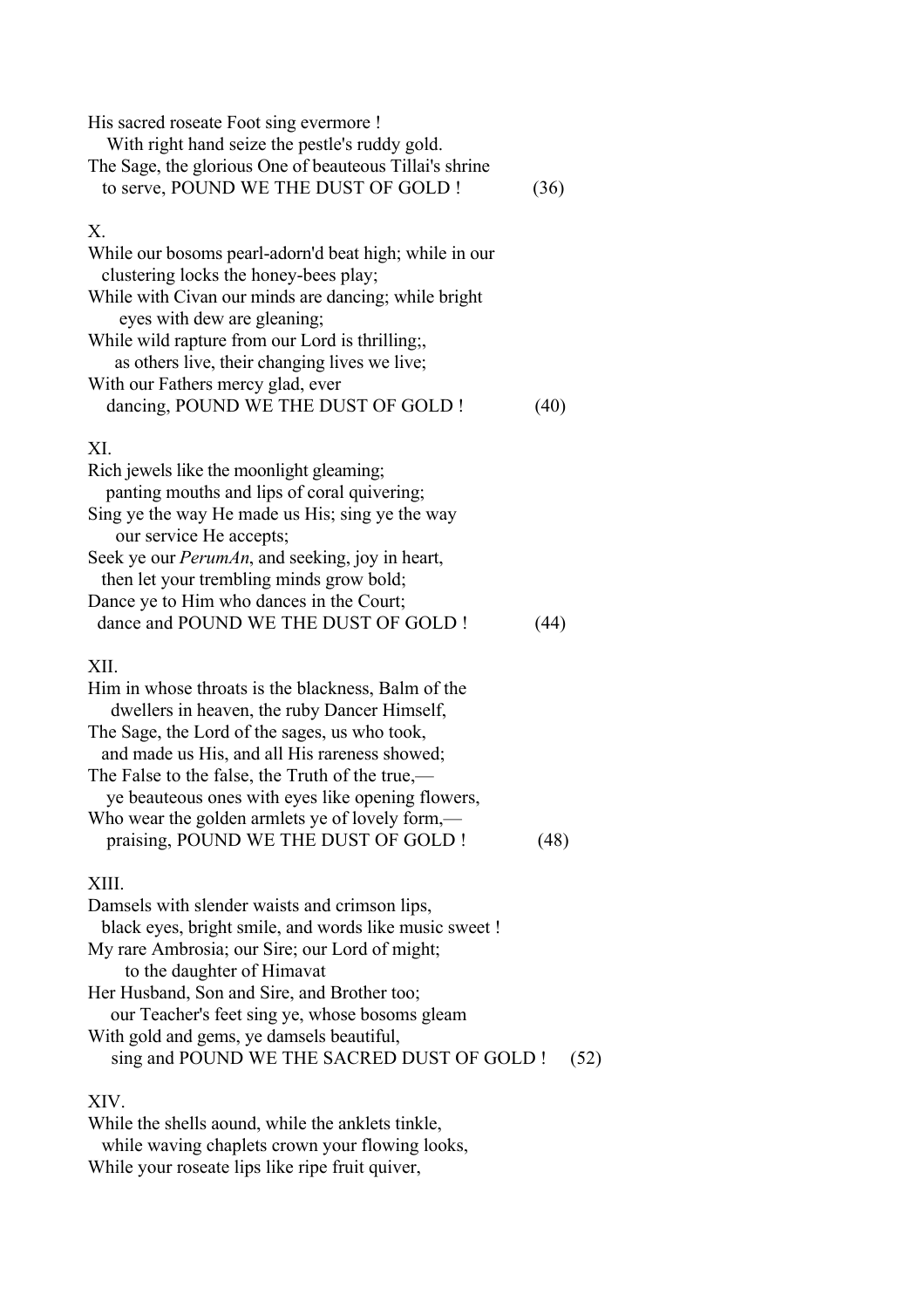bright jewelled ones, sing the Civa-world ! For His foot, Whose head is crowned with braided lock where GangA's streams resound with serpent's hiss; While our bosoms with swelling tenderness heave, POUND WE THE SACRED DUST OF GOLD ! (56) XV. Essence of wisdom's sweetness exquisite; honey unfailing, full of excellence; Him who is savour rich of every fruit; the King with power to enter sweetly every mind: The Dancer Who cut off embodiment and made us His, in swelling strains praise ye, Ye maidens sweet, with eyes like purple lotus flowers, singing, POUND WE THE SACRED DUST OF GOLD ! (60) XVI. Thus we too, coming with the loving ones, shall sing the ways He makes us His, He shows the roseate flowery feet, that gods in Heaven who rule, e'en in their dreams, know not. He bears aloft the flag of victory in prosperous war. Praise Civa-*PerumAn* ! - Singing the conquering Hero's names who took the towns, POUND WE THE SACRED DUST OF GOLD ! (64) XVII. Sing we the cassia-flower with honey rife; sing Civa-town; sing we the infant moon Upon His sacred braided lock; sing we the mighty Bull, the trident and the axe, His warring right hand wields; that dwellers in this world, and in other worlds might 'scape; Sing how the poison for his food He ate, that day, and POUND WE THE SACRED DUST OF GOLD ! (68) XVIII. He trundled Ayan's head like ball, - sing Him ! He broke the teeth of Arukkan, - sing Him ! He slew the elephant, and wore its skin, - praise Him ! The Lord of death He spurned with sacred Foot, - praise Him ! He shot His arrows 'gainst the towns combined, - praise Him ! Poor wretched slaves, He made us His, - praise we That love ! Here stand, and ever dance and sing, and for the Lord, POUND WE THE DUST OF GOLD ! (72)

# XIX.

Sing ye the cassia-wreath of rounded flowers ! Sing ye His folly wild ! His wisdom sing !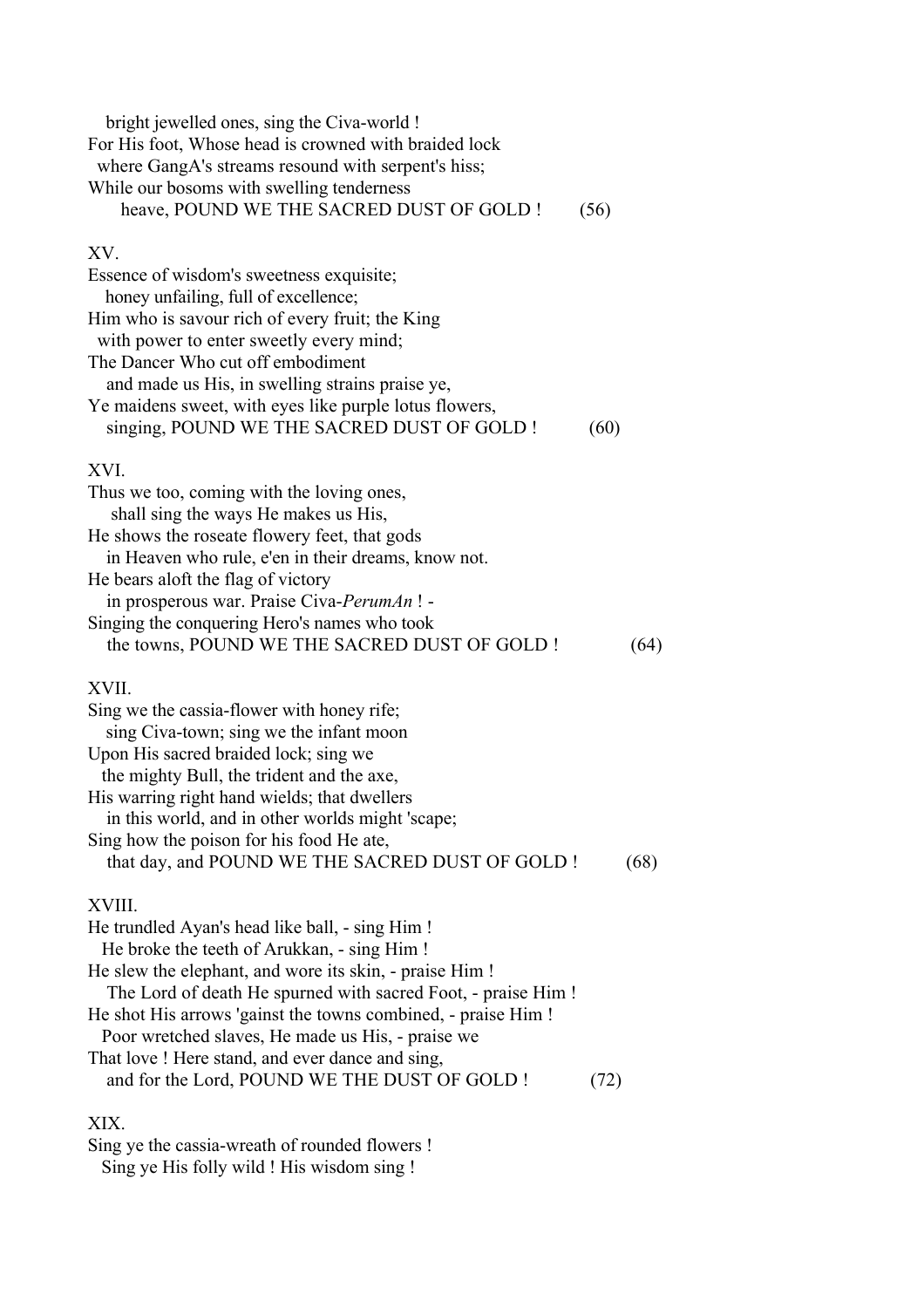| Sing ye southern Tillai, the saints' abode !       |              |
|----------------------------------------------------|--------------|
| Sing we the blest One of the 'sacred hall'!        |              |
| Sing we the serpent girdle that He binds!          |              |
| Sing we the armlets ! on His hollow palm           |              |
| Sing how the serpent rears its folds, and for      |              |
| the Ruler, POUND WE THE DUST OF GOLD!              | $76^{\circ}$ |
| For Him Who is the <i>VEdam</i> and the Sacrifice; |              |
| for Him Who is the Falsehood and the Truth;        |              |
| For Him Who is the Splendour and the Gloom;        |              |
| for Him Who is Affection and Delight;              |              |
| For Him Who is the Half, Who is the Whole;         |              |
| for Him Who is the Bond and the Release;           |              |
| For Him Who is the First, Who is the Last;         |              |
| dancing, POUND WE THE DUST OF GOLD!                |              |

-------------------------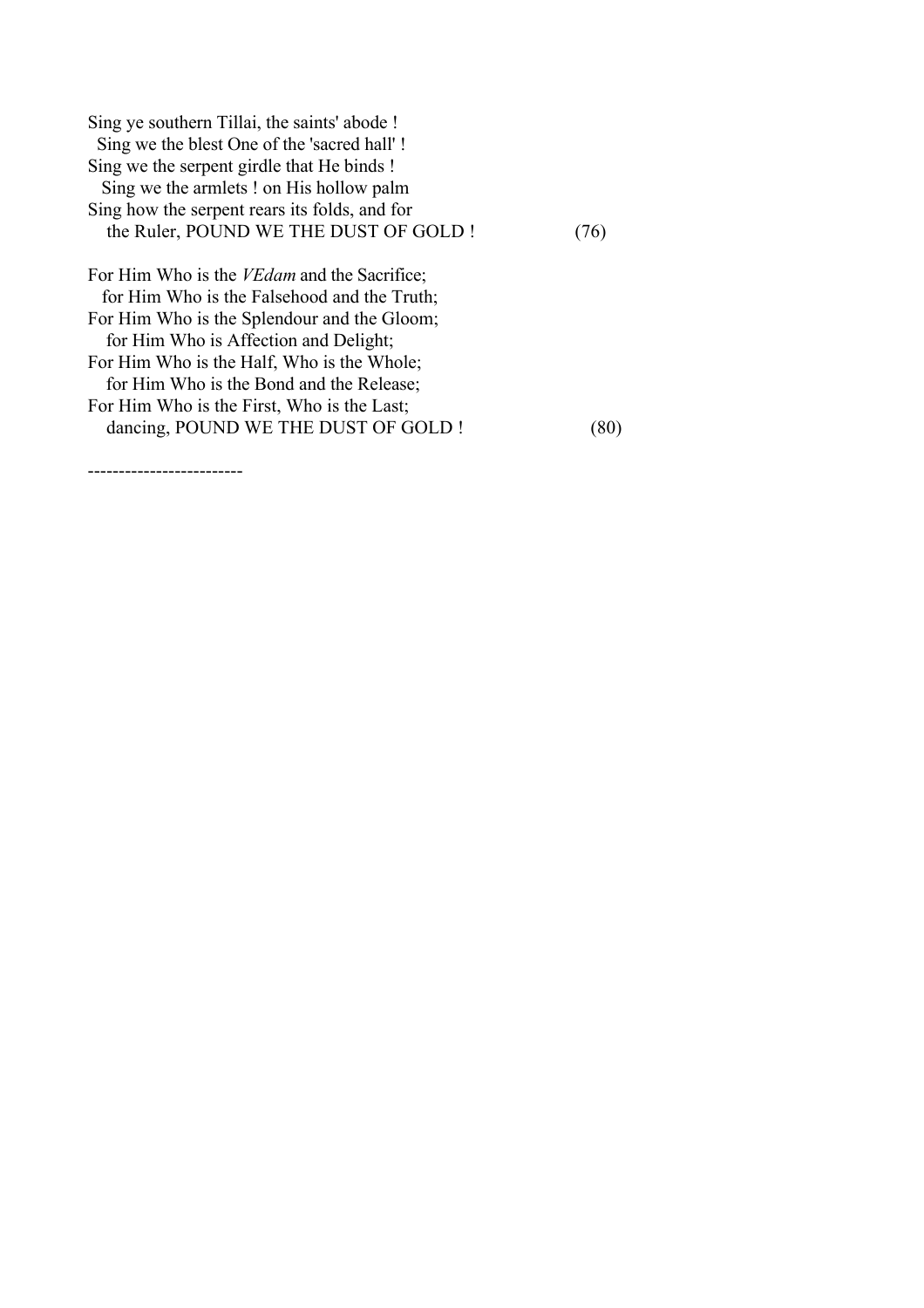## **Hymn X: tiruk kOttumpi**

#### **THE HUMMING BEE**

Metre : Naladittaravu koccuk kalippA

Our poet-sage, like S. Anthony of Padua, and some other mediaeval saints, had a great sympathy with the irrational creation. This poem is addressed to the humming bee, or winged beetles, which abound in all the topes and glads of South India, and are especially numerous in the shady groves that surround the temples;; having a great preference for the fragrant and beautiful trees which are sacred to the Hindu deities. The insect, here called Gottumbi, is probably the dragon-fly Ruplea Spenders. Here the SOUL is really addressed and exhorted to seek Civa's feet.

I. Mysteriously great. The King that crowns the flower; Purandaran; the Lady blest, in beauty clothed, That sits on learned tongues; and NAranan; the fourfold mystic VEdic Scroll, The Splendours, Riders in majesty; - with all the heavenly ones too, know Him not:- Go to His roseate foot who mounts the Bull; AND BREATH HIS PRAISE, THOU HUMMING-BEE ! (4) II. I am nought, yet made like to Him Who am I? - Wisdom's lessons what are they that fill my mind? - and me who'd know Had not the Lord of heaven made me His own? He of the temple court, Who erst A mendicant with mind distraught asked food, in broken skull with flesh impure ! Haste to Him lotus-foot, as honey sweet; AND BREATHE HIS PRAISE, THOU HUMMING-BEE ! (8) III. All sweetness is in Him. Honey from any flower sip not, though small as tiniest grain of millest seed ! Whene'ver we think of Him, whene'er we see, whene'er of Him our lips converse, Then sweetest rapture's honey ever flows, till all our frame in bliss dissolves ! To Him alone, the mystic Dancer, go; AND BREATHE HIS PRAISE, THOU HUMMING-BEE ! (12) IV. His love gives to loveless me. There was no love in me like Kannappan's; when He, my Sire, saw this, me poor Beyond compare, in grace He made His own; He spake, and bade me come to Him. With heavenly grace adorned He shines, and wears white ashes, and the golden dust !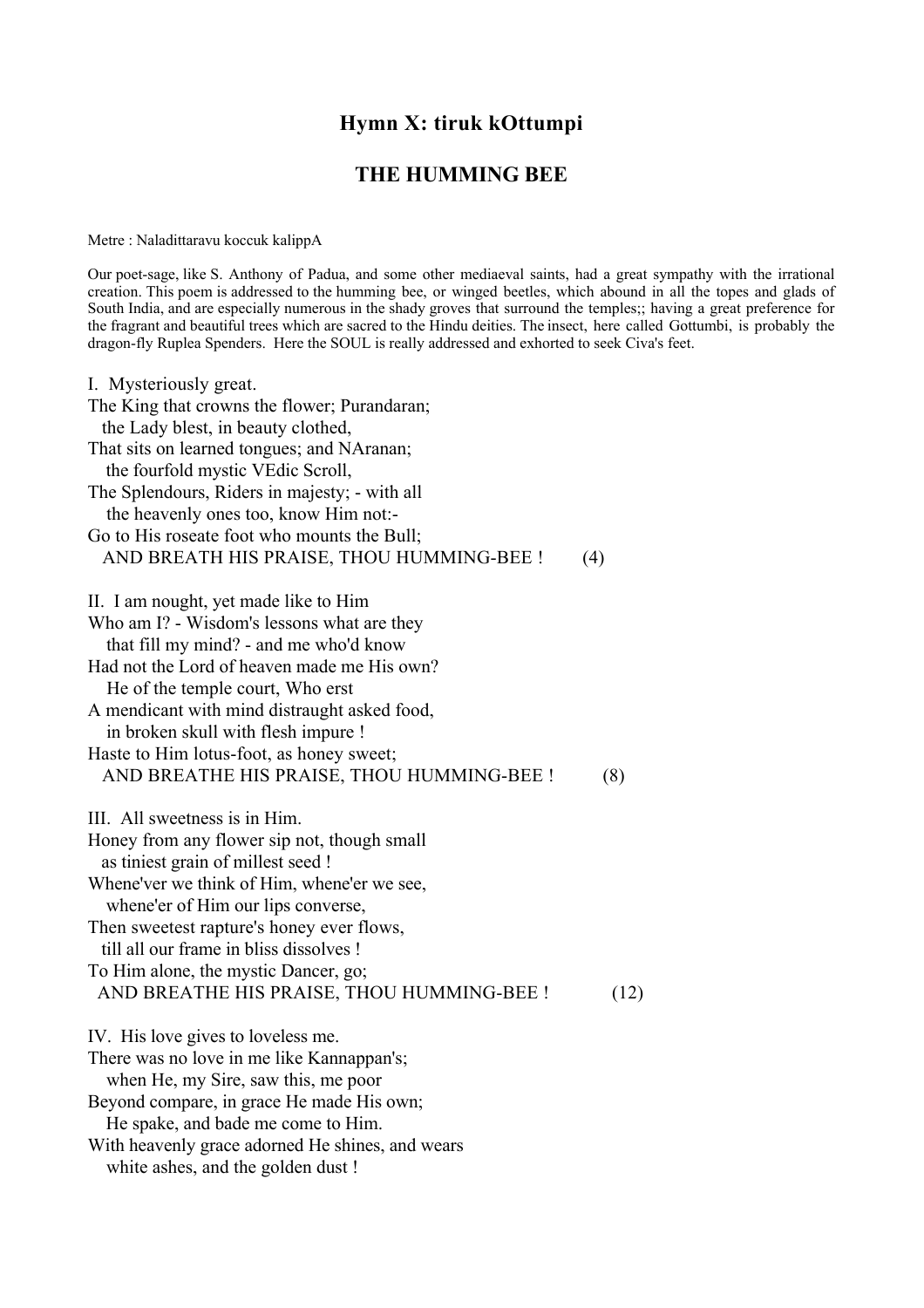#### To Him, - of mercy infinite, - go thou, AND BREATHE HIS PRAISE, O HUMMING-BEE !  $(16)$

The Legend of Kannappa Nayanaar, or the 'Eye-Devotee'.

------

 The image of this renowned South Indian devotee stands in the temple at *KAlahasti* (Calastri) near the Pulicat Hills. He was a rAja of UduppUr, and of the Shepherd caste ( a *vEda*n or Hill-men, perhaps a Kurumban). The story represents his ancient clan as possessing great wealth and authority in a wild hilly district, where their whole occupation was hunting. There is a ZamindAr, who lives there now in feudal state. The old chieftain, the father of Kannappan, whose name was NAgan (the Dragon-man) is represented to us as moving about attended by fierce hunting dogs, armed with every kind of rustic weapon; a skillful archer, around whose mountain-dwelling innumerable forest animals of every kind had their home, and where the cries 'shoot' 'hurl' 'strike' were mingled from morning to night with the howlings of wild beasts, the barking of dogs, and the sound of the horns and drums of the hunters. He had no son, and therefore he and his wife went to the temple of Subrahmanyan ( a son of Civan) - the favourite deity of mountaineers, and probably a pre-Aryan deity of the South, an object of worship, under many names and forms, in every Tamil hamlet. To him they offered cocks and peafowl, made good feasts with copious libations of strong drink, performed wild dances; and in fact, according to the legend, seem to have worshipped much after the rude fashion of the demon worshippers of the present day. The result was that by the favour of their tutelary deity a son was born to them, who from his early childhood shared in his father's pursuits, being brought up, it is expressly said, like a tiger's cub. The proud, happy father used to carry him about on his shoulder, but finding him one day too heavy to be thus borne, gave him the name of 'Tinnan' ('the sturdy man') which remained his pet household name. He was erewhile to bear a more honourable and enduring title! Soon after this the old chief, finding himself unable any longer to conduct the hunting expeditions of the tribe, made over his authority to his son, with whom alone this history is concerned.

 Henceforth our young hero is ever in the dense jungle with his veteran huntsmen. One day a wild boar, of gigantic size, that had been caught in their nets, escaped and made off with prodigious speed to the mountain side. Tinnan pursued it with two faithful attendants, but it let them a weary chase and did not stop till, exhausted with fatigue, it fell down in the shade of a tree on the slope of a distant hill. There Tinnan with his sword cut it in two. His attendants came up and were astonished and delighted at his success and said, ' We will roast the boar here, and refresh ourselves'. But there was no water at hand, so they took up the carcase of the boar and carried it some distance onward, till they came to sight of the sacred hill of '*KAlahasti*'.

 At the view of the mountain one of the attendants cried out, that on that mountain summit there was an image of the 'God with flowing hair' (Civan). 'If we go thither we may worship him' added he. Hearing this the young giant Tinnan again shouldered the boar and strode on, exclaiming, 'with every step that I advance towards the mountain the burden of the boar diminishes. There is some miraculous power here; I must find out what it is'. So saying he rushed on with great eagerness till he came to the bank of a river, where he deposited his burden, bade his companions make a fire and prepare the feast, while he himself hastened onward till he beheld on the slope of the hill, on the further bank of the stream, a stone lingam, the upper part of which was fashioned into a rude image of the head of the god. The moment he beheld it, as the magnet draws the iron, it drew his soul, which had been somehow prepared by the merit of good deeds and austerities performed in some former birth; and his whole nature was changed, every feelng being swallowed up the intense love for the god, whom for the first time he now beheld. As a mother, seeing her long lost son return, tarries not, but rushes to embrace him, as he threw himself upon the image, tenderly embraced it, and fervently kissed it. With tears of rapture, his soul dissolving like was n the sunshine, he cried out, 'Ah, wondrous blessedness! to me a slave this divinity has been given! But how is that the god remains here alone in a wilderness where lions, elephants, tigers, bears, and other wild beasts dwell, as though he were some rude mountaineer like me?'.

 Then, examining the image more closely, he saw that water had been recently poured upon it and green leaves strewn over it. 'Who can have done this?' said he. His attendant, who had in the meantime has come up, replied: 'In the olden time, when I came here on a hunting expedition with your father, a *BrAhman*, I remember came, poured water and placed leaves upon this image, repeating some mysterious words;- perhaps he is still here. So it dawned upon the mind of Tinnan that these and other services, which he himself could render, might be acceptable to the god. 'But,' said he, 'there is no one here to supply him with food. He is alone, and I cannot leave him for an instant, yet I must perforce go and bring for him some of the boar's flesh cooked for our feast'. So, after much hesitation and unwillingness to lose sight for a moment of his new found treasure he went back, crossed the stream, where he found the food already prepared and his servants wondering at the delay in his return. Tinnan regarding them not, took some of the boar's flesh and cutting off the tenderest portions, roasted them on the point of an arrow; tasted them to ascertain that they were savoury; carefully selected the best, putting them into a cup of teak leaves which he had sewn together; and prepared to return to the woodland deity with his offering.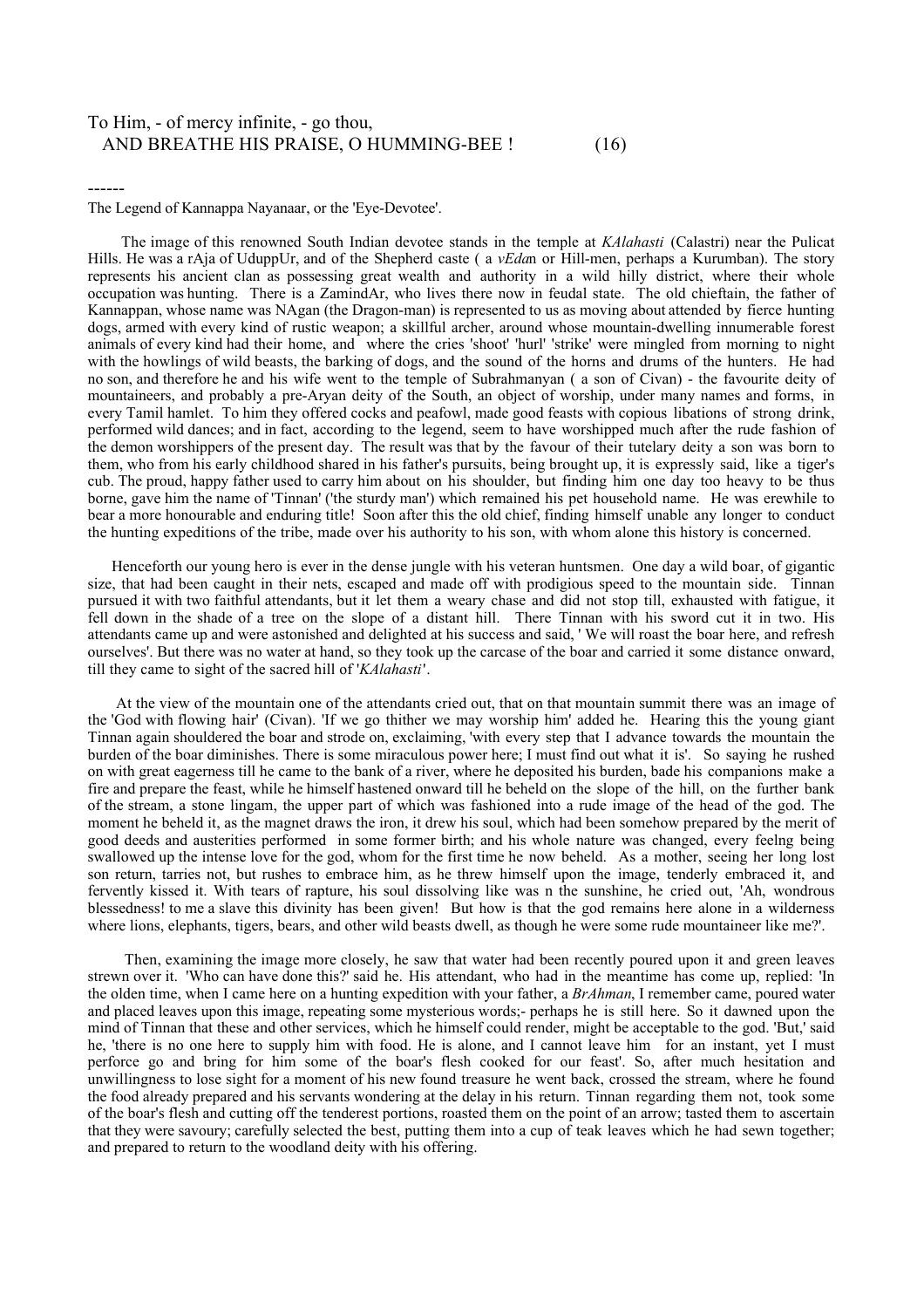The servants seeing all this, very reasonably concluded that their master had suddenly gone mad, and hastened off home to take the news, and to ask the priestess of their tribe to return with them and exorcise the evil spirit that they supposed had taken possession of their lord. Tinnan unconscious of their departure, hastened back with the food in one hand, and his bow and arrow in the other. As he crossed the river, he filled his mouth with water, with which coming before the image he besprinkled it. He then took the wild jungle flowers from his own hair, and put them over it, and presented the coarse boar's flesh he had brought, saying: 'My Lord, I have chosen for thee the daintiest portions, have carefully prepared them with fire, have tasted them, and softened them with my own teeth. I have sprinkled thee with water from the stream, and have put on thee flowers thou mayest love. Accept my gifts!' [ This presentation of the food to the lingam and other images is often referred to in these stories, and the impression is given that the worshippers believed that the idol itself consumed the offering; but it is never expressly said that the food disappeared before the shrines, though this is sometimes implied.] Meanwhile the sun went down and during the whole night Tinnan with his arrow on the strung bow kept watch and ward around the god and at dawn went forth to the mountain to hunt, that he might provide for the daily wants of his new master.

While he was gone on this errand the *BrAhman* in charge of the lingam, who was a learned ascetic of renowned virtue and holiness, CivagOchariyAr, came at daybreak, and having performed his own ablutions in the river, provided himself with a vessel of pure water for the purification of the divine image, and a basket of sacred flowers and fresh leaves for its adornment and uttering the mystic Five Syllables, devoutly drew near. A scene of unutterable pollution met his horrified gaze. Flesh and bones were strewed around, and the image itself had been defiled with filthy water and common wild flowers! With trembling horror he sprang aside, exclaiming, 'Oh, god of gods!what an unhallowed impious hands of mountaineers have brought these pollutions here. How didst thou permit them thus to profane thy presence?'. So saying, he wept, fell down, and rolled in anguish before the god. But, reflecting that at any rate it was wrong to delay any longer the sacred service, he carefully removed the unhallowed things from the precincts, and proceeded to perform worship according to the Vedic rites: and having sung the appointed Hymn, and many times gone round the right image, and prostrated himself in adoration, departed to his hermitage.

 Meanwhile the servants, having taken the news of Tinnan's madness to old NAgan, his father returned with him and the priestess of their demon temple. They both attempted to reason with the young enthusiast, and to recall him tot he worship to which he had been accustomed; but its wild orgies delighted him no more. His whole affection was centered upon the new found Civan so they regarding him as hopelessly mad, returned sorrowing to their village.

 [One object of this legend seems to be the reconciliation of the orthodox Civa worship and the ruder forms of demon worship then in use. The contrast is exceedingly striking when the refined and thoroughly instructed *BrAhman*, with his scrupulous attention to all the minutiae of vEdic worship, who regarded the slaying of animals as a crime, and the eating of their flesh as an unspeakable abomination, and considered that whatever had touched a man's mouth was polluted and that the wild human inhabitants of the jungle were a lower order of creation is brought face to face with the youthful chieftain of an almost savage tribe, whose chief delight is how to hunt down, slay and devour the birds and beasts of the forest; who brings boar's flesh for the unpolluted Civan to eat, and carries water in his mouth wherewith to besprinkle the image; who actually uses his leathern slippers to brush away the refuse leaves from the head of the god, who know no sacred texts; and who worships the same god, indeed, but has nothing to commend him save a rude uninstructed though zealous devotion.]

 Meanwhile the mountaineer guards the god by night, returns at eventide to Offer his gifts and perform his rude service, and spends the day in providing flesh of beasts for the god's repast.At dawn, when the young woodman has departed, duly comes the pure and exclusive *BrAhman* having scrupulously made his own ablutions, cleanses the precincts, and performs his ceremonious worship. These men so different serve by turns before the same lingam, which they both regarded with equal reverence!

 But this cannot long continue so. The *BrAhman* makes a passionate appeal to Civan to guard himself from these pollutions, the author of which he cannot trace. He then return to his hermitage sad and utterly perplexed. But in the night the god appears to him, and then addressed him: ' That which thou dost complain of is to me most dear and acceptable! Thy rival ministrant is a chieftain of the rude foresters. He is absolutely ignorant of the *VEda*s and the Caiva texts. He knows not the ordinances of worship. But regard not HIM, regard the spirit and motives of his acts. His rough and gigantic frame is instinct with love to me, his whole knowledge - in thine eyes craze ignorance - is summed up in the knowledge of Me! His every action is dear to me; the tougch of his leathern slipper is pleasant to me as that of the tender hand of my son Skanda. The water with which he besprinkles me from his mouth is holy to me as the water of the Ganges. The food he offers me - to thee so abominable - is pure love. I regard not the externals of worship. He utterly loves me, even as thou dost; but come to-morrow when thou shalt see his worship, and I will give thee proof of his devotion to me'.

 The *BrAhman* slept no more that night, but at daybreak was put in hiding behind the lingam by the god himself. And now Civan, who knows the hearts of worshippers, in order that Tinnan's truth might be manifest, caused blood to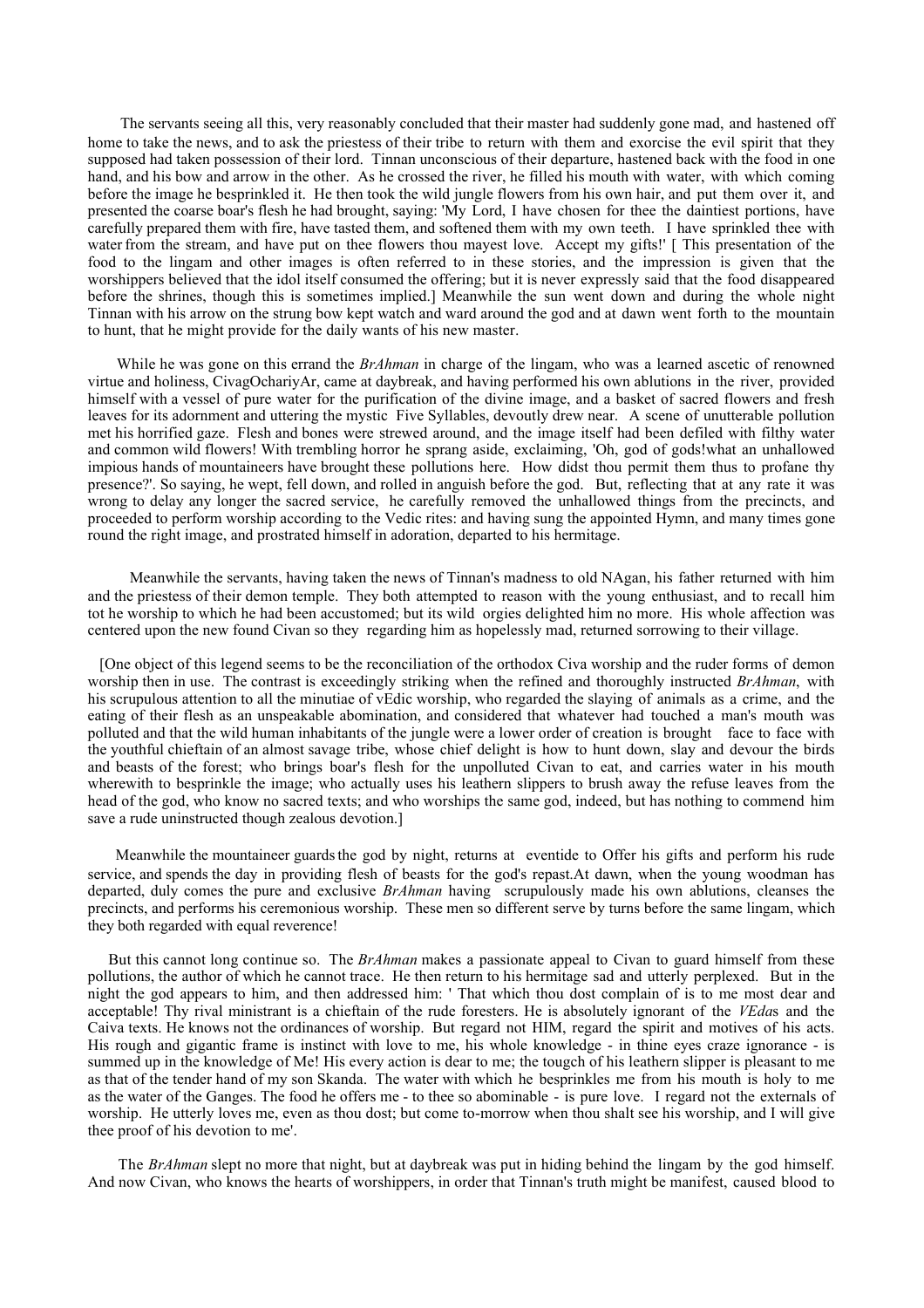trickle down from the right eye of the image. The young worshipper drawing near beheld this, and exclaimed : ' Oh, my master, who hath wounded thee? What sacrilegious hand, evading my watchfulness, has wrought this evil?' Then seizing his weapons he proceeded to scour the neighbourhood to see if any mountaineer or wild animal could be detected as author of the mischief. Finding none, he threw himself on the ground in despair; but at length reflected that he had heard of remedies which would staunch the flow of blood. So he went and sought out in the jungle some herbs of virtue, and applied them; but the wound bled all the more copiously. Then a happy idea struck him; ' for a wounded eye the remedy is another eye applied,' said he; and pausing not an instant, with his arrow he scooped out his own right eye, and applied it to the bleeding eye of the image, from which at once the blood ceased to flow! At this his rapture knew no bounds. He sang and danced, and poured forth uncouth expressions of ardent thanksgiving; but on looking at the image once more, alas! blood was seen issuing from the other eye. After a moment or two of bewildered sorrow, his countenance was lit up with a radiant light of gladness; for he has still one eye left, and the efficacy of the remedy has been tried already; so he raises himself up, puts his one foot close up to the image's suffering eye, that he may be able to feel, when he no longer can see, where to apply the remedy; and proceeded to scoop the other eye. But this last sacrifice is too much for Civan to permit to be consummated; from out the lingam he puts forth a sacred hand, and grasps that of the youthful enthusiast, who still holds the arrow ready to accomplish his pious intention, and says: 'Stay, Tinnan, stay thine hand, my loving son! Henceforth the place for ever shall be at my right hands, on my holy mount'. CivagOchari had learnt the lesson that LOVE AND SELF-DEVOTION AND MORE THAN CEREMONIAL PURITY, and fell prostate; while the choirs of heaven chanted the beatification of the Saint, who is from age to age adored while his title of Kann-appan - the devotee who gave his eyes for the service of his God.

V. The only god.

---

| Those gods are gods indeed, - These others are<br>the Gods, men wrangling say, and thus               |      |
|-------------------------------------------------------------------------------------------------------|------|
|                                                                                                       |      |
| False gods they talk about, and rant and rave<br>upon this earthly stage. And I                       |      |
| No piety could boast; that earthly bonds<br>might cease to cling, to Him I clung!                     |      |
| To Him, the God of all true Gods, go thou,                                                            |      |
| AND BREATHE HIS PRAISE, O HUMMING-BEE !                                                               | (20) |
| VI. He elevates, calms and purifies the soul-                                                         |      |
| In this mad world, 'mid stress and strife confused,<br>from birth and death, that ceaseless spring, - |      |
| Where hoarded treasure, women, offspring, tribe,                                                      |      |
| and learning's store, men prize and seek; -                                                           |      |
| He calms the storm of mental changing states,                                                         |      |
| and clears from error's mists the soul.                                                               |      |
| To mystic wisdom's mighty God go thou,                                                                |      |
| AND BREATHE HIS PRAISE, O HUMMING-BEE !                                                               | (24) |
| VII. Nothing shall draw me from Him!                                                                  |      |
| On Cankaran the soul's embrosia, who thinks,                                                          |      |
| shall he fare ill? The sacred Foot                                                                    |      |
| That aye endures shall I a prodigal forget?                                                           |      |
| But those who cleave not to that Foot,-                                                               |      |
| A sinful fellowship in worship vain,-                                                                 |      |
| their very forms we will not know!                                                                    |      |
| To Him, supremely Excellent, go thou,                                                                 |      |
| AND BREATHE HIS PRAISE, O HUMMING-BEE !                                                               | (28) |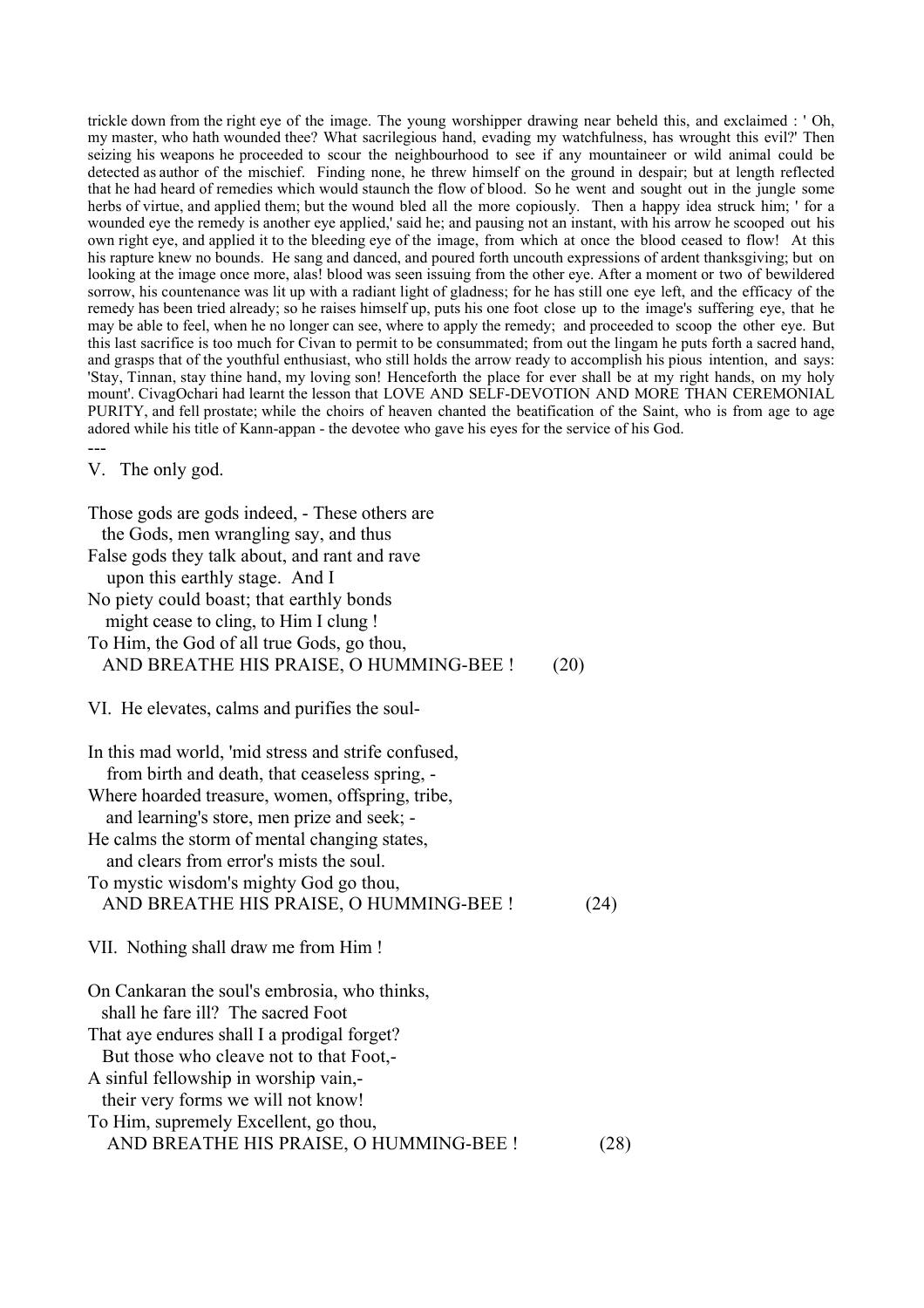# VIII. His grace to me and mine

| Unique it spring, rose up, sent forth its boughs<br>that none can count, - a tree of grace !<br>Right well He cared for me, - a cur - and called,<br>and caused in state aloft to ride,<br>He is my Sire! To sirs and house and race<br>the mighty <i>PerumAn</i> is He!<br>To Him, the Fount of bliss unfailing, go;<br>AND BREATHE HIS PRAISE, THOU HUMMING-BEE ! | (32) |
|---------------------------------------------------------------------------------------------------------------------------------------------------------------------------------------------------------------------------------------------------------------------------------------------------------------------------------------------------------------------|------|
| IX. His self-forgiving compassion.                                                                                                                                                                                                                                                                                                                                  |      |
| His throat is black; His nature passes far<br>all powers of thought that men possess !<br>I went, drew near, took refuge at His feet;<br>and He, straightaway, delusions all<br>From changing deaths and births that ceaseless rise<br>within my being caused to cease.<br>To Him, Who is compassion's sea, go thou,<br>AND BREATHE HIS PRAISE, O HUMMING-BEE !     | (36) |
| X. His tender love has followed me.                                                                                                                                                                                                                                                                                                                                 |      |
| Pain I endured, - grew old, - again waxed like<br>a weaning calf, - in ceaseless change;<br>And here I dwelt, desiring evermore<br>enjoyments that a dog might share, -<br>In folly's every guise. With mother-love,<br>He came in grace, and made me His!<br>To the rich Lord of mercy's store go thou,<br>AND BREATHE HIS PRAISE, O HUMMING-BEE !                 | (40) |
| XI. He gave grace without upbraiding                                                                                                                                                                                                                                                                                                                                |      |
| Thou didst not call me 'stony-heart,<br>'deceiver', 'obstinate of mind;<br>But Thou didst cause my stony heart to melt,<br>and in compassion mad at me Thine;<br>Thou Lord of Tillai's sacred temple-court,<br>in beauty rich, where swans disport !                                                                                                                |      |
| Go, hasten to the golden beauteous Foot;<br>AND BREATHE HIS PRAISE, THOU HUMMING-BEE !                                                                                                                                                                                                                                                                              | (44) |
| XII.                                                                                                                                                                                                                                                                                                                                                                |      |

The loving Lord, Who taught, wretch as I am, my lip to sing. His jewell'd Feet; The Teacher great, Who pardon'd all the faults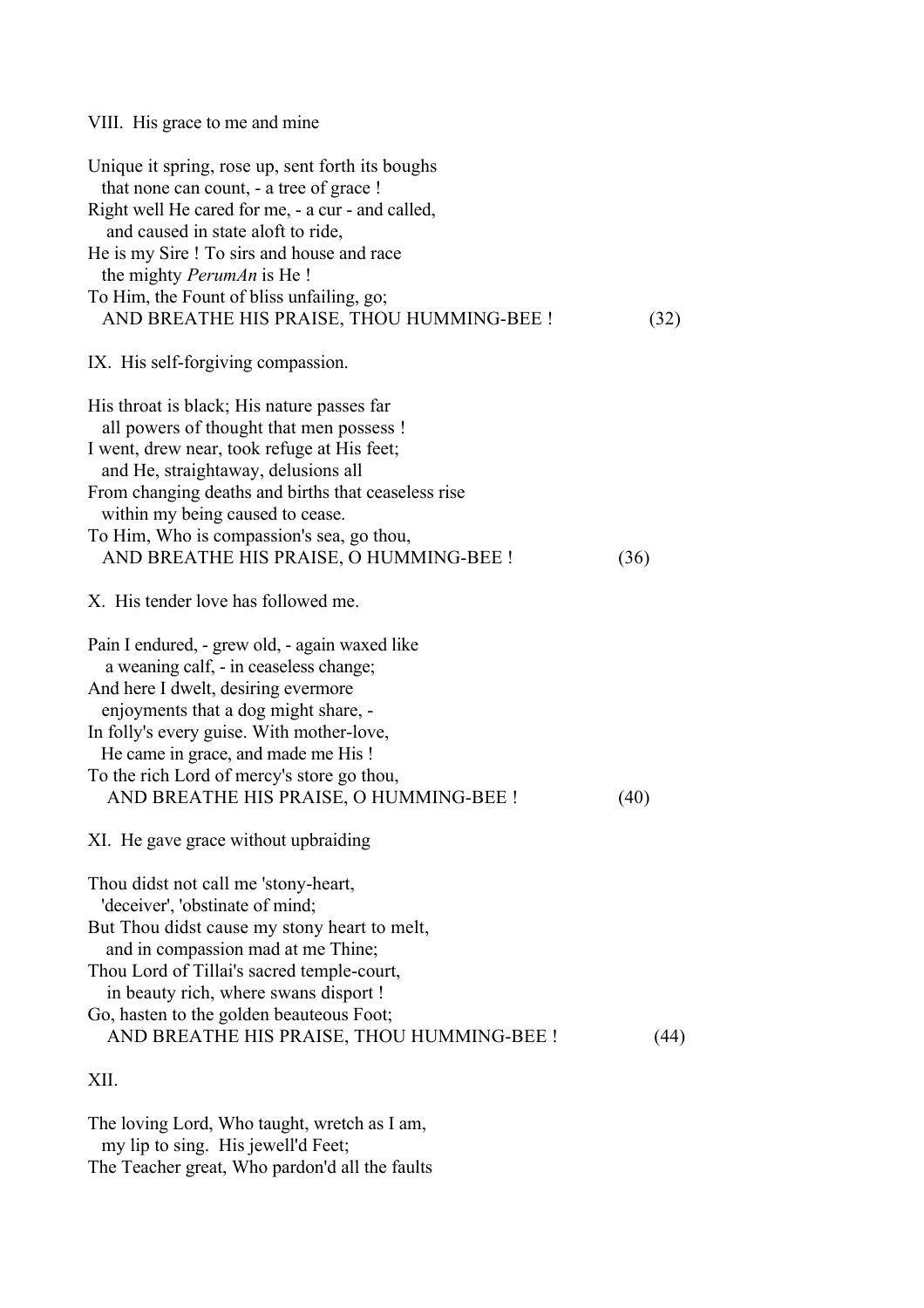| of me, a very fiend in sooth;                                                         |      |
|---------------------------------------------------------------------------------------|------|
| He still in grace accepts my services,                                                |      |
| nor spurns my worthlessness !                                                         |      |
| To Ican go, as tender mother known,                                                   |      |
| AND BREATHE HIS PRAISE, THOU HUMMING-BEE !                                            | (48) |
| XIII. His love demands my all                                                         |      |
| Devoid of love for Him in sooth was I.                                                |      |
| I know it, and He knows it too !                                                      |      |
| And yet He made me His, this too all men                                              |      |
| on earth shall surely see and know.                                                   |      |
| He there appeared, in all His grace revealed.                                         |      |
| He only is my being's King!                                                           |      |
| Come thou, and joyous join thyself with me                                            |      |
| TO BREATHE HIS PRAISE, O HUMMING-BEE !                                                | (52) |
| XIV. He came to me as my Guru                                                         |      |
| Germ of all being, far beyond this world, -                                           |      |
| yet in this world too, seen;                                                          |      |
| With Her, whose flowery locks breathe sweet perfume,                                  |      |
| in mercy manifest, He came;                                                           |      |
| A sacred Sage, versed in the mystic scroll,                                           |      |
| He stood revealed, and made me His.                                                   |      |
| Go the God, in sacred form displayed,                                                 |      |
| AND BREATHE HIS PRAISE, THOU HUMMING-BEE!                                             | (56) |
| XV. Only His mercy brought me near.                                                   |      |
| How far away had I and all my thought                                                 |      |
| from Him the loving Lord remained,                                                    |      |
| Had not the Wearer of the flowing lock,-                                              |      |
| He with the Lady, - made me His!                                                      |      |
| The Lord, Who is the heaven, Who is each realm                                        |      |
| of earth and of the mighty sea!                                                       |      |
| Go to the roseate Feet that sweets distil                                             |      |
| AND BREATHE HIS PRAISE, THOU HUMMING-BEE !                                            | (60) |
| XVI. The thought of Him is joy.                                                       |      |
| Soon as I thought upon His sacred form                                                |      |
| which every thought of man transcends,                                                |      |
| The Lord of mercy's flood of purest joys,                                             |      |
| that ne'er delude, swept o'er my soul.<br>My Lord revealed Himself that He might make |      |
| me ever fully His alone.                                                              |      |
| To Him, the Lord of Lords Supreme, go thou,                                           |      |
| AND BREATHE HIS PRAISE, O HUMMING-BEE !                                               | (64) |
|                                                                                       |      |